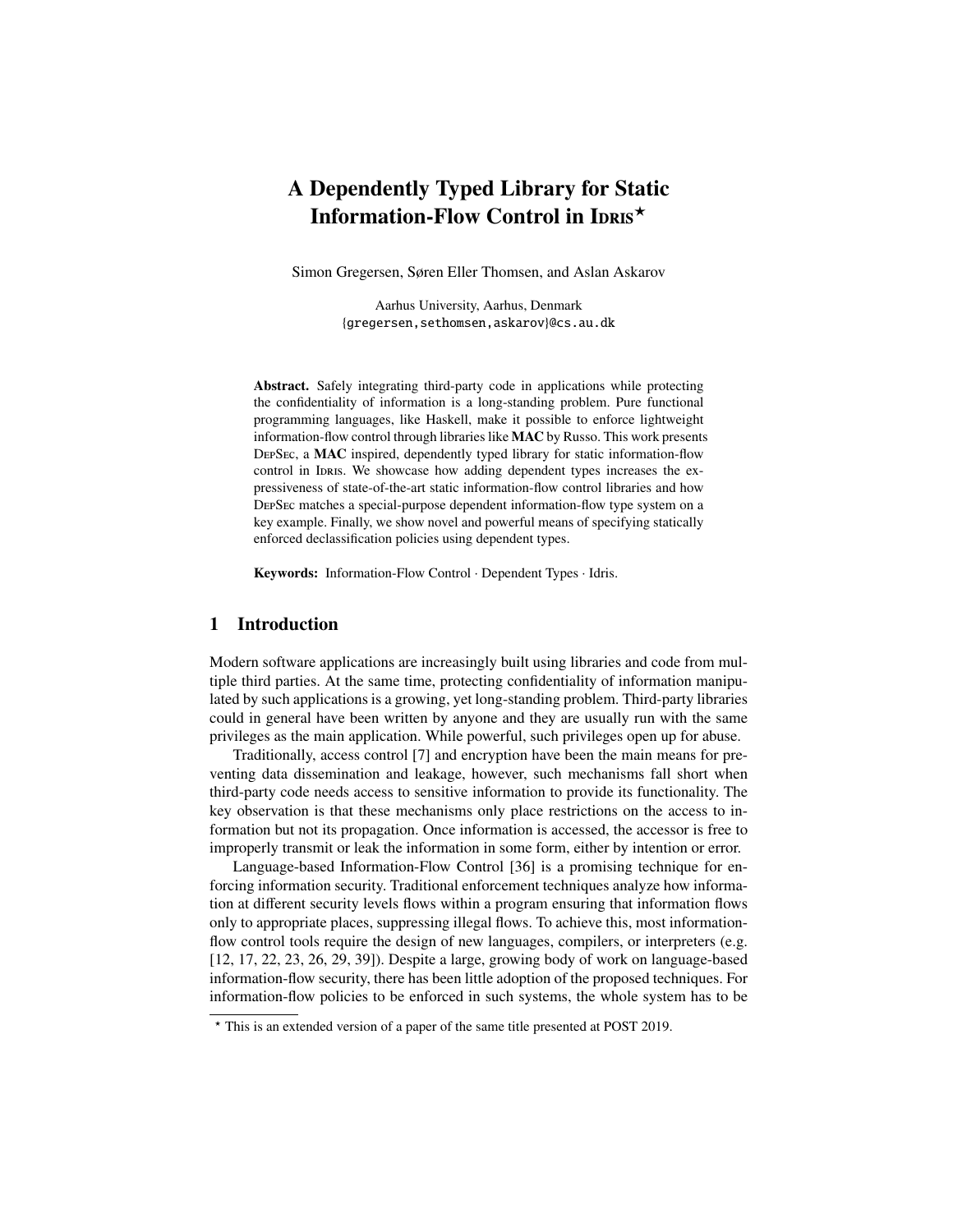written in new languages – an inherently expensive and time-consuming process for large software systems. Moreover, in practice, it might very well be that only small parts of an application are governed by information-flow policies.

Pure functional programming languages, like Haskell, have something to offer with respect to information security as they strictly separate side-effect free and side-effectful code. This makes it possible to enforce lightweight information-flow control through libraries [11, 20, 34, 35, 42] by constructing an embedded domain-specific security sub-language. Such libraries enforce a secure-by-construction programming model as any program written against the library interface is not capable of leaking secrets. This construction forces the programmer to write security-critical code in the sub-language but otherwise allows them to freely interact and integrate with non-security critical code written in the full language. In particular, static enforcement libraries like **MAC** [34] are appealing as no run-time checks are needed and code that exhibits illegal flows is rejected by the type checker at compile-time. Naturally, the expressiveness of Haskell's type system sets the limitation on which programs can be deemed secure and which information flow policies can be guaranteed.

Dependent type theories [24, 31] are implemented in many programming languages such as Coq [13], Agda [32], Ibris [8], and  $F^*$  [44]. Programming languages that implement such theories allow types to dependent on values. This enables programmers to give programs a very precise type and increased confidence in its correctness.

In this paper, we show that dependent types provide a direct and natural way of expressing precise data-dependent security policies. Dependent types can be used to represent rich security policies in environments like databases and data-centric web applications where, for example, new classes of users and new kinds of data are encountered at run-time and the security level depends on the manipulated data itself [23]. Such dependencies are not expressible in less expressive systems like MAC. Among other things, with dependent types, we can construct functions where the security level of the output depends on an argument:

## getPassword : (u : Username) -> Labeled u String

Given a user name u, getPassword retrieves the corresponding password and classifies it at the security level of u. As such, we can express much more precise security policies that can depend on the manipulated data.

IDRIS is a general-purpose functional programming language with full-spectrum dependent types, that is, there is no restrictions on which values may appear in types. The language is strongly influenced by Haskell and has, among others, inherited its strict encapsulation of side-effects. Idris essentially asks the question: "What if Haskell had full dependent types?" [9]. This work, essentially, asks:

"What if **MAC** had full dependent types?"

We address this question using Ipris because of its positioning as a general-purpose language rather than a proof assistant. All ideas should be portable to equally expressive systems with full dependent types and strict monadic encapsulation of side-effects.

In summary, the contributions of this paper are as follows.

– We present DepSec, a MAC inspired statically enforced dependently typed informationflow control library for IDRIS.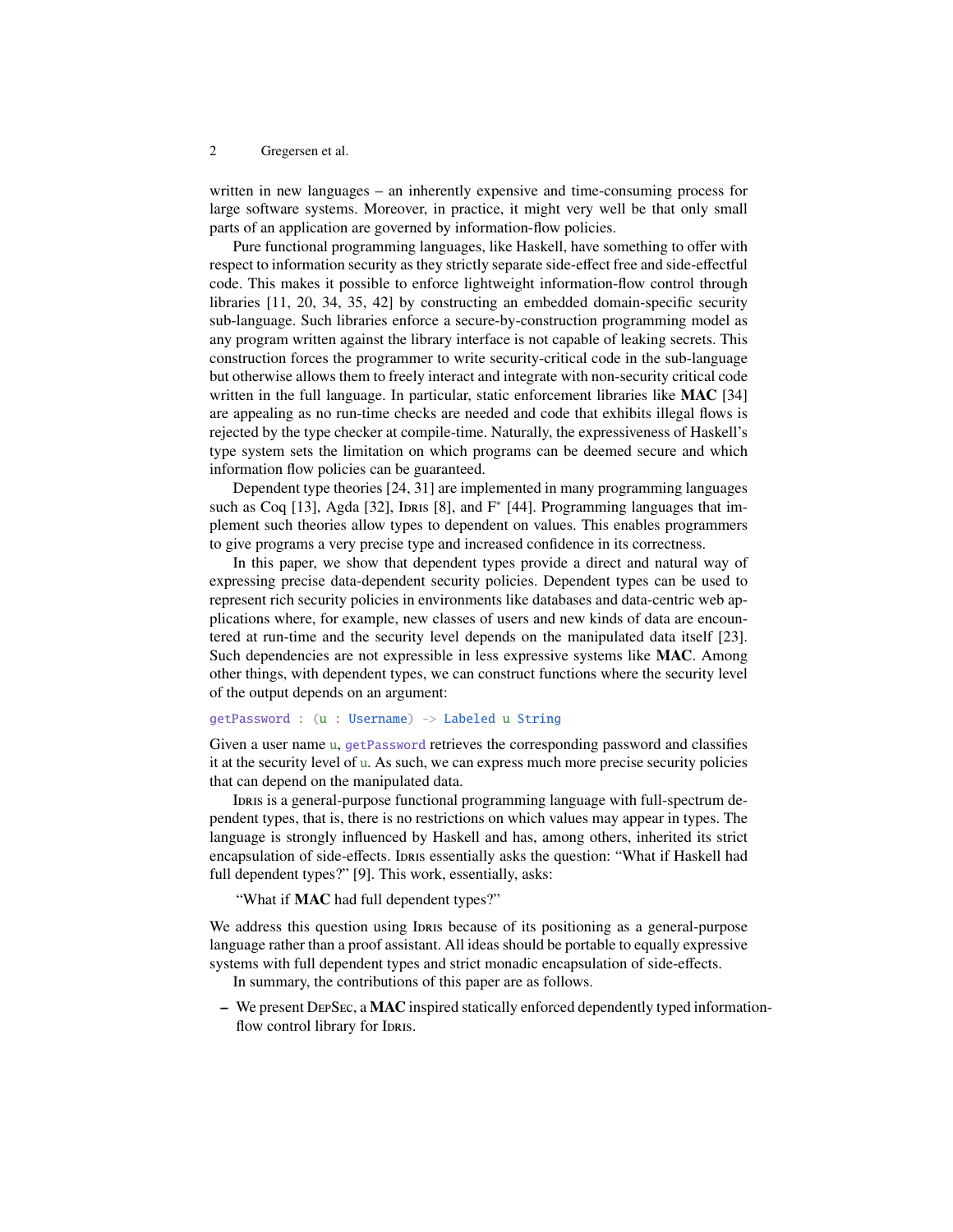A Dependently Typed Library for Static Information-Flow Control in IDRIS 3

- We show how adding dependent types strictly increases the expressiveness of stateof-the-art static information-flow control libraries and how DepSec matches the expressiveness of a special-purpose dependent information-flow type system on a key example.
- We show how DepSec enables and aids the construction of policy-parameterized functions that abstract over the security policy.
- We show novel and powerful means to specify statically-ensured declassification using dependent types for a wide variety of policies.
- We show progress-insensitive noninterference [1] for the core library in a sequential setting.

*Outline* The rest of the paper proceeds through a presentation of the DEPSEC library (Section 2); a conference manager case study (Section 3) and the introduction of policyparameterized functions (Section 4) both showcasing the expressiveness of DEPSEC; means to specify statically-ensured declassification policies (Section 5); soundness of the core library (Section 6); and related work (Section 7).

All code snippets presented in the following are extracts from the source code. All source code is implemented in Ibris 1.3.1. and available at

https://github.com/simongregersen/DepSec.

The source code of the core library is also available in Appendix C.

## 1.1 Assumptions and threat model

In the rest of this paper, we require that code is divided up into trusted code, written by someone we trust, and untrusted code, written by a potential attacker. The trusted computing base (TCB) has no restrictions, but untrusted code does not have access to modules providing input/output behavior, the data constructors of the domain specific language and a few specific functions related to declassification. In Ibris, this means that we specifically do not allow access to 10 functions and unsafePerform10. In DEPSEC, constructors and functions marked with a TCB comment are inaccessible to untrusted code. Throughout the paper we will emphasize when this is the case.

We require that all definitions made by untrusted code are total, that is, defined for all possible inputs and are guaranteed to terminate. This is necessary if we want to trust proofs given by untrusted code. Otherwise, it could construct an element of the empty type from which it could prove anything:

empty : Void empty = empty

In Ibris, this can be checked using the --total compiler flag. Furthermore, we do not consider concurrency nor any internal or termination covert channels.

# 2 The DepSec library

In information-flow control, labels are used to model the sensitivity of data. Such labels usually form a security lattice [14] where the induced partial ordering  $\subseteq$  specifies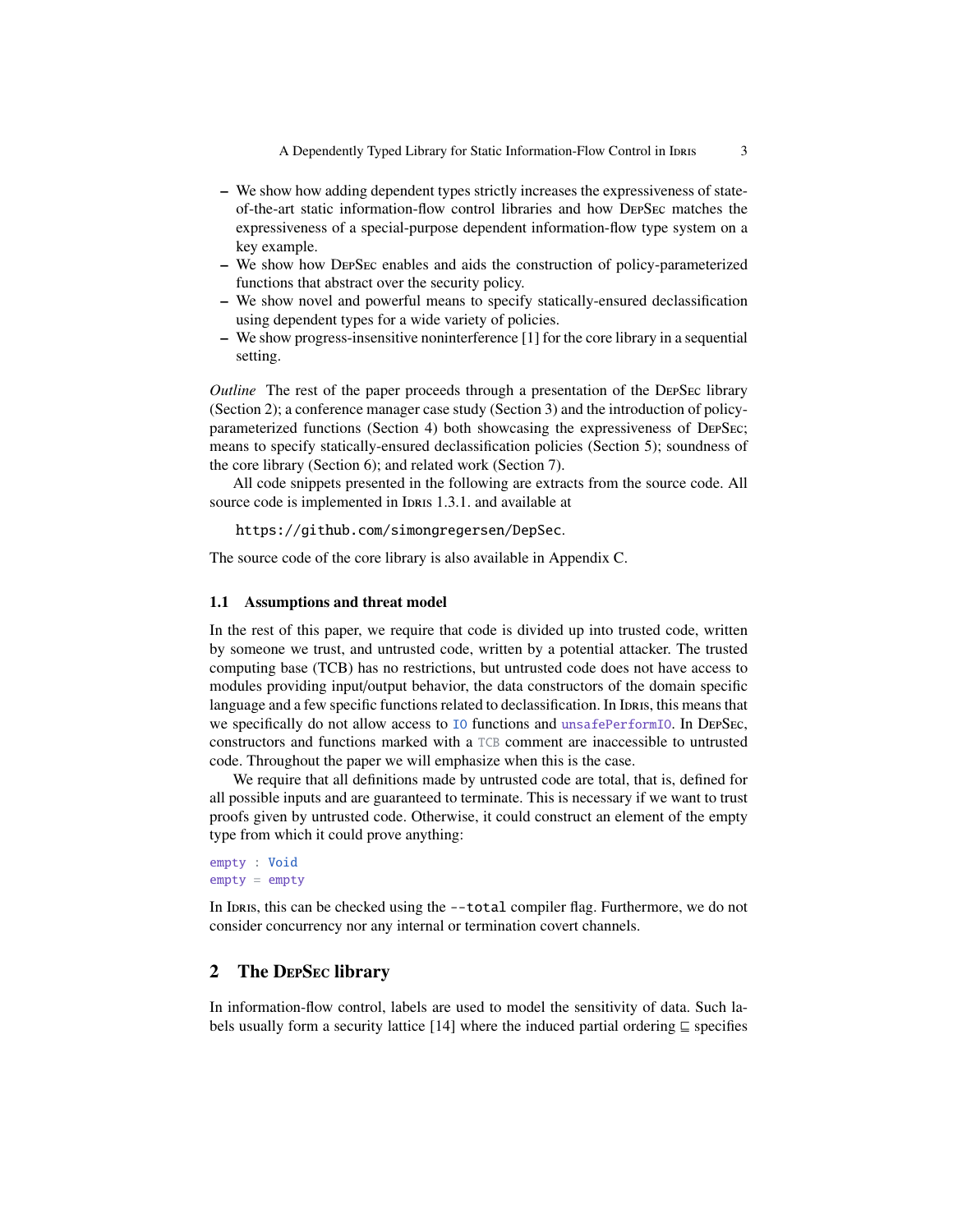allowed flows of information and hence the security policy. For example,  $\ell_1 \sqsubseteq \ell_2$  specifies that data with label  $\ell_1$  is allowed to flow to entities with label  $\ell_2$ . In DepSec, labels are represented by values that form a verified join semilattice implemented as IDRIS interfaces<sup>1</sup>. That is, we require proofs of the lattice properties when defining an instance of JoinSemilattice.

```
interface JoinSemilattice a where
```

```
join : a \rightarrow a \rightarrow aassociative :
  (x, y, z : a) \rightarrow x 'join' (y 'join' z) = (x 'join' y) 'join' z
commutative : (x, y : a) \rightarrow x 'join' y = y 'join' x
idempotent : (x : a) \rightarrow x `join` x = x
```
Dependent function types (often referred to as  $\Pi$  types) in Idris can express such requirements. If A is a type and B is a type indexed by a value of type A then  $(x : A) \rightarrow B$ is the type of functions that map arguments x of type A to values of type  $\overline{B}$  x.

A lattice induces a partial ordering, which gives a direct way to express flow constraints. We introduce a verified partial ordering together with an implementation of this for JoinSemilattice. That is, to define an instance of the Poset interface we require a concrete instance of an associated data type leq as well as proofs of necessary algebraic properties of leq.

```
interface Poset a where
  leq : a \rightarrow a \rightarrow Typereflexive : (x : a) \rightarrow x 'leq' x
  antisymmetric : (x, y : a) \rightarrow x 'leq' y \rightarrow y 'leq' x \rightarrow x = ytransitive : (x, y, z : a) \rightarrow x 'leq' y \rightarrow y 'leq' z \rightarrow x 'leq' z
implementation JoinSemilattice a => Poset a where
  leq x y = (x \text{ 'join' } y = y)...
```
This definition allows for generic functions to impose as few restrictions as possible on the user while being able to exploit the algebraic structure in proofs, as will become evident in Section 3 and 4. For the sake of the following case studies, we also have a definition of a BoundedJoinSemilattice requiring a least element Bottom of an instance of JoinSemilattice and a proof of the element being the unit.

*The Core API* Figure 1 presents the type signature of DepSec's core API. Notice that names beginning with a lower case letter that appear as a parameter or index in a type declaration will be automatically bound as an implicit argument in Ipris, and the auto annotation on implicit arguments means that Ibris will attempt to fill in the implicit argument by searching the calling context for an appropriate value.

Abstract data type Labeled  $\ell$  *a* denotes a value of type *a* with sensitivity level  $\ell$ . We say that Labeled  $\ell$  *a* is *indexed* by  $\ell$  and *parameterized* by *a*. Abstract data type DIO  $\ell$  *a* denotes a secure computation that handles values with sensitivity level  $\ell$  and

<sup>&</sup>lt;sup>1</sup> Interfaces in IDRIS are similar to type classes in Haskell.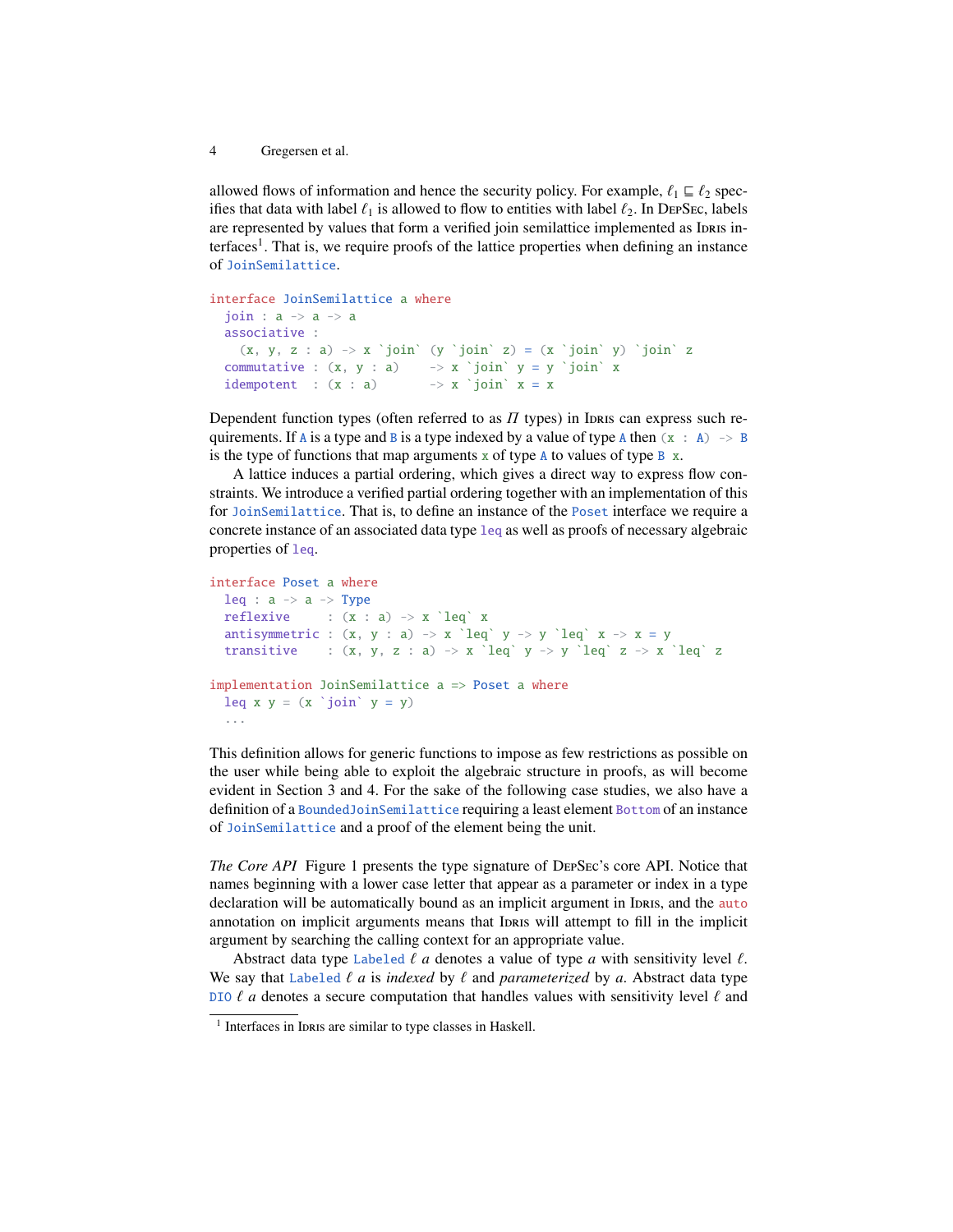```
data Labeled : label \rightarrow Type \rightarrow Type where
  MkLabeled : valueType -> Labeled label valueType -- TCB
data DIO : 1 \rightarrow Type \rightarrow Type where
  MkDIO : IO valueType -> DIO l valueType -- TCB
Monad (DIO l) where
  ...
label : Poset label \Rightarrow {1 : label} \Rightarrow a \Rightarrow Labeled 1 a
unlabel : Poset label \Rightarrow {1, 1' : label}
        \rightarrow {auto flow : l `leq` l'}
        -> Labeled l a
        \rightarrow DIO 1' a
plug : Poset label \Rightarrow {1, 1' : label}
     -> DIO l' a
     \rightarrow {auto flow : l `leq` l'}
     \rightarrow DIO 1 (Labeled 1' a)
run : DIO 1 a \rightarrow 10 a -- TCB
lift: IO a \rightarrow DIO 1 a -- TCB
```
Fig. 1. Type signature of the core DepSec API.

results in a value of type *a*. It is internally represented as a wrapper around the regular IO monad that, similar to the one in Haskell, can be thought of as a state monad where the state is the entire world. Notice that both data constructors MkLabeled and MkDIO are not available to untrusted code as this would allow pattern matching and uncontrolled unwrapping of protected entities. As a consequence, we introduce functions label and unlabel for labeling and unlabeling values. Like Rajani and Garg [33], but unlike MAC, the type signature of label imposes no lattice constraints on the computation context. This does not leak information as, if  $l \subseteq l'$  and a computation *c* has type DIO *l* 0 (Labeled *l V*) for any type *V*, then there is no way for the labeled return value of  $c$  to escape the computation context with label  $l'$ .

As in MAC, the API contains a function plug that safely integrates sensitive computations into less sensitive ones. This avoids the need for nested computations and *label creep*, that is, the raising of the current label to a point where the computation can no longer perform useful tasks [34, 47]. Finally, we also have functions run and lift that are only available to trusted code for unwrapping of the  $DIO \ell$  monad and lifting of the IO monad into the DIO  $\ell$  monad.

*Labeled resources* Data type Labeled  $\ell$  *a* is used to denote a labeled Inns value with type *a*. This is an example of a *labeled resource* [34]. By itself, the core library does not allow untrusted code to perform any side effects but we can safely incorporate, for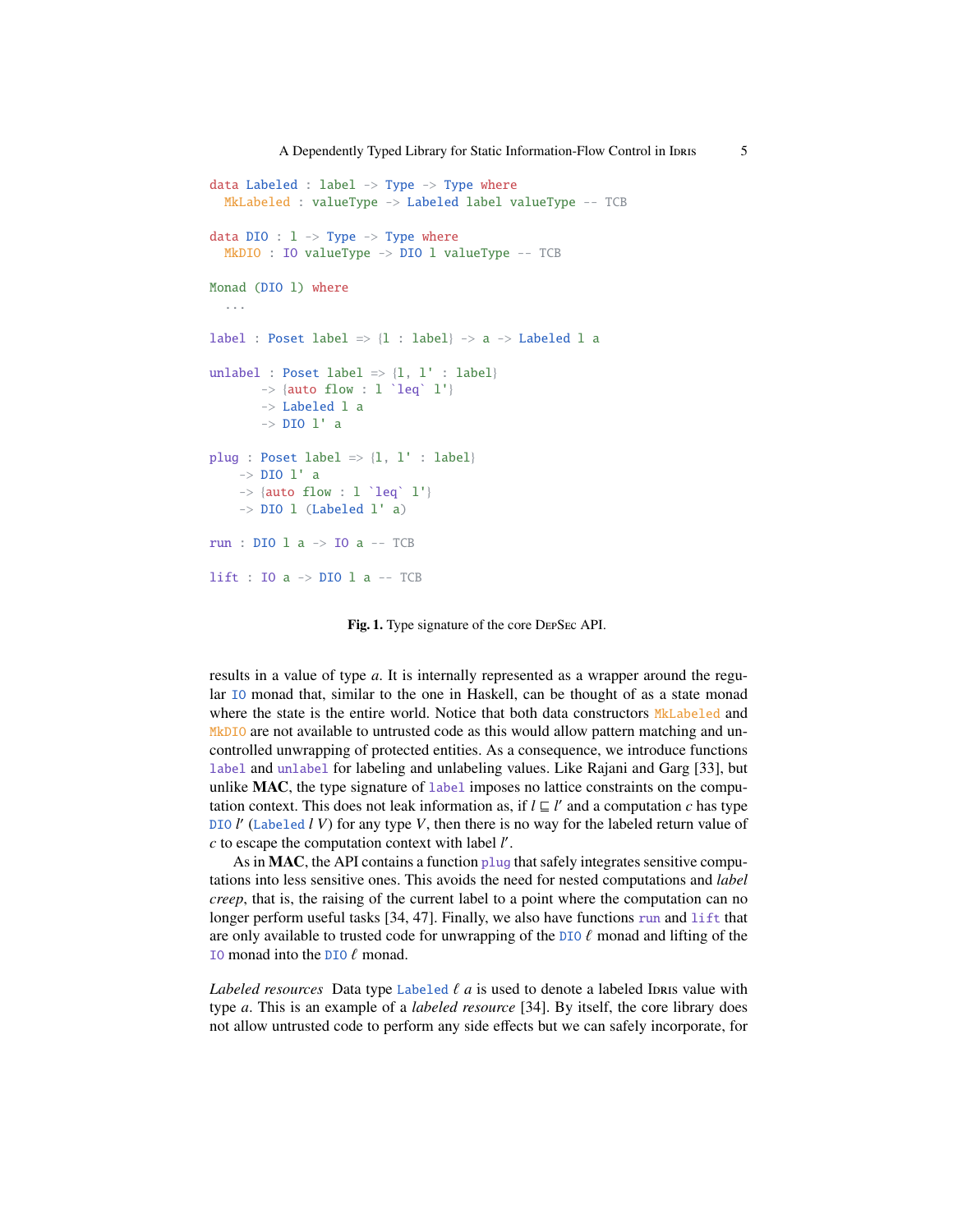example, file access and mutable references as other labeled resources. Figure 2 presents type signatures for files indexed by security levels used for secure file handling while mutable references are available in Appendix C. Abstract data type  $\text{SecFile } \ell$  denotes a secure file with sensitivity level  $\ell$ . As for Labeled  $\ell$  *a*, the data constructor MkSecFile is not available to untrusted code.

The function readFile takes as input a secure file SecFile l' and returns a computation with sensitivity level l that returns a labeled value with sensitivity level l'. Notice that the  $1 \sqsubseteq 1'$  flow constraint is required to enforce the *no read-up* policy [7]. That is, the result of the computation returned by readFile only involves data with sensitivity at most l. The function writeFile takes as input a secure file SecFile l'' and a labeled value of sensitivity level  $1$ <sup>'</sup>, and it returns a computation with sensitivity level 1 that returns a labeled value with sensitivity level  $1'$ . Notice that both the  $1 \sqsubseteq 1'$  and  $l' \subseteq l'$  flow constraints are required, essentially enforcing the *no write-down* policy [7], that is, the file never receives data more sensitive than its sensitivity level.

Finally, notice that the standard library functions for reading and writing files in IDRIS used to implement the functions in Figure 2 do not raise exceptions. Rather, both functions return an instance of the sum type Either. We stay consistent with Idris' choice for this instead of adding exception handling as done in MAC.

```
data SecFile : {label : Type} \rightarrow (1 : label) \rightarrow Type where
  MkSecFile : (path : String) -> SecFile 1 -- TCB
readFile : Poset label \Rightarrow {1,1' : label}
         \rightarrow {auto flow : l `leq` l'}
         -> SecFile l'
         -> DIO l (Labeled l' (Either FileError String))
writeFile : Poset label => \{1,1',1'' : \text{label}\}\Rightarrow {auto flow : l `leq` l'} \Rightarrow {auto flow' : l' `leq` l''}
          -> SecFile l''
          -> Labeled l' String
          -> DIO l (Labeled l'' (Either FileError ()))
```
Fig. 2. Type signatures for secure file handling.

## 3 Case study: Conference manager system

This case study showcases the expressiveness of DepSec by reimplementing a conference manager system with a fine-grained data-dependent security policy introduced by Lourenco and Caires [23]. Lourenco and Caires base their development on a minimal  $\lambda$ -calculus with references and collections and they show how secure operations on relevant scenarios can be modelled and analysed using *dependent information flow types*. Our reimplementation demonstrates how DepSec matches the expressiveness of such a special-purpose built dependent type system on a key example.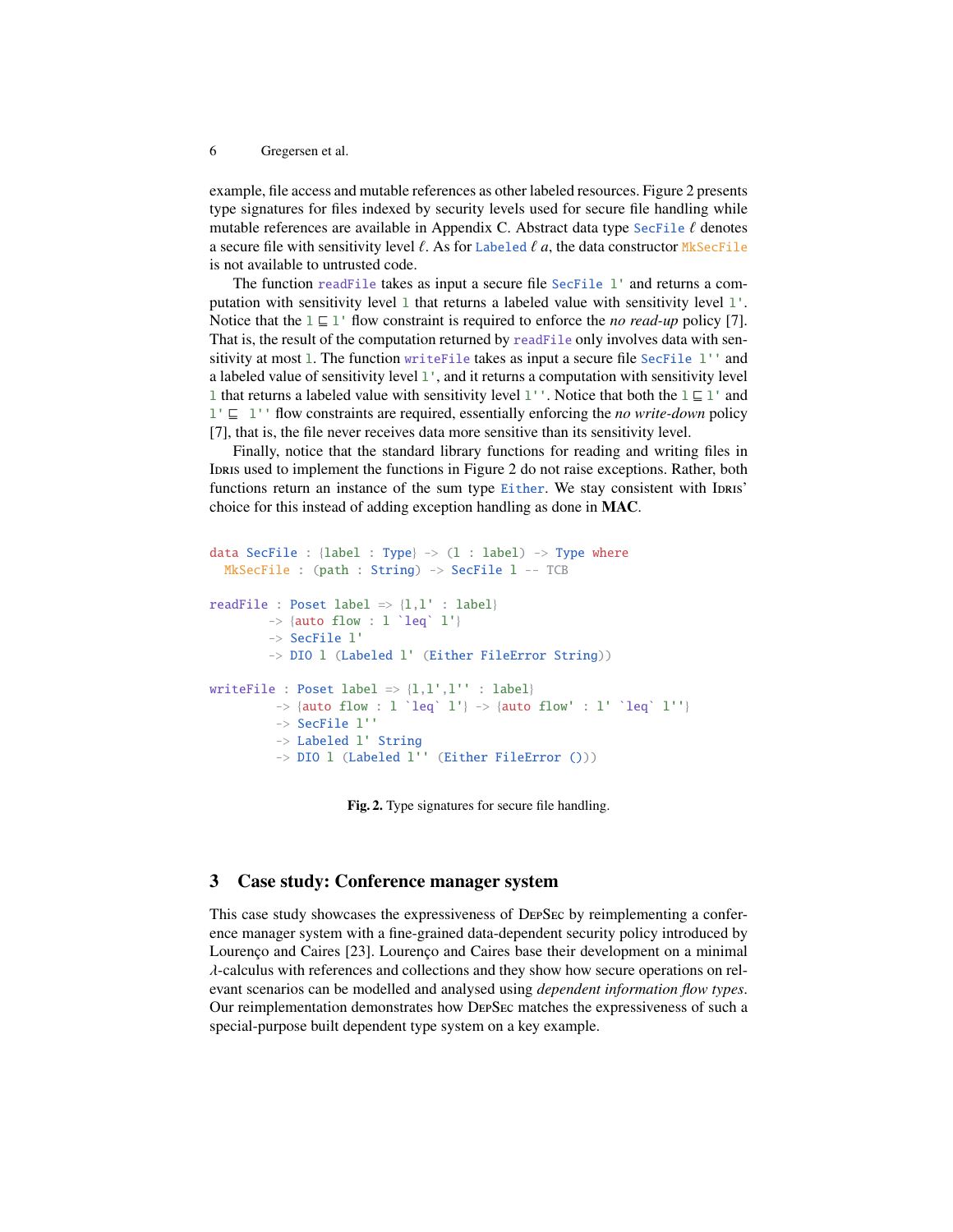In this scenario, a user is either a regular user, an author user, or a program committee (PC) member. The conference manager contains information about the users, their submissions, and submission reviews. This data is stored in lists of references to records, and the goal is to statically ensure, by typing, the confidentiality of the data stored in the conference manager system. As such, the security policy is:

- A registered user's information is not observable by other users.
- The content of a paper can be seen by its authors as well as its reviewers.
- Comments to the PC of a submission's review can only be seen by other members that are also reviewers of that submission.
- The only authors that are allowed to see the grade and the review of the submission are those that authored that submission.

To achieve this security policy, Lourenço and Caires make use of indexed security labels [22]. The security level *U* is partitioned into a number of security compartments such that *U*(*uid*) represents the compartment of the registered user with id *uid*. Similarly, the security level *<sup>A</sup>* is indexed such that *<sup>A</sup>*(*uid*,*sid*) stands for the compartment of data belonging to author *uid* and their submission *sid*, and *PC* is indexed such that *PC*(*uid*,*sid*) stands for data belonging to the PC member with user id *uid* assigned to review the submission with id *sid*. Furthermore, levels  $\top$  and  $\bot$  are introduced such that, for example,  $U(\perp) \sqsubseteq U(\text{uid}) \sqsubseteq U(\top)$ . Now, the security lattice is defined using two equations:

$$
\forall \text{uid, sid. } U(\text{uid}) \sqsubseteq A(\text{uid, sid}) \tag{1}
$$

## $\forall \text{uid1}, \text{uid2}, \text{sid}. A(\text{uid1}, \text{sid}) \sqsubseteq PC(\text{uid2}, \text{sid})$  (2)

Lourenço and Caires are able to type a list of submissions with a dependent sum type that assigns the content of the paper the security level *<sup>A</sup>*(*uid*,*sid*), where *uid* and *sid* are fields of the record. For example, if a concrete submission with identifier 2 was made by the user with identifier 1, the content of the paper gets classified at security level  $A(1, 2)$ . In consequence,  $A(1, 2) \sqsubseteq PC(n, 2)$  for any *uid n* and the content of the paper is only observable by its assigned reviewers. Similar types are given for the list of user information and the list of submission reviews, enforcing the security policy described in the above.

To express this policy in DepSec, we introduce abstract data types Id and Compartment (cf. Figure 3) followed by an implementation of the BoundedJoinSemilattice interface that satisfies equations (1) and (2).

|          | data Id: Type where |  |  |  | data Compartment : Type where                        |
|----------|---------------------|--|--|--|------------------------------------------------------|
| Top: Id  |                     |  |  |  | $U$ : Id $\rightarrow$ Compartment                   |
|          | $Nat : Nat -> Id$   |  |  |  | $A$ : Id $\rightarrow$ Id $\rightarrow$ Compartment  |
| Bot : Id |                     |  |  |  | $PC$ : Id $\rightarrow$ Id $\rightarrow$ Compartment |

Fig. 3. Abstract data types for the conference manager sample security lattice.

Using the above, the required dependent sum types can easily be encoded with DEPSEC in IDRIS as presented in Figure 4. With these typings in place, implementing the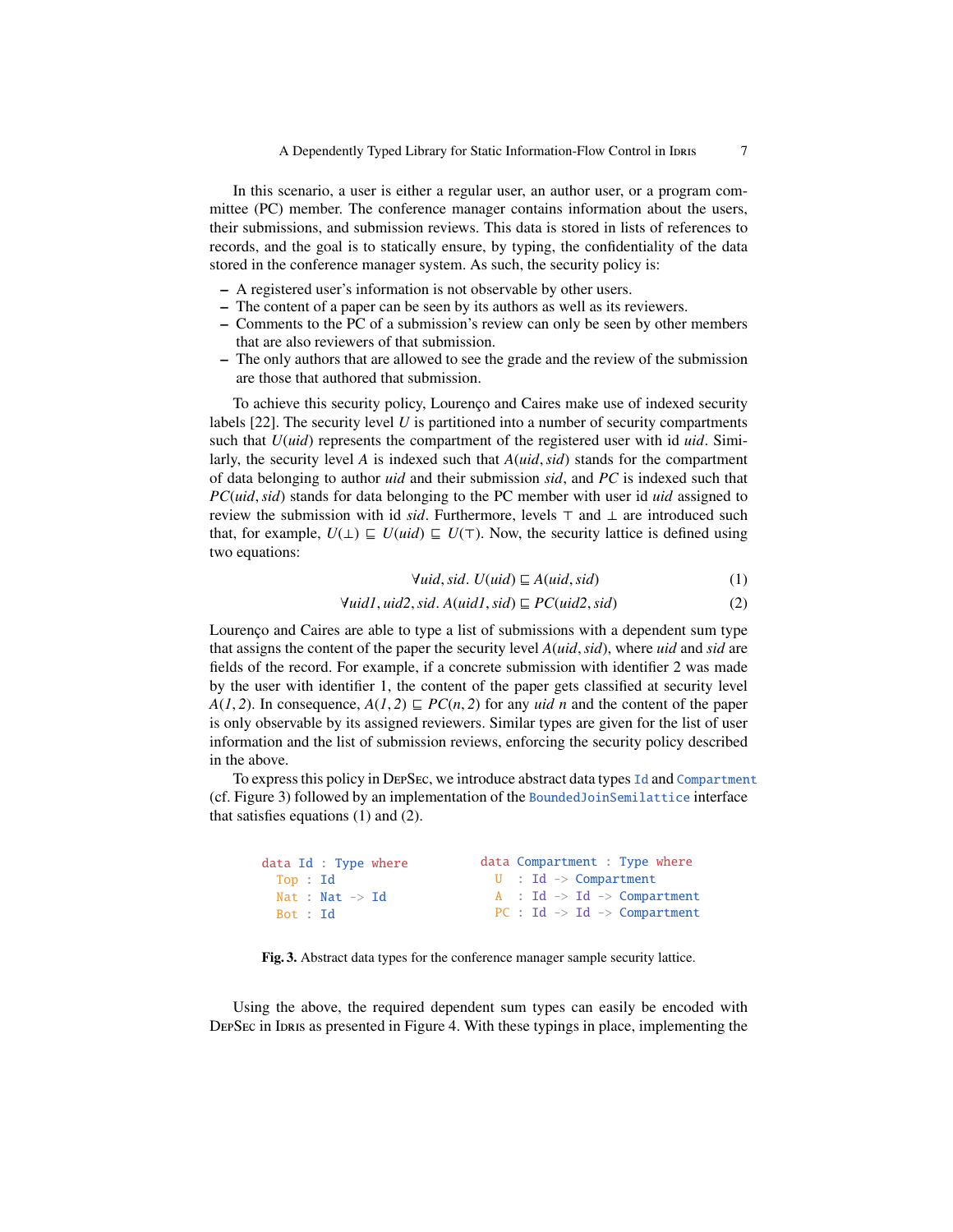```
8 Gregersen et al.
record User where
  constructor MkUser
  uid : Id
  name : Labeled (U uid) String
  univ : Labeled (U uid) String
  email : Labeled (U uid) String
record Submission where
  constructor MkSubmission
  uid : Id
  sid : Id
  title : Labeled (A uid sid) String
  abs : Labeled (A uid sid) String
  paper : Labeled (A uid sid) String
                                  record Review where
                                    constructor MkReview
                                    uid : Id
                                    sid : Id
                                    PC_only : Labeled (PC uid sid) String
                                    review : Labeled (A Top sid) String
                                    grade : Labeled (A Top sid) Integer
```
Fig. 4. Conference manager types encoded with DepSec.

examples from Lourenço and Caires [23] is straightforward. For example, the function viewAuthorPapers takes as input a list of submissions and a user identifier uid1 from which it returns a computation that returns a list of submissions authored by the user with identifier uid1. Notice that uid denotes the automatically generated record projection function that retrieves the field uid of the record, and that  $(x: A^* B)$  is notation for a dependent pair (often referred to as a  $\Sigma$  type) where A and B are types and B may depend on x.

```
viewAuthorPapers : Submissions
                 \rightarrow (uid1 : Id)
                 -> DIO Bottom (List (sub : Submission ** uid1 = (uid sub)))
```
The addCommentSubmission operation is used by the PC members to add comments to the submissions. The function takes as input a list of reviews, a user identifier of a PC member, a submission identifier, and a comment with label  $\bf{A}$  uid1 sid1. It returns a computation that updates the PC\_only field in the review of the paper with identifier sid1.

```
addCommentSubmission : Reviews -> (uid1 : Id) -> (sid1 : Id)
                   -> Labeled (A uid1 sid1) String
                    -> DIO Bottom ()
```
Notice that to implement this specific type signature, up-classification is necessary to assign the comment with type Labeled (A uid1 sid1) String to a field with type Labeled (PC uid sid1) String. This can be achieved soundly with the relabel primitive introduced by Vassena et al. [47] as A uid1 sid1  $\subseteq$  PC uid sid1. We include this primitive in Appendix C. Several other examples are available in the accompanying source code. The entire case study amounts to about 300 lines of code where half of the lines implement and verify the lattice.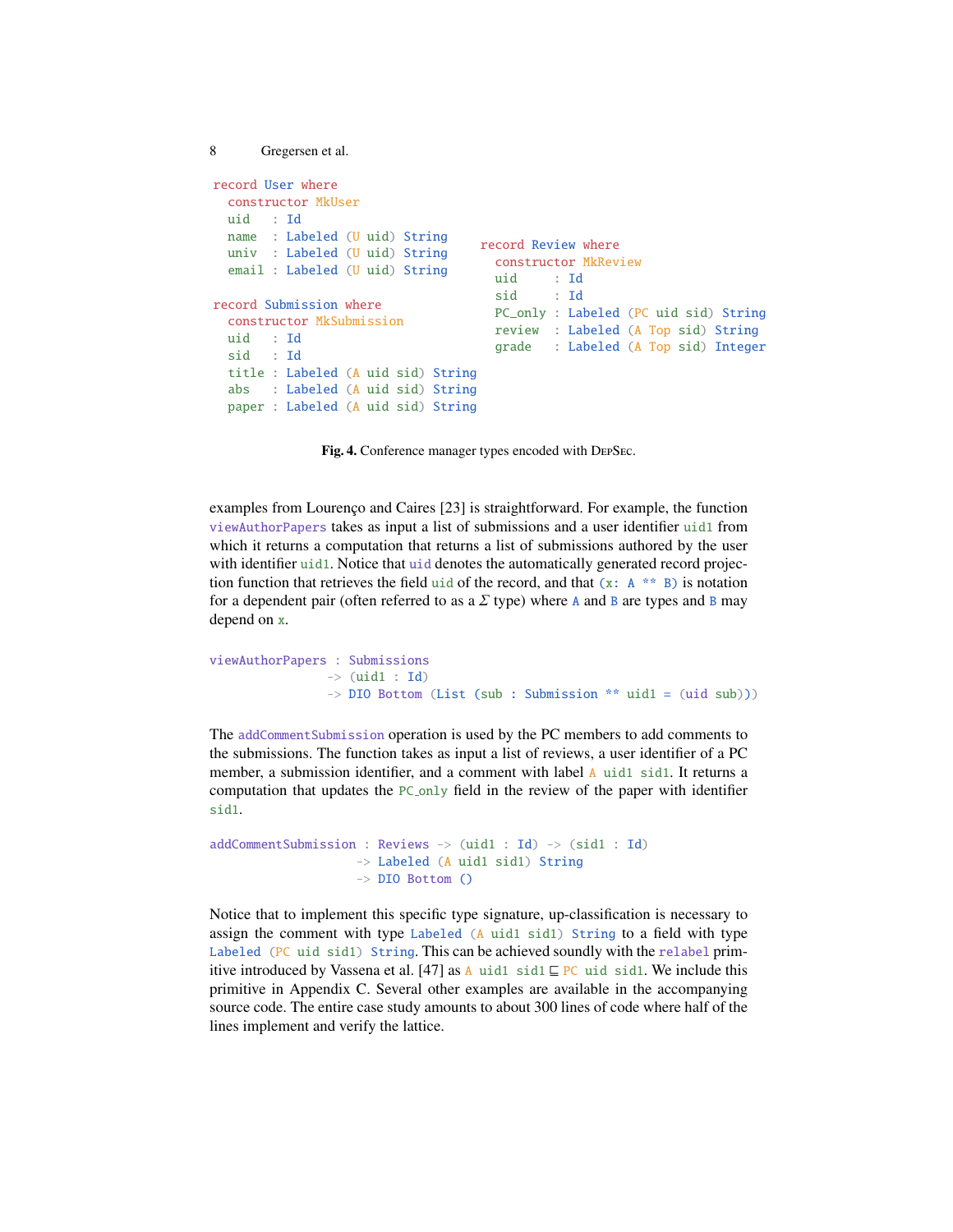A Dependently Typed Library for Static Information-Flow Control in IDRIS 9

## 4 Policy-parameterized functions

A consequence of using a dependently typed language, and the design of DepSec, is that functions can be defined such that they abstract over the security policy while retaining precise security levels. This makes it possible to reuse code across different applications and write other libraries on top of DepSec. We can exploit the existence of a lattice join, the induced poset, and their verified algebraic properties to write such functions.

```
readTwoFiles : BoundedJoinSemilattice label
            \Rightarrow {1, 1' : label}
             -> SecFile l
            -> SecFile l'
            -> DIO Bottom (Labeled (join l l') (Either FileError String))
readTwoFiles file1 file2 \{1\} \{1'\} =
  do file1' \le readFile {flow = leq_bot_x l} file1
     file2' \le readFile {flow = leq_bot_x l'} file2
     let dio : DIO (join l l') (Either FileError String)
       = do c1 \leftarrow unlabel {flow = join_x_xy 1 l'} file1'
            c2 <- unlabel {flow = join_y_xy l l'} file2'
            pure $ case (c1, c2) of
                         (Right c1', Right c2') \Rightarrow Right $ c1' ++ c2'
                         (Left e1, \Box) => Left e1
                         (, Left e2) => Left e2
     plug {flow = leq_bot_x (join l l')} dio
```
Fig. 5. Reading two files to a string labeled with the join of the labels of the files.

Figure 5 presents the function readTwoFiles that is parameterized by a bounded join semilattice. It takes two secure files with labels l and l' as input and returns a computation that concatenates the contents of the two files labeled with the join of  $1$ and l'. To implement this, we make use of the unlabel and readFile primitives from Figure 1 and 2, respectively. This computation unlabels the contents of the files and returns the concatenation of the contents if no file error occurred. Notice that pure is the Ibrus function for monadic return, corresponding to the return function in Haskell. Finally, this computation is plugged into the surrounding computation. Notice how the usage of readFile and unlabel introduces several proof obligations, namely  $\bot \sqsubseteq 1$ ,  $l', l \sqcup l'$  and  $l, l' \sqsubseteq l \sqcup l'$ . When working on a concrete lattice these obligations are usually fulfilled by IDRIS' automatic proof search but, currently, such proofs need to be given manually in the general case. All obligations follow immediately from the algebraic properties of the bounded semilattice and are given in three auxiliary lemmas leq bot x, join x xy, and join y xy available in Appendix C (amounting to 10 lines of code).

Writing functions operating on a fixed number of resources is limiting. However, the function in Figure 5 can easily be generalized to a function working on an arbitrary data structure containing files with different labels from an arbitrary lattice. Similar to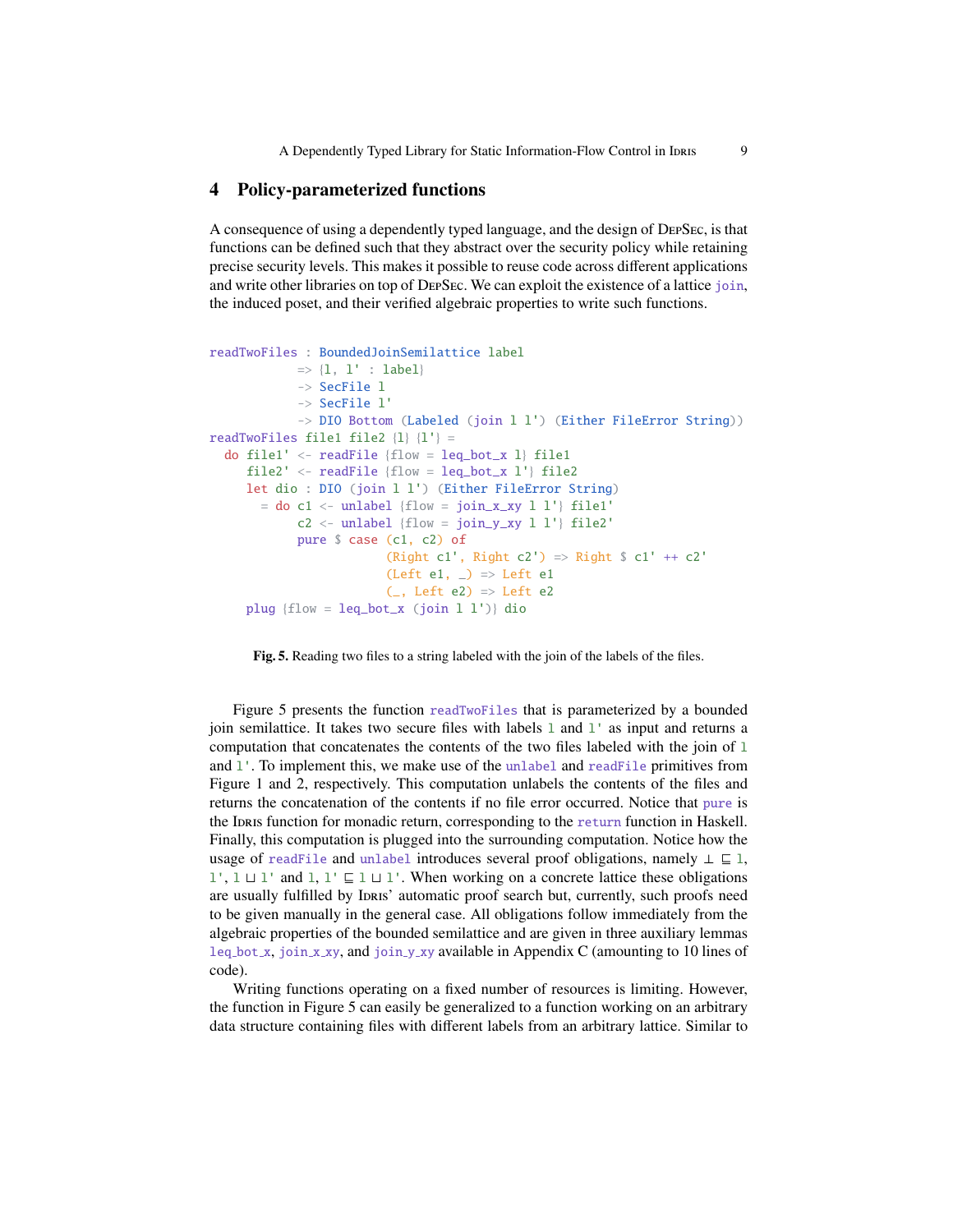the approach taken by Buiras et al. [11] that hide the label of a labeled value using a data type definition, we hide the label of a secure file with a dependent pair

GenFile : Type -> Type GenFile label = (l : label \*\* SecFile l)

that abstracts away the concrete sensitivity level of the file. Moreover, we introduce a specialized join function

```
joinOfFiles : BoundedJoinSemilattice label
            => List (GenFile label)
            \rightarrow label
```
that folds the join function over a list of file sensitivity labels. Now, it is possible to implement a function that takes as input a list of files, reads the files, and returns a computation that concatenates all their contents (if no file error occurred) where the return value is labeled with the join of all their sensitivity labels.

```
readFiles : BoundedJoinSemilattice a
         \Rightarrow (files: (List (GenFile a)))
         -> DIO Bottom (Labeled (joinOfFiles files)
                           (Either (List FileError) String))
```
When implementing this, one has to satisfy non-trivial proof obligations as, for example, that  $l \subseteq$  joinOfFiles(files) for all secure files  $f \in$  files where the label of  $f$ is *l*. While provable (in 40 lines of code in our development), if equality is decidable for elements of the concrete lattice we can postpone such proof obligations to a point in time where it can be solved by reflexivity of equality. By defining a decidable lattice order

```
decLeq : JoinSemilattice a \Rightarrow DecEq a \Rightarrow (x, y : a) \Rightarrow Dec (x \leqleq y)decLeq x y = decEq (x \text{ 'join' } y) y
```
we can get such a proof "for free" by inserting a dynamic check of whether the flow is allowed. With this, a readFiles' function with the exact same functionality as the original readFiles function can be implemented with minimum effort. In the below, prf is the proof that the label l of file may flow to joinOfFiles files .

```
readFiles' : BoundedJoinSemilattice a => DecEq a
          => (files: (List (GenFile a)))
          -> DIO Bottom (Labeled (joinOfFiles files)
                           (Either (List FileError) String))
readFiles' files =
  ...
  case decLeq l (joinOfFiles files) of
    Yes prf \Rightarrow ...No = \implies ...
```
The downside of this is the introduction of a negative case, the No-case, that needs handling even though it will never occur if joinOfFiles is implemented correctly.

In combination with GenFile, decLeq can be used to implement several other interesting examples. For instance, a function that reads all files with a sensitivity label below a certain label to a string labeled with that label. The accompanying source code showcases multiple such examples that exploit decidable equality.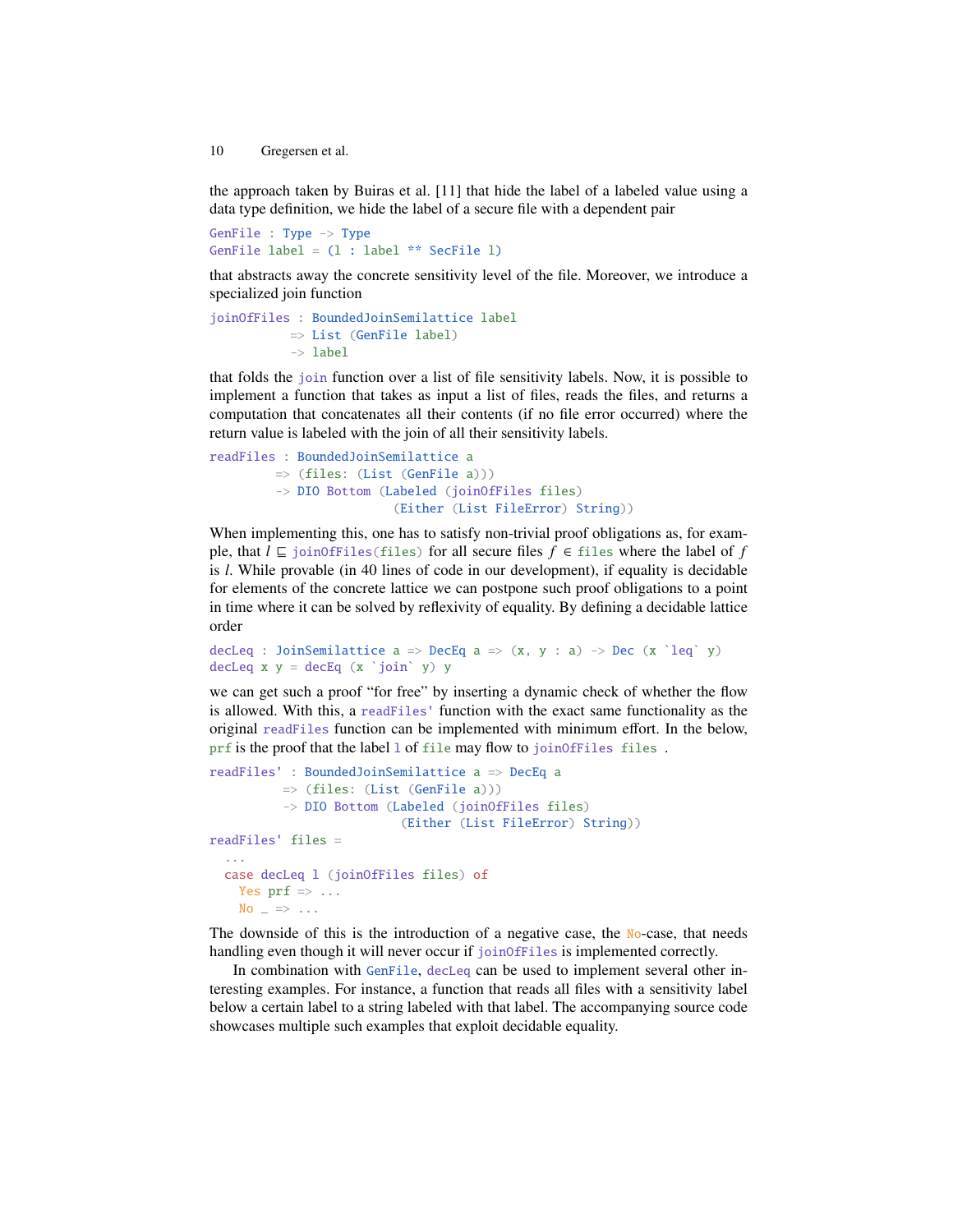# 5 Declassification

Realistic applications often release some secret information as part of their intended behavior; this action is known as *declassification*.

In DepSec, trusted code may declassify secret information without adhering to any security policy as trusted code has access to both the DIO  $\ell$  *a* and Labeled  $\ell$  *a* data constructors. However, only giving trusted code the power of declassification is limiting as we want to allow the use of third-party code as much as possible. The main challenge we address is how to grant untrusted code the right amount of power such that declassification is only possible in the intended way.

Sabelfeld and Sands [38] identify four dimensions of declassification: *what*, *who*, *where*, and *when*. In this section, we present novel and powerful means for static declassification with respect to three of the four dimensions and illustrate these with several examples. To statically enforce different declassification policies we take the approach of Sabelfeld and Myers [37] and use escape hatches, a special kind of functions. In particular, we introduce the notion of a *hatch builder*; a function that creates an escape hatch for a particular resource and which can only be used when a certain condition is met. Such an escape hatch can therefore be used freely by untrusted code.

#### 5.1 The *what* dimension

Declassification policies related to the *what* dimension place restrictions on exactly "what" and "how much" information is released. It is in general difficult to statically predict how data to be declassified is manipulated or changed by programs [35] but exploiting dependent types can get us one step closer.

To control what information is released, we introduce the notion of a *predicate hatch builder* only available to trusted code for producing hatches for untrusted code.

```
predicateHatchBuilder : Poset lt => \{1, 1' : It\} -> \{D, E : Type\}\Rightarrow (d : D)
                             \Rightarrow (P : D \Rightarrow E \Rightarrow Type)
                             \rightarrow (d : D ** Labeled l (e : E ** P d e)
                                               \rightarrow Labeled l' E) \rightarrow TCB
```
Intuitively, the hatch builder takes as input a data structure d of type D followed by a predicate P upon d and something of type E. It returns a dependent pair of the initial data structure and a declassification function from sensitivity level  $1$  to  $1'$ . To actually declassify a labeled value  $\epsilon$  of type E one has to provide a proof that P d  $\epsilon$  holds. Notice that this proof may be constructed in the context of the sensitivity level l that we are declassifying from.

The reason for parameterizing the predicate  $P$  by a data structure of type  $D$  is to allow declassification to be restricted to a specific context or data structure. This is used in the following example of an auction system, in which only the highest bid of a specific list of bids can be declassified.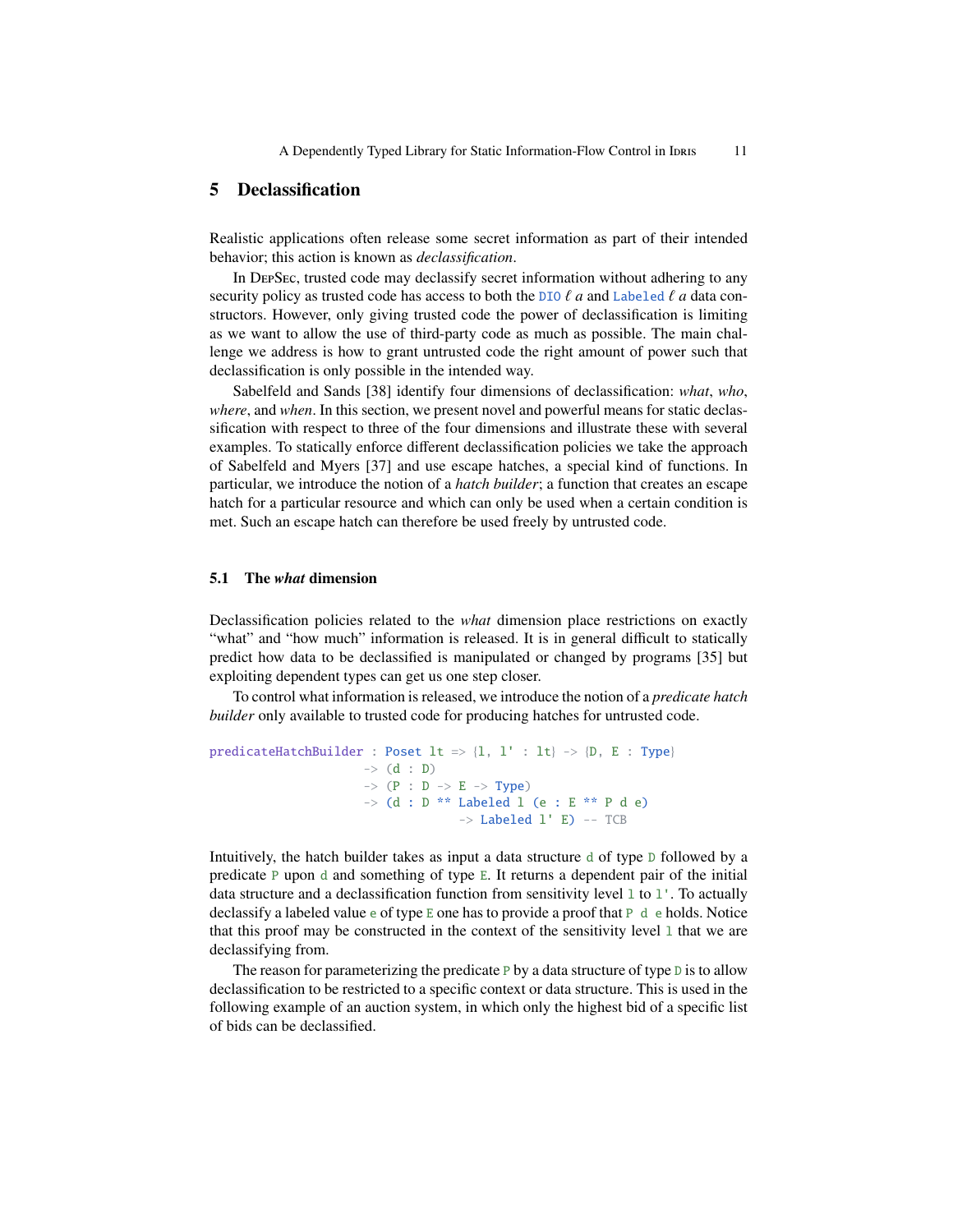*Example* Consider a two point lattice where  $L \subseteq H$ ,  $H \not\sqsubseteq L$  and an auction system where participants place bids secretly. All bids are labeled  $H$  and are put into a data structure BidLog. In the end, we want only the winning bid to be released and hence declassified to label L. To achieve this, we define a declassification predicate HighestBid.

HighestBid : BidLog -> Bid -> Type HighestBid =  $\log$ , b => (Elem (label b) log, MaxBid b log)

Informally, given a log log of labeled bids and a bid b, the predicate states that the bid is in the log, Elem (label b) log, and that it is the maximum bid,  $MaxBid$  b log. We apply predicateHatchBuilder to a log of bids and the HighestBid predicate to obtain a specialized escape hatch of type BidHatch that enforces the declassification policy defined by the predicate.

```
BidHatch : Type
BidHatch = (log : BidLog * * Labeled H (b : Bid ** HighestBid log b)-> Labeled L Bid)
```
This hatch can be used freely by untrusted code when implementing the auction system. By constructing a function

```
getMaxBid : (r : BidLog) \rightarrow DIO H (b : Bid ** HighestBid r b)
```
untrusted code can plug the resulting computation into an L context and declassify the result value using the argument hatch function.

```
auction : BidHatch -> DIO L (Labeled L Bid)
auction [] ** ] = pure $ label ("no bids", 0)
auction (r :: rs ** hatch) =
 do max <- plug (getMaxBid (r :: rs))
    let max' : Labeled L Bid = hatch max
    ...
```
To show the HighestBid predicate (which in our implementation comprises 40 lines of code), untrusted code will need a generalized unlabel function that establishes the relationship between label and the output of unlabel. The only difference is its return type: a computation that returns a value and a proof that when labeling this value we will get back the initial input. This definition poses no risk to soundness as the proof is protected by the computation sensitivity level.

```
unlabel' : Poset lt \Rightarrow \{1, 1': 1t\}\rightarrow {auto flow: l `leq` l'}
         -> (labeled: Labeled l a)
         \rightarrow DIO l' (c : a ** label c = labeled)
```
*Limiting hatch usage* Notice how escape hatches, generally, can be used an indefinite number of times. The Control.ST library [10] provides facilities for creating, reading, writing, and destroying state in the type of Ibrus functions and, especially, allows tracking of state change in a function type. This allows us to limit the number of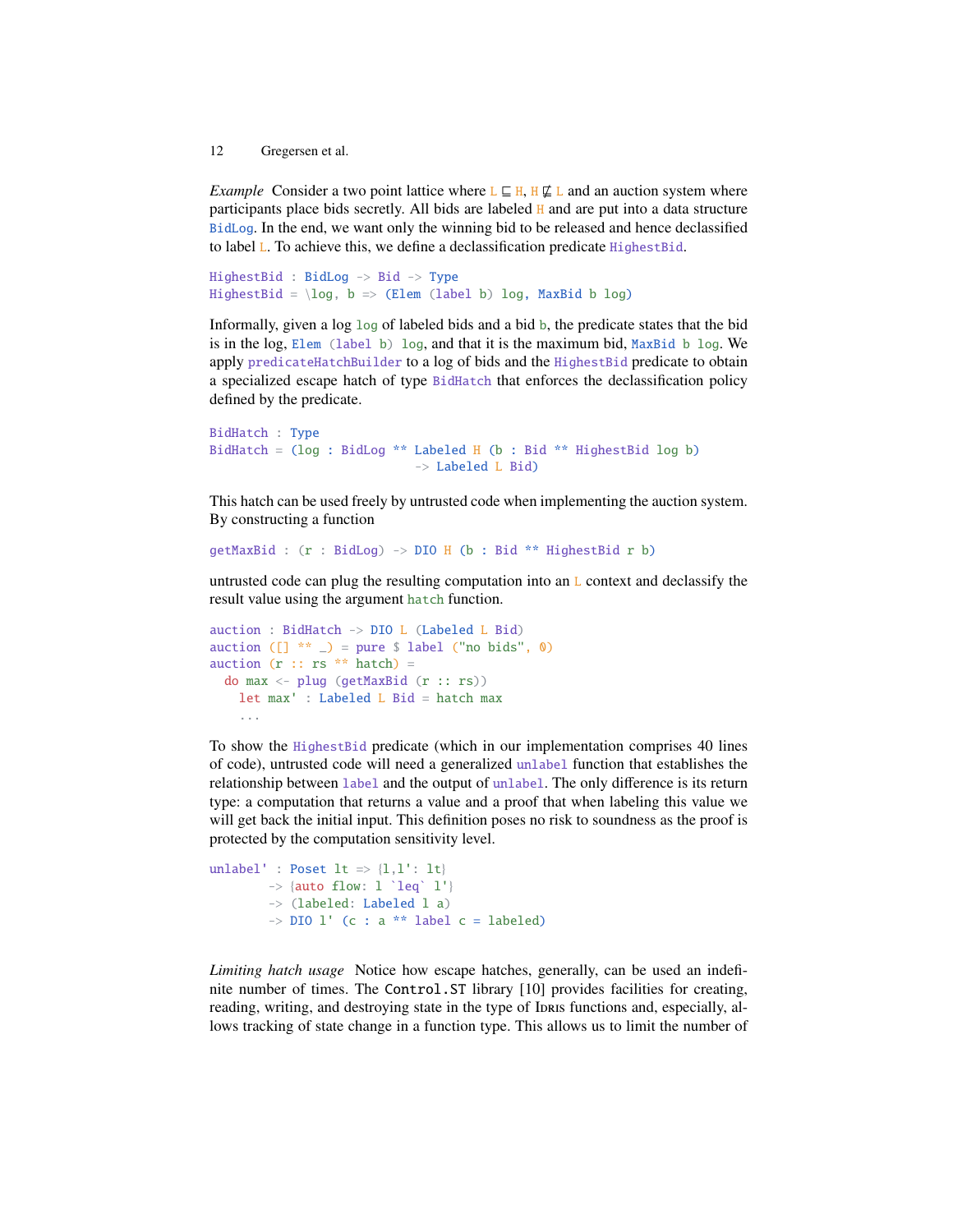times a hatch can be used. Based on a concept of resources, a dependent type STrans tracks how resources change when a function is invoked. Specifically, a value of type STrans  $m$  returnType in res out res represents a sequence of actions that manipulate state where m is an underlying computation context in which the actions will be executed, returnType is the return type of the sequence, in res is the required list of resources available before executing the sequence, and out res is the list of resources available after executing the sequence.

To represent state transitions more directly, ST is a type level function that computes an appropriate STrans type given a underlying computation context, a result type, and a list of *actions*, which describe transitions on resources. Actions can take multiple forms but the one we will make use of is of the form  $1b1 ::: ty_in :-> ty.out that expresses$ that the resource 1b1 begins in state ty in and ends in state ty out. By instantiating  $ST$ with  $DIO1$  as the underlying computation context:

```
DIO' : 1 \rightarrow (ty : Type) \rightarrow List (Action ty) \rightarrow TypeDIO' 1 = ST (DIO 1)
```
and use it together with a resource Attempts, we can create a function limit that applies its first argument f to its second argument arg with Attempts ( $\text{S}$  n) as its initial required state and Attempts n as the output state.

```
limit : (f : a \rightarrow b) \rightarrow (arg : a)-> DIO' l b [attempts ::: Attempts (S n) :-> Attempts n]
```
That is, we encode that the function consumes "an attempt." With the limit function it is possible to create functions where users are forced, by typing, to specify how many times it is used.

As an example, consider a variant of an example by Russo et al. [35] where we construct a specialized hatch passwordHatch that declassifies the boolean comparison of a secret number with an arbitrary number.

```
passwordHatch : (labeled : Labeled H Int)
              \rightarrow (guess : Int)
              \rightarrow DIO' l Bool [attempts ::: Attempts (S n) :-> Attempts n]
passwordHatch (MkLabeled v) = limit (\gtrsim g == v)
```
To use this hatch, untrusted code is forced to specify how many times it is used.

```
pwCheck : Labeled H Int
       \rightarrow DIO' L () [attempts ::: Attempts (3 + n) :-> Attempts n]
pwCheck pw =
  do x1 <- passwordHatch pw 1
     x2 <- passwordHatch pw 2
     x3 <- passwordHatch pw 3
     x4 <- passwordHatch pw 4 -- type error!
     ...
```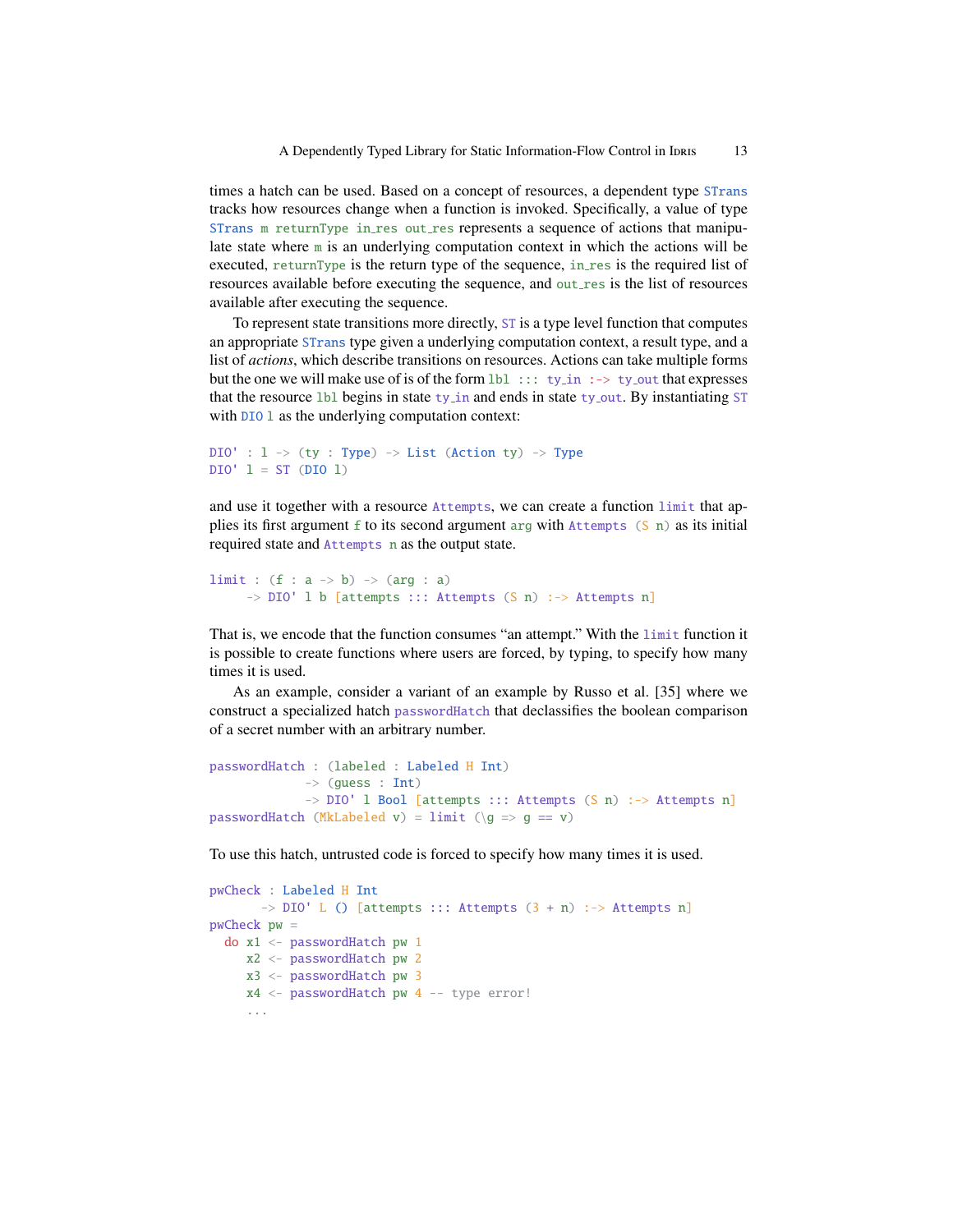### 5.2 The *who* and *when* dimensions

To handle declassification policies related to *who* may declassify information and *when* declassification may happen we introduce the notion of a *token hatch builder* only available to trusted code for producing hatches for untrusted code to use.

```
tokenHatchBuilder : Poset labelType => {1, 1' : labelType} -> {E, S : Type}
                      \Rightarrow (Q : S \Rightarrow Type)
                      \Rightarrow (s : S ** Q s) \Rightarrow Labeled l E \Rightarrow Labeled l' E -- TCB
```
The hatch builder takes as input a predicate  $Q$  on something of type  $S$  and returns a declassification function from sensitivity level l to l' given that the user can prove the existence of some s such that  $Q$  s holds. As such, by limiting when and how untrusted can obtain a value that satisfy predicate Q, we can construct several interesting declassification policies.

The rest of this section discusses how predicate hatches can be used for time-based and authority-based control of declassification; the use of the latter is demonstrated on a case study.

*Time-based hatches* To illustrate the idea of token hatches for the *when* dimension of declassification, consider the following example. Let Time be an abstract data type with a data constructor only available to trusted code and tick : DIO l Time a function that returns the current system time wrapped in the Time data type such that this is the only way for untrusted code to construct anything of type Time. Notice that this does not expose an unrestricted timer API as untrusted code can not inspect the actual value.

Now, we instantiate the token hatch builder with a predicate that demands the existence of a Time token that is greater than some specific value.

TimeHatch : Time -> Type TimeHatch t =  $(t' * t \le t' = True)$  -> Labeled H Nat -> Labeled L Nat

As such, TimeHatch  $t$  can only be used after a specific point in time  $t$  has passed as only then untrusted code will be able to satisfy the predicate.

```
timer : Labeled H Nat \rightarrow TimeHatch t \rightarrow DIO L ()
timer secret \{t\} timeHatch =
  do time <- tick
     case decEq (t \leq t time) True of
        Yes prf \Rightarrowlet declassified : Labeled L Nat = timeHatch (time ** prf) secret
           ...
        No \Box \Rightarrow \ldots
```
*Authority-based hatches* The *Decentralized Labeling Model* (DLM) [27] marks data with a set of principals who owns the information. While executing a program, the program is given *authority*, that is, it is authorized to act on behalf of some set of principals. Declassification simply makes a copy of the released data and marks it with the same set of principals but excludes the authorities.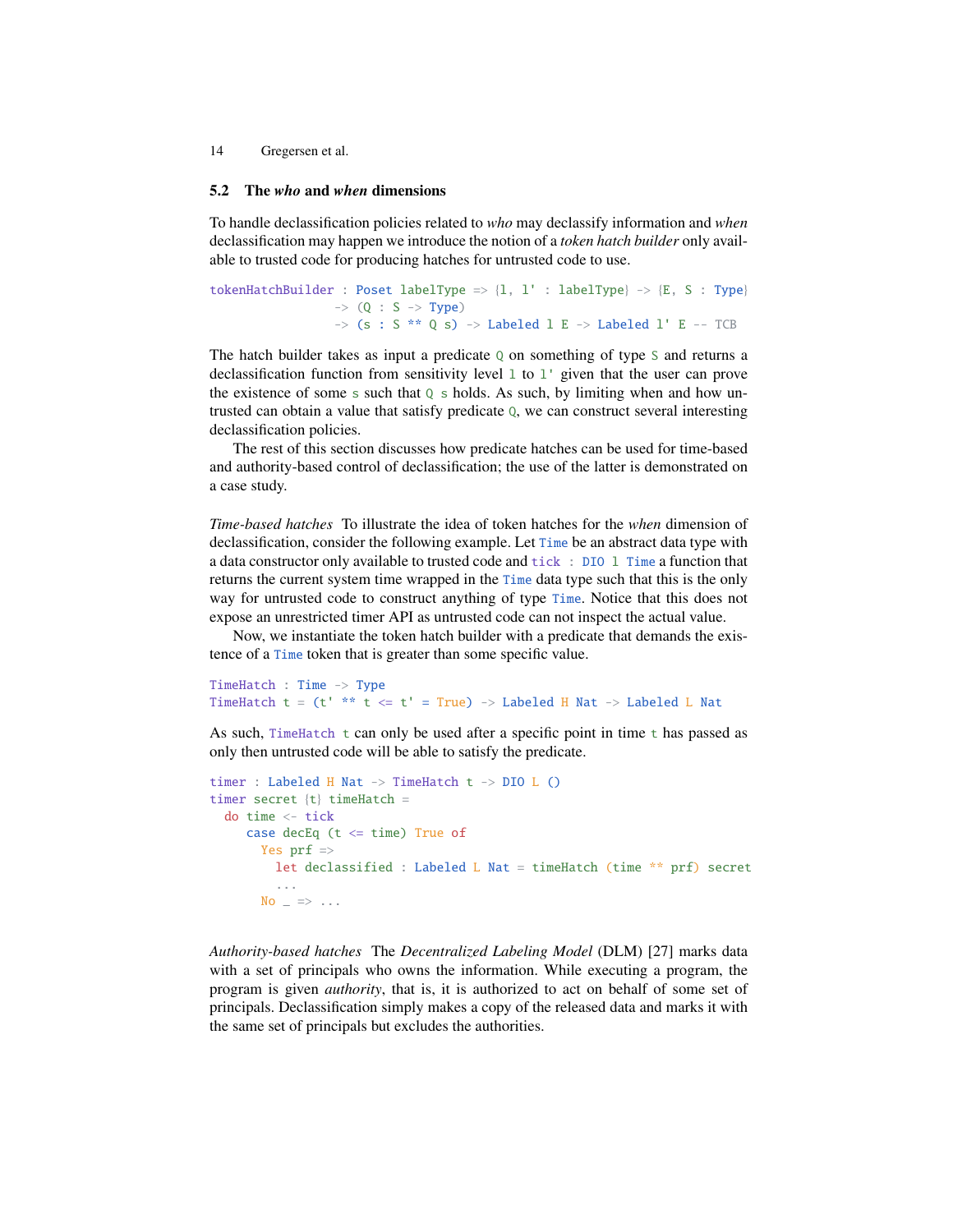Similarly to Russo et al. [35], we adapt this idea such that it works on a security lattice of Principals, assign authorities with security levels from the lattice, and let authorities declassify information at that security level.

To model this, we define the abstract data type Authority with a data constructor available only to trusted code so that having an instance of Authority s corresponds to having the authority of the principal s. Notice how assignment of authorities to pieces of code consequently is a part of the trusted code. Now, we instantiate the token hatch builder with a predicate that demands the authority of s to declassify information at that level.

```
authHatch : { l, l' : Principal }
          \Rightarrow (s ** (l = s, Authority s))
          -> Labeled l a -> Labeled l' a
authHatch \{1\} = tokenHatchBuilder (\s => (1 = s, Authority s))
```
That is, authHatch makes it possible to declassify information at level  $1$  to  $1'$  given an instance of the Authority l data type.

*Example* Consider the scenario of an online dating service that has the distinguishing feature of allowing its users to specify the visibility of their profiles at a fine-grained level. To achieve this, the service allows users to provide a *discovery agent* that controls their visibility. Consider a user, Bob, whose implementation of the discovery agent takes as input his own profile and the profile of another user, say Alice. The agent returns a possibly side-effectful computation that returns an option type indicating whether Bob wants to be discovered by Alice. If that is the case, a profile is returned by the computation with the information about Bob that he wants Alice to be able to see. When Alice searches for candidate matches, her profile is run against the discovery agents of all candidates and the result is added to her browsing queue.

To implement this dating service, we define the record type ProfileInfo A that contains personal information related to principal A.

```
record ProfileInfo (A : Principal) where
 constructor MkProfileInfo
 name : Labeled A String
 gender : Labeled A String
 birthdate : Labeled A String
  ...
```
The interesting part of the dating service is the implementation of discovery agents. Figure 6 presents a sample discovery agent that matches all profiles with the opposite gender and only releases information about the name and gender. The discovery agent demands the authority of A and takes as input two profiles a : ProfileInfo A and b : ProfileInfo B. The resulting computation security level is B so to incorporate information from a into the result, declassification is needed. This is achieved by providing authHatch with the authority proof of A. The discovery agent sampleDiscoverer in Figure 6 unlabels B's gender, declassifies and unlabels A's gender and name, and compares the two genders. If the genders match, a profile with type ProfileInfo B only containing the name and gender of A is returned. Otherwise, Nothing is returned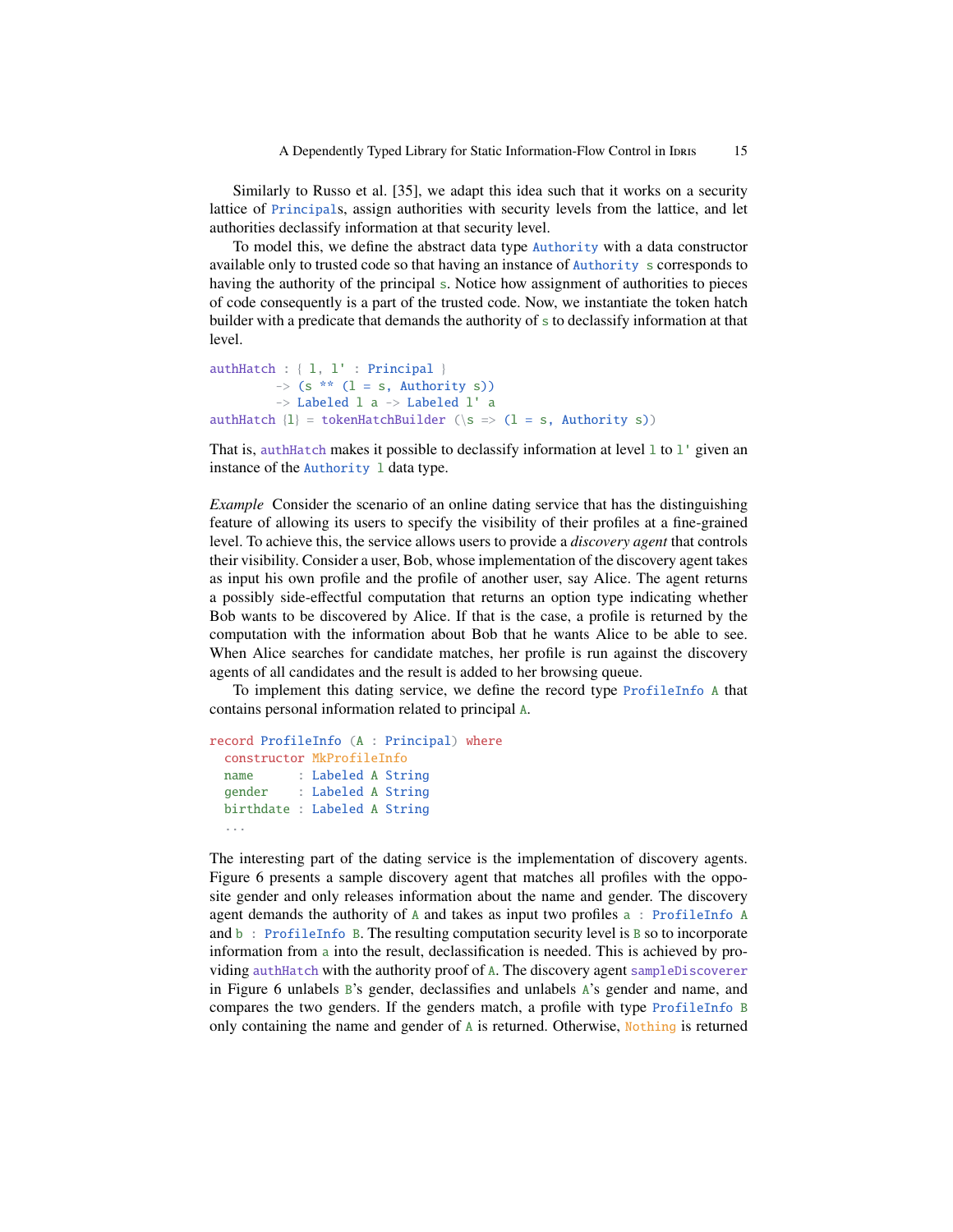indicating that A does not want to be discovered. Notice that Refl is the constructor for the built-in equality type in Idris and it is used to construct the proof of equality between principals required by the hatch.

```
sampleDiscoverer : {A, B : Principal}
                -> Authority A
                -> (a : ProfileInfo A)
                -> (b : ProfileInfo B)
                -> DIO B (Maybe (ProfileInfo B))
sampleDiscoverer {A} {B} auth a b =
 do bGender <- unlabel $ gender b
     aGender <- unlabel $ authHatch (A ** (Refl, auth)) (gender a)
     aName <- unlabel $ authHatch (A ** (Refl, auth)) (name a)
    case decEq bGender aGender of
       Yes = \Rightarrow pure Nothing
      No _ => pure (Just (MkProfileInfo aName aGender "" "" ""))
```
Fig. 6. A discovery agent that matches with all profiles of the opposite gender and only releases the name and gender.

## 6 Soundness

Recent works [46, 47] present a mechanically-verified model of MAC and show progress-insensitive noninterference (PINI) for a sequential calculus. We use this work as a starting point and discuss necessary modification in the following. Notice that this work does not consider any declassification mechanisms and neither do we; we leave this as future work.

The proof relies on the *two-steps erasure* technique, an extension of the *term erasure* [21] technique that ensures that the same public output is produced if secrets are erased before or after program execution. The technique relies on a type-driven erasure function  $\varepsilon_{\ell_A}$  on terms and configurations where  $\ell_A$  denotes the attacker security level. A con-<br>figuration consists of an *f*-indexed compartmentalized store  $\Sigma$  and a term *t*. A configuration figuration consists of an  $\ell$ -indexed compartmentalized store  $\Sigma$  and a term  $t$ . A configuration  $\langle \Sigma, t \rangle$  is erased by erasing *t* and by erasing  $\Sigma$  pointwise, i.e.  $\varepsilon_{A}(\Sigma) = \lambda t$ . $\varepsilon_{A}(\Sigma(\ell))$ .<br>On terms, the function essentially rewrites data and computations above  $\ell_{\ell}$  to a special On terms, the function essentially rewrites data and computations above  $\ell_A$  to a special • value. The full definition of the erasure function is available in Appendix A.5. From this definition, the definition of low-equivalence of configurations follows.

**Definition 1.** Let  $c_1$  and  $c_2$  be configurations.  $c_1$  and  $c_2$  are said to be  $\ell_A$ -equivalent, *written*  $c_1 \approx_{\ell_A} c_2$ , *if and only if*  $\varepsilon_{\ell_A}(c_1) \equiv \varepsilon_{\ell_A}(c_2)$ *.* 

After defining the erasure function, the noninterference theorem follows from showing a *single-step simulation* relationship between the erasure function and a small-step reduction relation: erasing sensitive data from a configuration and then taking a step is the same as first taking a step and then erasing sensitive data. This is the content of the following proposition.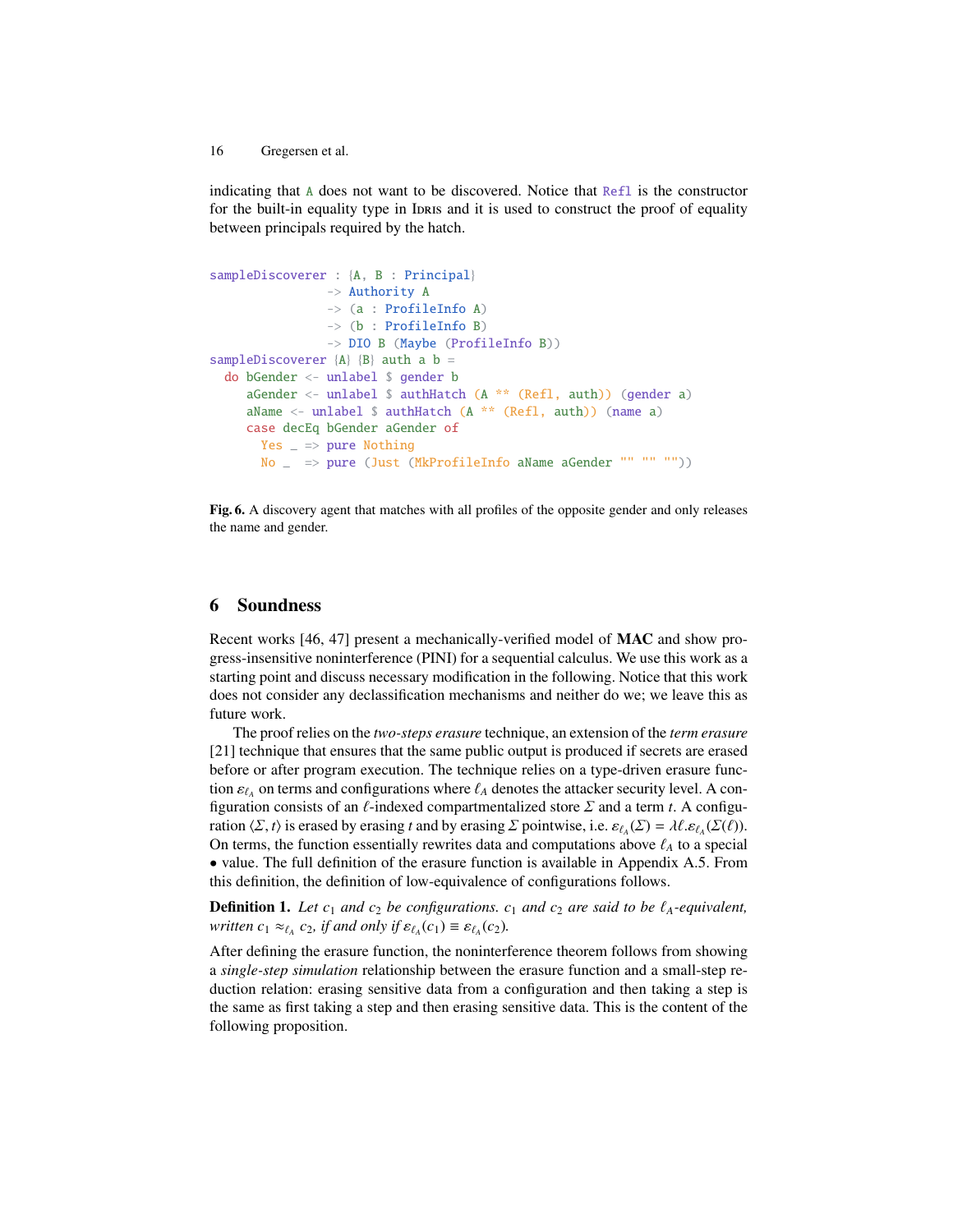**Proposition 1.** *If*  $c_1 \approx_{\ell_A} c_2$ ,  $c_1 \rightarrow c'_1$ , and  $c_2 \rightarrow c'_2$  then  $c'_1 \approx_{\ell_A} c'_2$ .

The main theorem follows by repeated applications of Proposition 1.

**Theorem 1** (PINI). *If*  $c_1 \approx_{\ell_A} c_2$ ,  $c_1 \Downarrow c'_1$ , and  $c_2 \Downarrow c'_2$  then  $c'_1 \approx_{\ell_A} c'_2$ .

Both the statement and the proof of noninterference for DepSec are mostly similar to the ones for MAC and available in Appendix B. Nevertheless, one has to be aware of a few subtleties.

First, one has to realize that even though dependent types in a language like IDRIS may depend on data, the data itself is not a part of a value of a dependent type. Recall the type Vect n Nat of vectors of length n with components of type Nat and consider the following program.

```
length : Vect n a \rightarrow Natlength {n = n} xs = n
```
This example may lead one to believe that it is possible to extract data from a dependent type. This is *not* the case. Both n and a are implicit arguments to the length function that the compiler is able to infer. The actual type is

length :  $\{n : Nat\} \rightarrow \{a : Type\} \rightarrow Vect \; n \; a \rightarrow Nat$ 

As a high-level dependently typed functional programming language, Ibrus is elaborated to a low-level core language based on dependent type theory [9]. In the elaboration process, such implicit arguments are made explicit when functions are defined and inferred when functions are invoked. This means that in the underlying core language, only explicit arguments are given. Our modeling given in Appendix A.1 reflects this fact soundly.

Second, to model the extended expressiveness of DepSec, we extend both the semantics and the type system with compile-time pure-term reduction and higher-order dependent types. These definitions are standard (defined for Ibris by Brady [9]) and available in Appendix A.2 and A.3. Moreover, as types now become first-class terms, the definition of  $\varepsilon_{\ell_A}$  has to be extended to cover the new kinds of terms. As before, prim-<br>itive types are unaffected by the erasure function, but dependent and indexed types itive types are unaffected by the erasure function, but dependent and indexed types, such as the type DIO, have to be erased homomorphically, e.g.,  $\varepsilon_{\ell_A}$  (DIO  $\ell \tau$ : Type)<br>  $\stackrel{\triangle}{\leftarrow}$  DIO  $\varepsilon_{\ell}$  ( $\ell$ )  $\varepsilon_{\ell}$  ( $\tau$ ). The intuition of why this is sensible comes from the observa- $\triangleq$  DIO  $\varepsilon_{A}(\ell)$   $\varepsilon_{A}(\tau)$ . The intuition of why this is sensible comes from the observa-<br>tion that indexed dependent types considered as terms may contain values that will tion that indexed dependent types considered as terms may contain values that will have to be erased. This is purely a technicality of the proof. If defined otherwise, the erasure function would not commute with capture-avoiding substitution on terms,  $\varepsilon_{\ell_A}(t[v/x]) = \varepsilon_{\ell_A}(t)[\varepsilon_{\ell_A}(v)/x]$ , which is vital for the remaining proof.

## 7 Related work

*Security libraries* The pioneering and formative work by Li and Zdancewic [20] shows how *arrows* [18], a generalization of monads, can provide information-flow control without runtime checks as a library in Haskell. Tsai et al. [45] further extend this work to handle side-effects, concurrency, and heterogeneous labels. Russo et al. [35] eliminate the need for arrows and implement the security library SecLib in Haskell based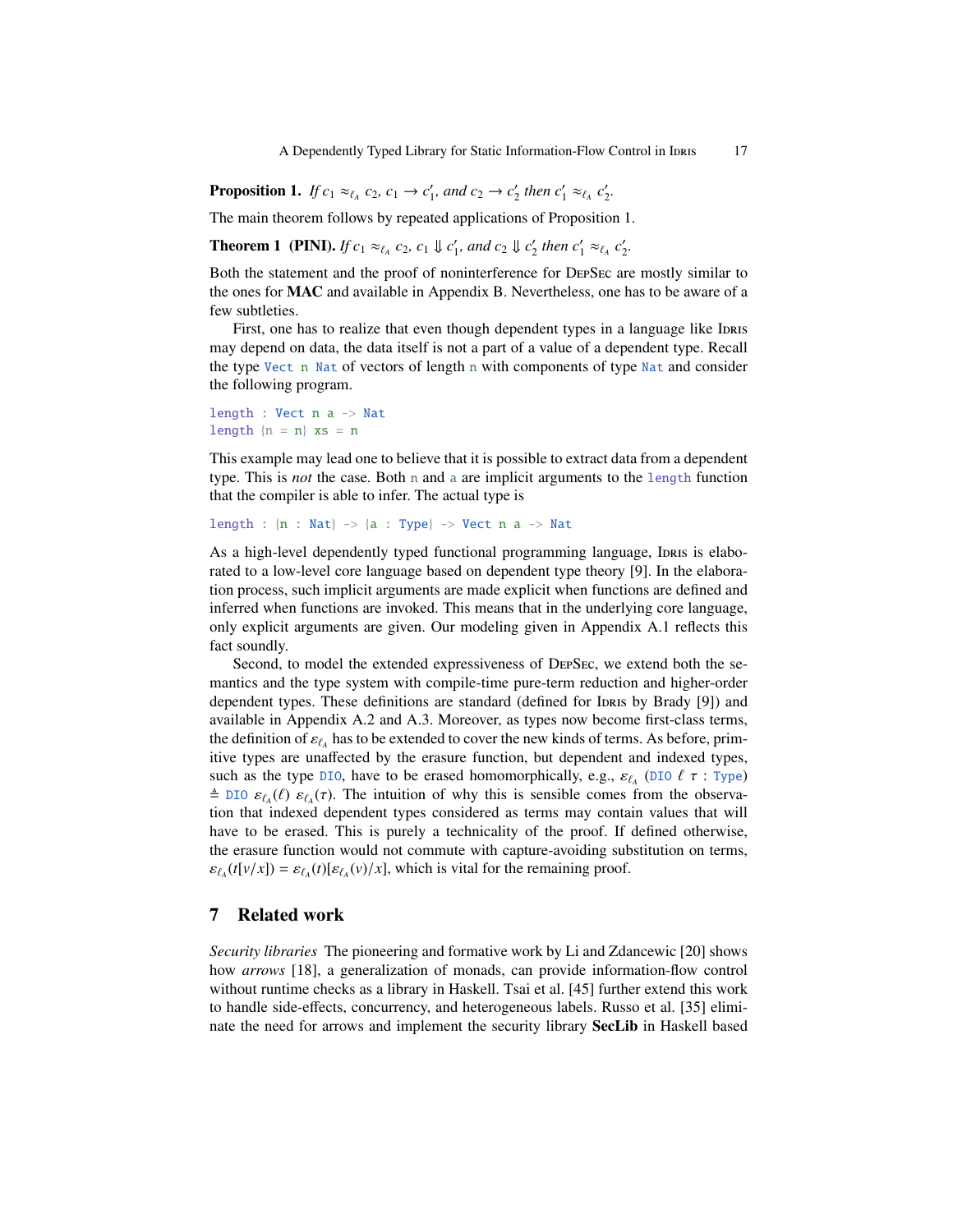solely on monads. Rather than labeled values, this work introduces a monad which statically label side-effect free values. Furthermore, it presents combinators to dynamically specify and enforce declassification policies that bear a resemblance to the policies that DepSec are able to enforce statically.

The security library LIO [41, 42] dynamically enforces information-flow control in both sequential and concurrent settings. Stefan et al. [40] extend the security guarantees of this work to also cover exceptions. Similar to this work, Stefan et al. [42] present a simple API for implementing secure conference reviewing systems in LIO with support for data-dependent security policies.

Inspired by the design of SecLib and LIO, Russo [34] introduces the security library MAC. The library statically enforces information-flow control in the presence of advanced features like exceptions, concurrency, and mutable data structures by exploiting Haskell's type system to impose flow constraints. Vassena and Russo [46], Vassena et al. [47] show progress-insensitive noninterference for MAC in a sequential setting and progress-sensitive noninterference in a concurrent setting, both using the two-steps erasure technique.

The flow constraints enforcing confidentiality of read and write operations in DepSec are identical to those of MAC. This means that the examples from MAC that do not involve concurrency can be ported directly to DepSec. To the best of our knowledge, data-dependent security policies like the one presented in Section 3 cannot be expressed and enforced in MAC, unlike LIO that allows such policies to be enforced dynamically. DepSec allows for such security policies to be enforced statically. Moreover, Russo [34] does not consider declassification. To address the static limitations of MAC, HLIO [11] takes a hybrid approach by exploiting advanced features in Haskell's type-system like singleton types and constraint polymorphism. Buiras et al. [11] are able to statically enforce information-flow control while allowing selected security checks to be deferred until run-time.

*Dependent types for security* Several works have considered the use of dependent types to capture the nature of data-dependent security policies. Zheng and Myers [51, 52] proposed the first dependent security type system for dealing with dynamic changes to runtime security labels in the context of Jif [29], a full-fledged IFC-aware compiler for Java programs, where similar to our work, operations on labels are modeled at the level of types. Zhang et al. [50] use dependent types in a similar fashion for the design of a hardware description language for timing-sensitive information-flow security.

A number of functional languages have been developed with dependent type systems and used to encode value-dependent information flow properties, e.g. Fine [43]. These approaches require the adoption of entirely new languages and compilers where DepSec is embedded in an already existing language. Morgenstern and Licata [25] encode an authorization and IFC-aware programming language in Agda. However, their encoding does not consider side-effects. Nanevski et al. [30] use dependent types to verify information flow and access control policies in an interactive manner.

Lourenco and Caires [23] introduce the notion of *dependent information-flow types* and propose a *fine-grained* type system; every value and function have an associated security level. Their approach is different to the *coarse-grained* approach taken in our work where only some computations and values have associated security labels. Rajani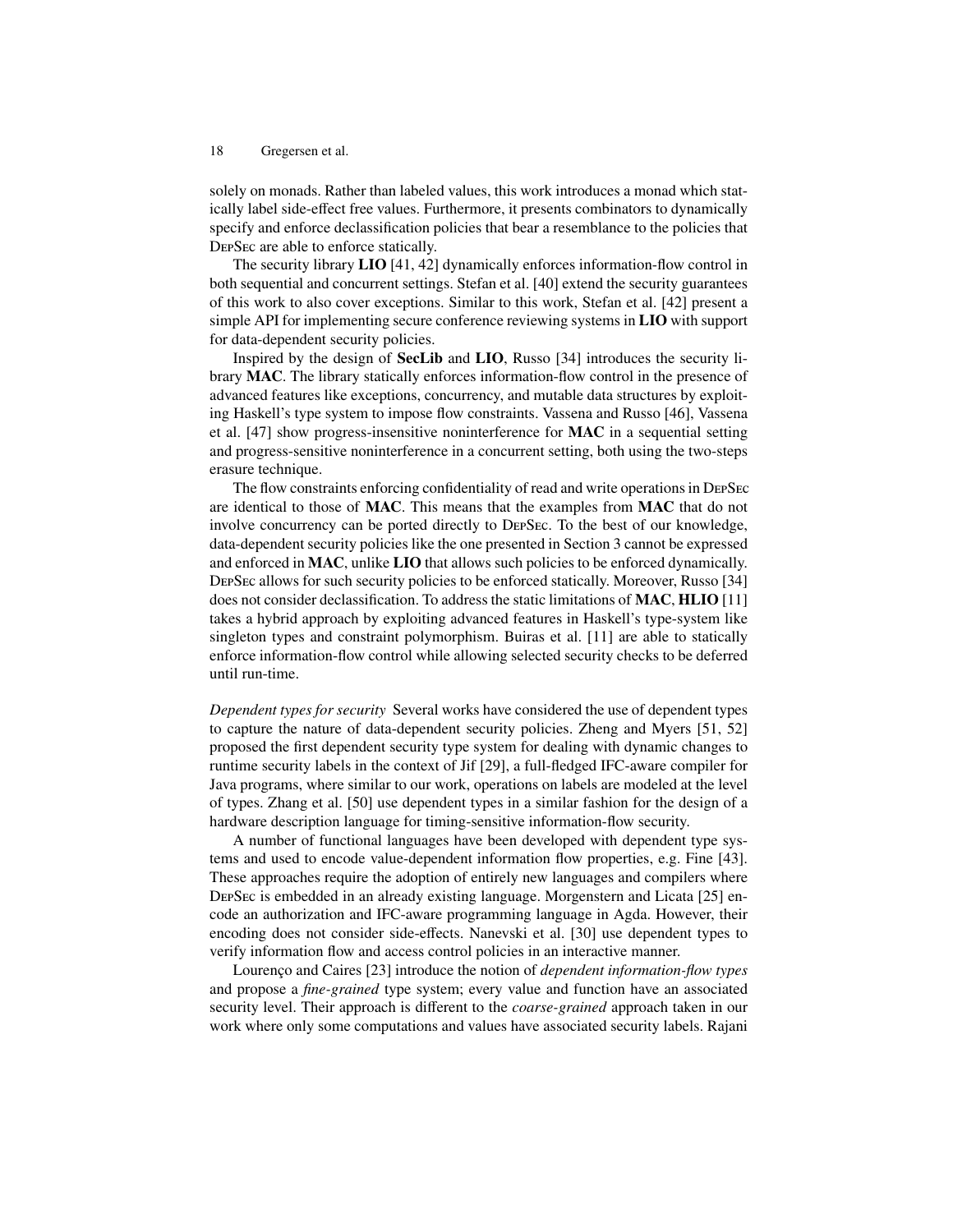and Garg [33] show that both approaches are equally expressive for static IFC techniques and Vassena et al. [48] show the same for dynamic IFC techniques.

*Principles for Information Flow* Bastys et al. [6] put forward a set of informal principles for information flow security definitions and enforcement mechanisms: *attackerdriven security, trust-aware enforcement, separation of policy annotations and code, language-independence, justified abstraction, and permissiveness*.

DepSec follows the principle of trust-aware enforcement, as we make clear the boundary between the trusted and untrusted components in the program. Additionally, the design of our declassification mechanism follows the principle of separation of policy annotations and code. The use of dependent types increases the permissiveness of our enforcement as we discuss throughout the paper. While our approach is not fully language-independent, we posit that the approach may be ported to other programming languages with general-purpose dependent types.

*Declassification enforcement* Our hatch builders are reminiscent of downgrading policies of Li and Zdancewic [19]. For example, similar to them, DepSec's declassification policies naturally express the idea of *delimited release* [36] that provides explicit characterization of the declassifying computation. Here, DepSec's policies can express a broad range of policies that can be expressed through predicates, an improvement over simple expression-based enforcement mechanisms for delimited release [4, 5, 36].

An interesting point in the design of declassification policies is *robust declassification* [49] that demands that untrusted components must not affect information release. *Qualified robustness* [2, 28] generalizes this notion by giving untrusted code a limited ability to affect information release through the introduction of an explicit endorsement operation. Our approach is orthogonal to both notions of robustness as the intent is to let the untrusted components declassify information but only under very controlled circumstances while adhering to the security policy.

# 8 Conclusion and future work

In this paper, we have presented  $\text{Der}$ SEC – a library for statically enforced informationflow control in Ipris. Through several case studies, we have showcased how the DEPSEC primitives increase the expressiveness of state-of-the-art information-flow control libraries and how DepSec matches the expressiveness of a special-purpose dependent information-flow type system on a key example. Moreover, the library allows programmers to implement policy-parameterized functions that abstract over the security policy while retaining precise security levels.

By taking ideas from the literature and by exploiting dependent types, we have shown powerful means of specifying statically enforced declassification policies related to *what*, *who*, and *when* information is released. Specifically, we have introduced the notion of predicate hatch builders and token hatch builders that rely on the fulfillment of predicates and possession of tokens for declassification. We have also shown how the ST monad [10] can be used to limit hatch usage statically.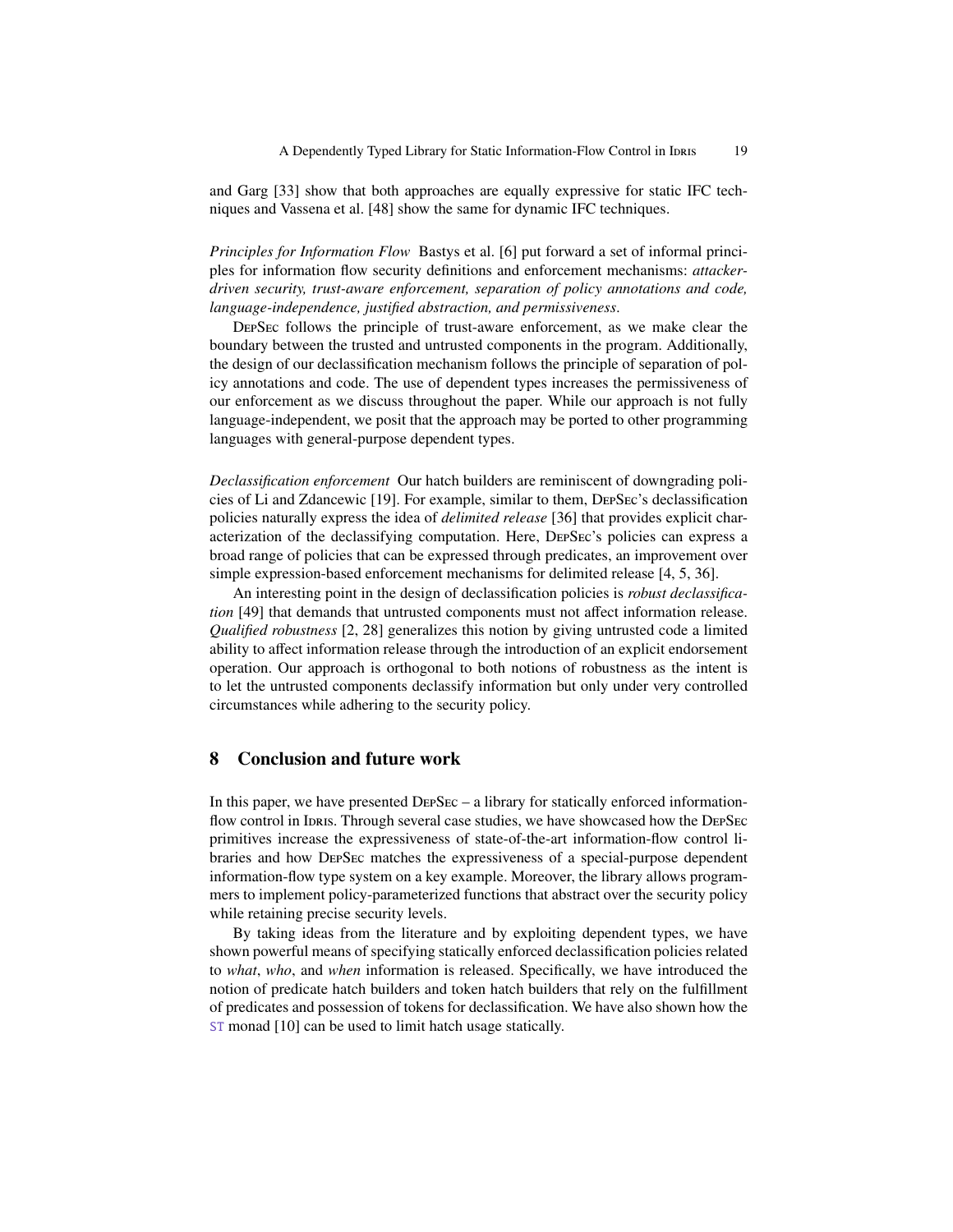Finally, we have discussed the necessary means to show progress-insensitive noninterference in a sequential setting for a dependently typed information-flow control library like DepSec.

*Future work* There are several avenues for further work. Integrity is vital in many security policies and is not considered in MAC nor DepSec. It will be interesting to take integrity and the presence of concurrency into the dependently typed setting and consider internal and termination covert channels as well. It also remains to prove our declassification mechanisms sound. Here, attacker-centric epistemic security conditions [3, 16] that intuitively express many declassification policies may be a good starting point.

*Acknowledgements* Thanks are due to Mathias Vorreiter Pedersen, Bas Spitters, Alejandro Russo, and Marco Vassena for their valuable insights and the anonymous reviewers for their comments on this paper. This work is partially supported by DFF project 6108- 00363 from The Danish Council for Independent Research for the Natural Sciences (FNU), Aarhus University Research Foundation, and the Concordium Blockchain Research Center, Aarhus University, Denmark.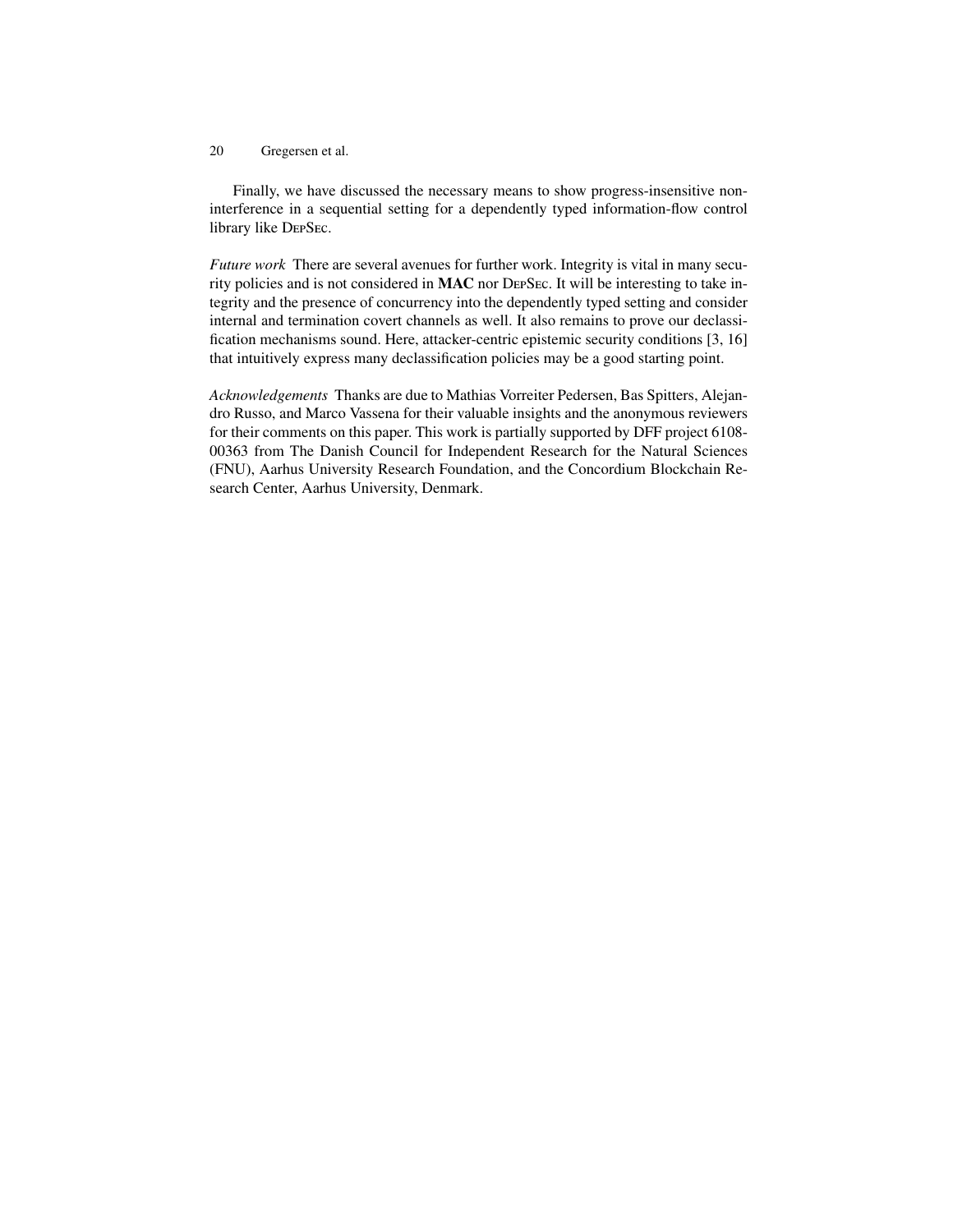# Bibliography

- [1] Askarov, A., Hunt, S., Sabelfeld, A., Sands, D.: Termination-insensitive noninterference leaks more than just a bit. In: Jajodia, S., López, J. (eds.) Computer Security - ESORICS 2008, 13th European Symposium on Research in Computer Security, Malaga, Spain, October 6-8, 2008. Proceedings. Lecture Notes in Com- ´ puter Science, vol. 5283, pp. 333–348. Springer (2008), https://doi.org/10. 1007/978-3-540-88313-5\\_22
- [2] Askarov, A., Myers, A.C.: Attacker control and impact for confidentiality and integrity. Logical Methods in Computer Science 7(3) (2011), https://doi.org/ 10.2168/LMCS-7(3:17)2011
- [3] Askarov, A., Sabelfeld, A.: Gradual release: Unifying declassification, encryption and key release policies. In: 2007 IEEE Symposium on Security and Privacy (S&P 2007), 20-23 May 2007, Oakland, California, USA. pp. 207–221. IEEE Computer Society (2007), https://doi.org/10.1109/SP.2007.22
- [4] Askarov, A., Sabelfeld, A.: Localized delimited release: combining the what and where dimensions of information release. In: Hicks, M.W. (ed.) Proceedings of the 2007 Workshop on Programming Languages and Analysis for Security, PLAS 2007, San Diego, California, USA, June 14, 2007. pp. 53–60. ACM (2007), https://doi.org/10.1145/1255329.1255339
- [5] Askarov, A., Sabelfeld, A.: Tight enforcement of information-release policies for dynamic languages. In: Proceedings of the 22nd IEEE Computer Security Foundations Symposium, CSF 2009, Port Jefferson, New York, USA, July 8-10, 2009. pp. 43–59. IEEE Computer Society (2009), https://doi.org/10.1109/CSF. 2009.22
- [6] Bastys, I., Piessens, F., Sabelfeld, A.: Prudent design principles for information flow control. In: Proceedings of the 13th Workshop on Programming Languages and Analysis for Security. pp. 17–23. ACM (2018)
- [7] Bell, D.E., La Padula, L.J.: Secure computer system: Unified exposition and multics interpretation. Tech. rep., MITRE CORP BEDFORD MA (1976)
- [8] Brady, E.: IDRIS —: systems programming meets full dependent types. In: Jhala, R., Swierstra, W. (eds.) Proceedings of the 5th ACM Workshop Programming Languages meets Program Verification, PLPV 2011, Austin, TX, USA, January 29, 2011. pp. 43–54. ACM (2011), https://doi.org/10.1145/1929529. 1929536
- [9] Brady, E.: Idris, a general-purpose dependently typed programming language: Design and implementation. J. Funct. Program. 23(5), 552–593 (2013), https: //doi.org/10.1017/S095679681300018X
- [10] Brady, E.: State machines all the way down (Jan 2016), draft available at idris-lang.org/drafts/sms.pdf
- [11] Buiras, P., Vytiniotis, D., Russo, A.: HLIO: mixing static and dynamic typing for information-flow control in haskell. In: Fisher, K., Reppy, J.H. (eds.) Proceedings of the 20th ACM SIGPLAN International Conference on Functional Program-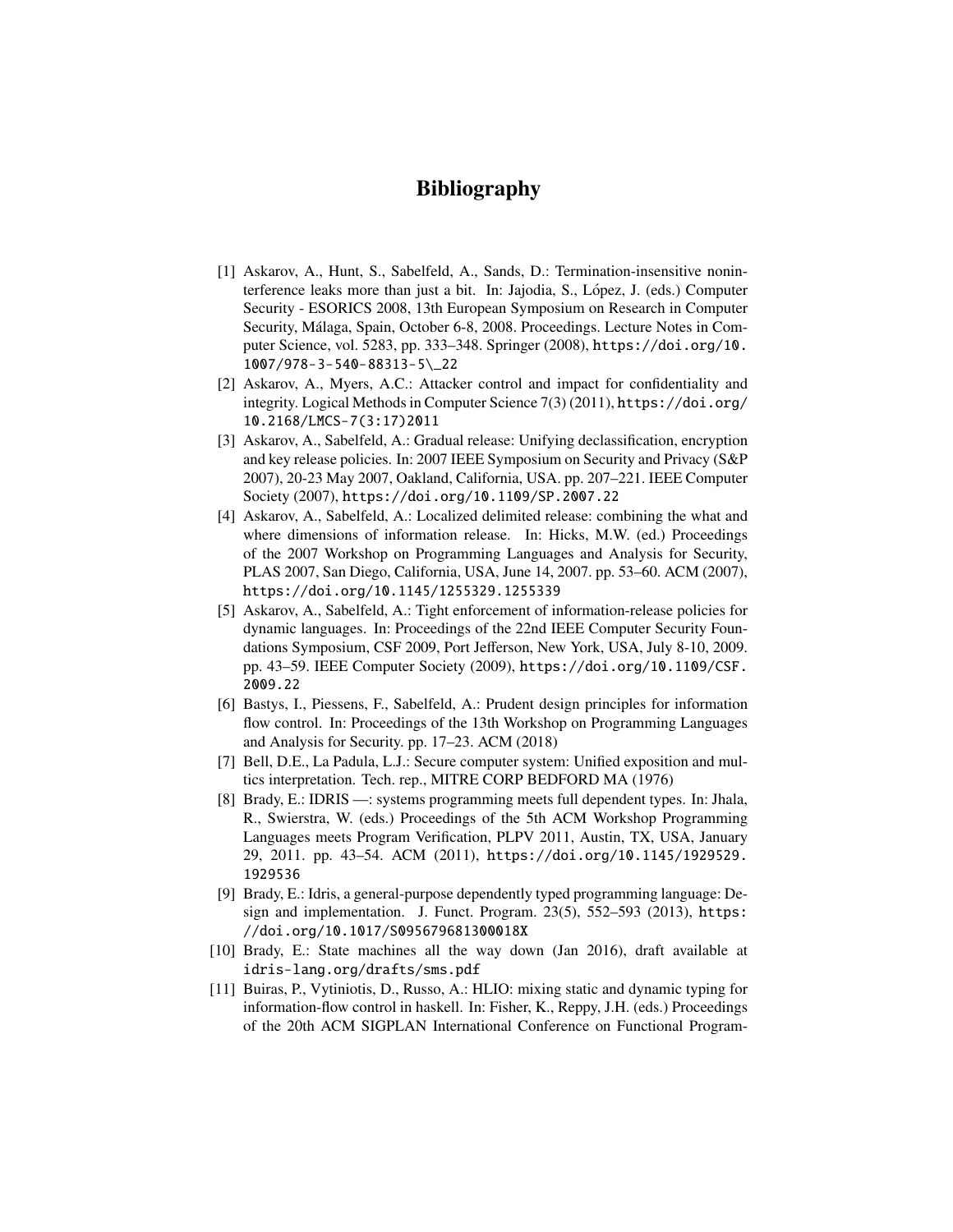ming, ICFP 2015, Vancouver, BC, Canada, September 1-3, 2015. pp. 289–301. ACM (2015), https://doi.org/10.1145/2784731.2784758

- [12] Chapman, R., Hilton, A.: Enforcing security and safety models with an information flow analysis tool. In: McCormick, J.W., Sward, R.E. (eds.) Proceedings of the 2004 Annual ACM SIGAda International Conference on Ada: The Engineering of Correct and Reliable Software for Real-Time & Distributed Systems using Ada and Related Technologies 2004, Atlanta, GA, USA, November 14-14, 2004. pp. 39–46. ACM (2004), https://doi.org/10.1145/1032297.1032305
- [13] Coquand, T., Huet, G.P.: The calculus of constructions. Inf. Comput. 76(2/3), 95–120 (1988), https://doi.org/10.1016/0890-5401(88)90005-3
- [14] Denning, D.E., Denning, P.J.: Certification of programs for secure information flow. Commun. ACM 20(7), 504–513 (1977), https://doi.org/10.1145/ 359636.359712
- [15] Gregersen, S., Thomsen, S.E., Askarov, A.: A dependently typed library for static information-flow control in idris. Tech. rep., Department of Computer Science, Aarhus University, Aarhus, Denmark (February 2019), https://cs.au. dk/˜gregersen/papers/depsec-full.pdf
- [16] Halpern, J.Y., O'Neill, K.R.: Secrecy in multiagent systems. ACM Trans. Inf. Syst. Secur. 12(1), 5:1–5:47 (2008), https://doi.org/10.1145/1410234. 1410239
- [17] Hedin, D., Birgisson, A., Bello, L., Sabelfeld, A.: Jsflow: tracking information flow in javascript and its apis. In: Cho, Y., Shin, S.Y., Kim, S., Hung, C., Hong, J. (eds.) Symposium on Applied Computing, SAC 2014, Gyeongju, Republic of Korea - March 24 - 28, 2014. pp. 1663–1671. ACM (2014), https://doi.org/ 10.1145/2554850.2554909
- [18] Hughes, J.: Generalising monads to arrows. Sci. Comput. Program. 37(1-3), 67– 111 (2000), https://doi.org/10.1016/S0167-6423(99)00023-4
- [19] Li, P., Zdancewic, S.: Downgrading policies and relaxed noninterference. In: Palsberg, J., Abadi, M. (eds.) Proceedings of the 32nd ACM SIGPLAN-SIGACT Symposium on Principles of Programming Languages, POPL 2005, Long Beach, California, USA, January 12-14, 2005. pp. 158–170. ACM (2005), https://doi. org/10.1145/1040305.1040319
- [20] Li, P., Zdancewic, S.: Encoding information flow in haskell. In: 19th IEEE Computer Security Foundations Workshop, (CSFW-19 2006), 5-7 July 2006, Venice, Italy. p. 16. IEEE Computer Society (2006), https://doi.org/10. 1109/CSFW.2006.13
- [21] Li, P., Zdancewic, S.: Arrows for secure information flow. Theor. Comput. Sci. 411(19), 1974–1994 (2010), https://doi.org/10.1016/j.tcs.2010. 01.025
- [22] Liu, J., George, M.D., Vikram, K., Qi, X., Waye, L., Myers, A.C.: Fabric: a platform for secure distributed computation and storage. In: Matthews, J.N., Anderson, T.E. (eds.) Proceedings of the 22nd ACM Symposium on Operating Systems Principles 2009, SOSP 2009, Big Sky, Montana, USA, October 11-14, 2009. pp. 321–334. ACM (2009), https://doi.org/10.1145/1629575.1629606
- [23] Lourenço, L., Caires, L.: Dependent information flow types. In: Rajamani, S.K., Walker, D. (eds.) Proceedings of the 42nd Annual ACM SIGPLAN-SIGACT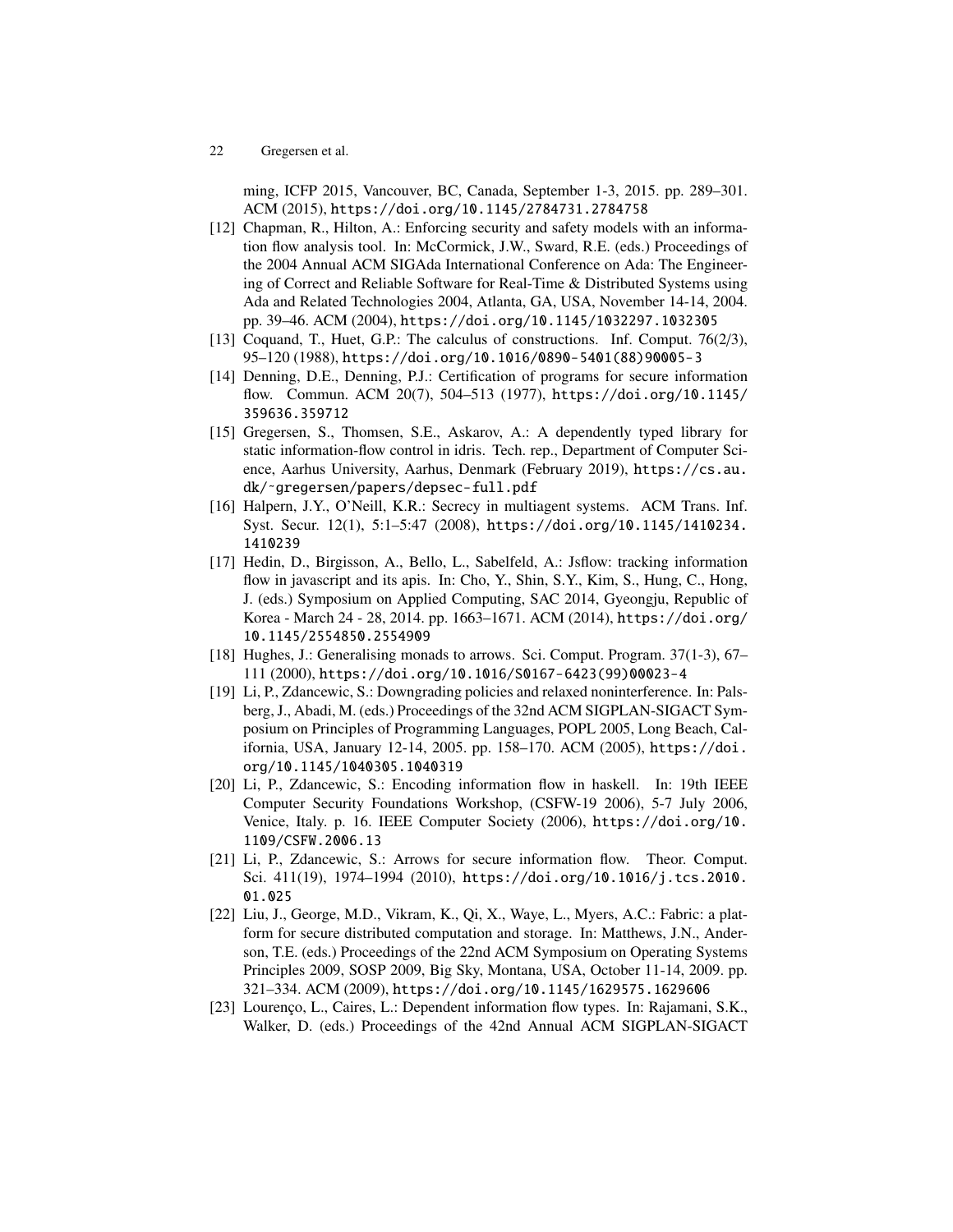Symposium on Principles of Programming Languages, POPL 2015, Mumbai, India, January 15-17, 2015. pp. 317–328. ACM (2015), https://doi.org/10. 1145/2676726.2676994

- [24] Martin-Löf, P., Sambin, G.: Intuitionistic type theory, vol. 9. Bibliopolis Naples (1984)
- [25] Morgenstern, J., Licata, D.R.: Security-typed programming within dependently typed programming. In: Hudak, P., Weirich, S. (eds.) Proceeding of the 15th ACM SIGPLAN international conference on Functional programming, ICFP 2010, Baltimore, Maryland, USA, September 27-29, 2010. pp. 169–180. ACM (2010), https://doi.org/10.1145/1863543.1863569
- [26] Myers, A.C.: Jflow: Practical mostly-static information flow control. In: Appel, A.W., Aiken, A. (eds.) POPL '99, Proceedings of the 26th ACM SIGPLAN-SIGACT Symposium on Principles of Programming Languages, San Antonio, TX, USA, January 20-22, 1999. pp. 228–241. ACM (1999), https://doi.org/ 10.1145/292540.292561
- [27] Myers, A.C., Liskov, B.: Protecting privacy using the decentralized label model. ACM Trans. Softw. Eng. Methodol. 9(4), 410–442 (2000), https://doi.org/ 10.1145/363516.363526
- [28] Myers, A.C., Sabelfeld, A., Zdancewic, S.: Enforcing robust declassification. In: 17th IEEE Computer Security Foundations Workshop, (CSFW-17 2004), 28- 30 June 2004, Pacific Grove, CA, USA. pp. 172–186. IEEE Computer Society (2004), http://doi.ieeecomputersociety.org/10.1109/CSFW.2004.9
- [29] Myers, A.C., Zheng, L., Zdancewic, S., Chong, S., Nystrom, N.: Jif 3.0: Java information flow (July 2006)
- [30] Nanevski, A., Banerjee, A., Garg, D.: Verification of information flow and access control policies with dependent types. In: 32nd IEEE Symposium on Security and Privacy, S&P 2011, 22-25 May 2011, Berkeley, California, USA. pp. 165–179. IEEE Computer Society (2011), https://doi.org/10.1109/SP.2011.12
- [31] Nordström, B., Petersson, K., Smith, J.M.: Programming in Martin-Löf's Type Theory: An Introduction. Clarendon Press, New York, NY, USA (1990)
- [32] Norell, U.: Towards a practical programming language based on dependent type theory, vol. 32. Citeseer (2007)
- [33] Rajani, V., Garg, D.: Types for information flow control: Labeling granularity and semantic models. In: 31st IEEE Computer Security Foundations Symposium, CSF 2018, Oxford, United Kingdom, July 9-12, 2018. pp. 233–246. IEEE Computer Society (2018), https://doi.org/10.1109/CSF.2018.00024
- [34] Russo, A.: Functional pearl: two can keep a secret, if one of them uses haskell. In: Proceedings of the 20th ACM SIGPLAN International Conference on Functional Programming, ICFP 2015, Vancouver, BC, Canada, September 1-3, 2015. pp. 280–288 (2015), https://doi.org/10.1145/2784731.2784756
- [35] Russo, A., Claessen, K., Hughes, J.: A library for light-weight information-flow security in haskell. In: Gill, A. (ed.) Proceedings of the 1st ACM SIGPLAN Symposium on Haskell, Haskell 2008, Victoria, BC, Canada, 25 September 2008. pp. 13–24. ACM (2008), https://doi.org/10.1145/1411286.1411289
- [36] Sabelfeld, A., Myers, A.C.: Language-based information-flow security. IEEE Journal on Selected Areas in Communications 21(1), 5–19 (2003), https:// doi.org/10.1109/JSAC.2002.806121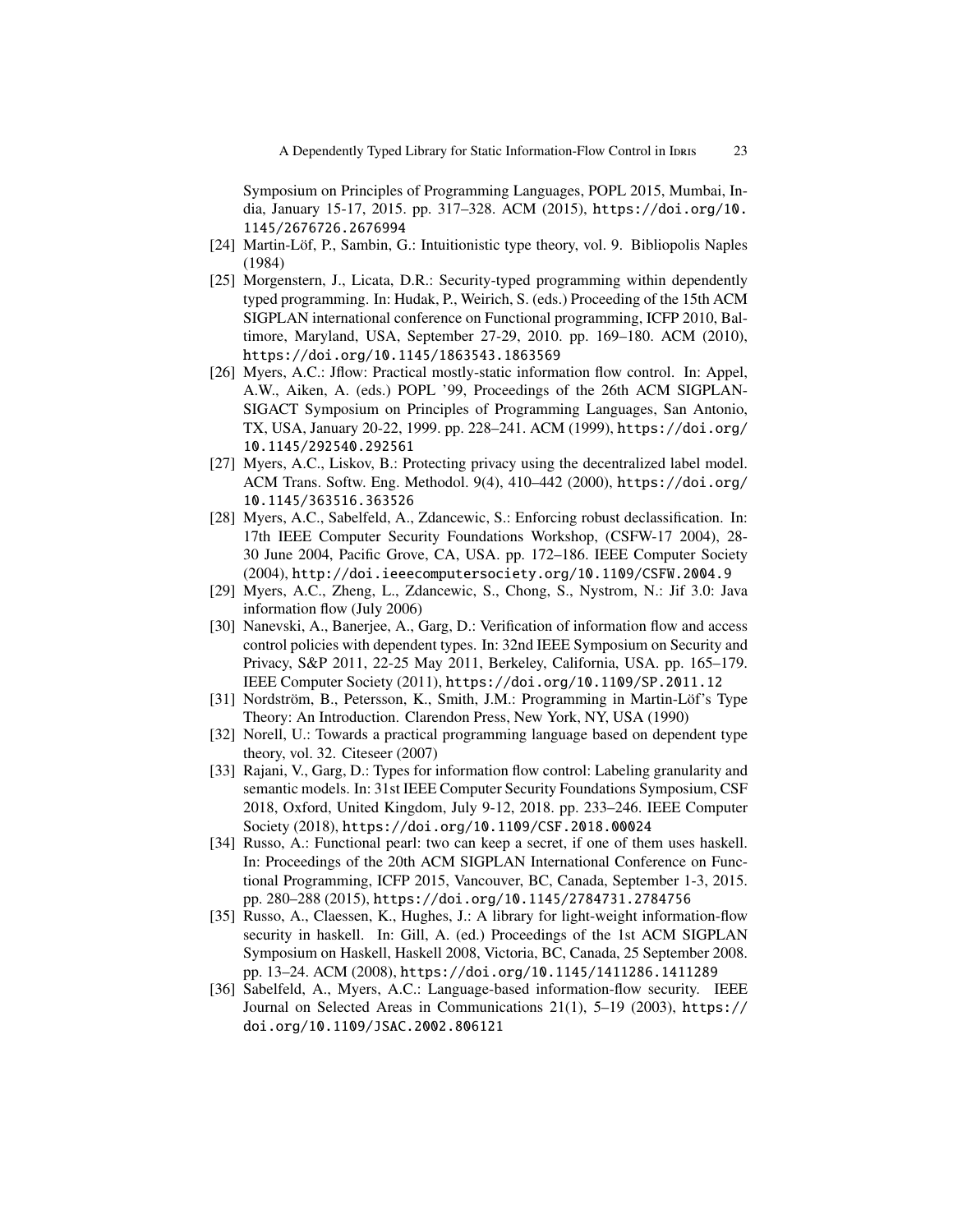- 24 Gregersen et al.
- [37] Sabelfeld, A., Myers, A.C.: A model for delimited information release. In: Futatsugi, K., Mizoguchi, F., Yonezaki, N. (eds.) Software Security - Theories and Systems, Second Mext-NSF-JSPS International Symposium, ISSS 2003, Tokyo, Japan, November 4-6, 2003, Revised Papers. Lecture Notes in Computer Science, vol. 3233, pp. 174–191. Springer (2003), https://doi.org/10.1007/ 978-3-540-37621-7\\_9
- [38] Sabelfeld, A., Sands, D.: Dimensions and principles of declassification. In: 18th IEEE Computer Security Foundations Workshop, (CSFW-18 2005), 20-22 June 2005, Aix-en-Provence, France. pp. 255–269. IEEE Computer Society (2005), https://doi.org/10.1109/CSFW.2005.15
- [39] Simonet, V.: Flow Caml in a nutshell. In: Hutton, G. (ed.) Proc. of the first APPSEM-II workshop. Nottingham, United Kingdom (Mar 2003)
- [40] Stefan, D., Mazieres, D., Mitchell, J.C., Russo, A.: Flexible dynamic information ` flow control in the presence of exceptions. J. Funct. Program. 27, e5 (2017), https://doi.org/10.1017/S0956796816000241
- [41] Stefan, D., Russo, A., Buiras, P., Levy, A., Mitchell, J.C., Mazières, D.: Addressing covert termination and timing channels in concurrent information flow systems. In: Thiemann, P., Findler, R.B. (eds.) ACM SIGPLAN International Conference on Functional Programming, ICFP'12, Copenhagen, Denmark, September 9-15, 2012. pp. 201–214. ACM (2012), https://doi.org/10.1145/2364527. 2364557
- [42] Stefan, D., Russo, A., Mitchell, J.C., Mazieres, D.: Flexible dynamic information ` flow control in haskell. In: Claessen, K. (ed.) Proceedings of the 4th ACM SIG-PLAN Symposium on Haskell, Haskell 2011, Tokyo, Japan, 22 September 2011. pp. 95–106. ACM (2011), https://doi.org/10.1145/2034675.2034688
- [43] Swamy, N., Chen, J., Chugh, R.: Enforcing stateful authorization and information flow policies in fine. In: Gordon, A.D. (ed.) Programming Languages and Systems, 19th European Symposium on Programming, ESOP 2010, Held as Part of the Joint European Conferences on Theory and Practice of Software, ETAPS 2010, Paphos, Cyprus, March 20-28, 2010. Proceedings. Lecture Notes in Computer Science, vol. 6012, pp. 529–549. Springer (2010), https://doi.org/10. 1007/978-3-642-11957-6\\_28
- [44] Swamy, N., Chen, J., Fournet, C., Strub, P., Bhargavan, K., Yang, J.: Secure distributed programming with value-dependent types. In: Chakravarty, M.M.T., Hu, Z., Danvy, O. (eds.) Proceeding of the 16th ACM SIGPLAN international conference on Functional Programming, ICFP 2011, Tokyo, Japan, September 19- 21, 2011. pp. 266–278. ACM (2011), https://doi.org/10.1145/2034773. 2034811
- [45] Tsai, T., Russo, A., Hughes, J.: A library for secure multi-threaded information flow in haskell. In: 20th IEEE Computer Security Foundations Symposium, CSF 2007, 6-8 July 2007, Venice, Italy. pp. 187–202. IEEE Computer Society (2007), https://doi.org/10.1109/CSF.2007.6
- [46] Vassena, M., Russo, A.: On formalizing information-flow control libraries. In: Proceedings of the 2016 ACM Workshop on Programming Languages and Analysis for Security, PLAS@CCS 2016, Vienna, Austria, October 24, 2016. pp. 15–28 (2016), https://doi.org/10.1145/2993600.2993608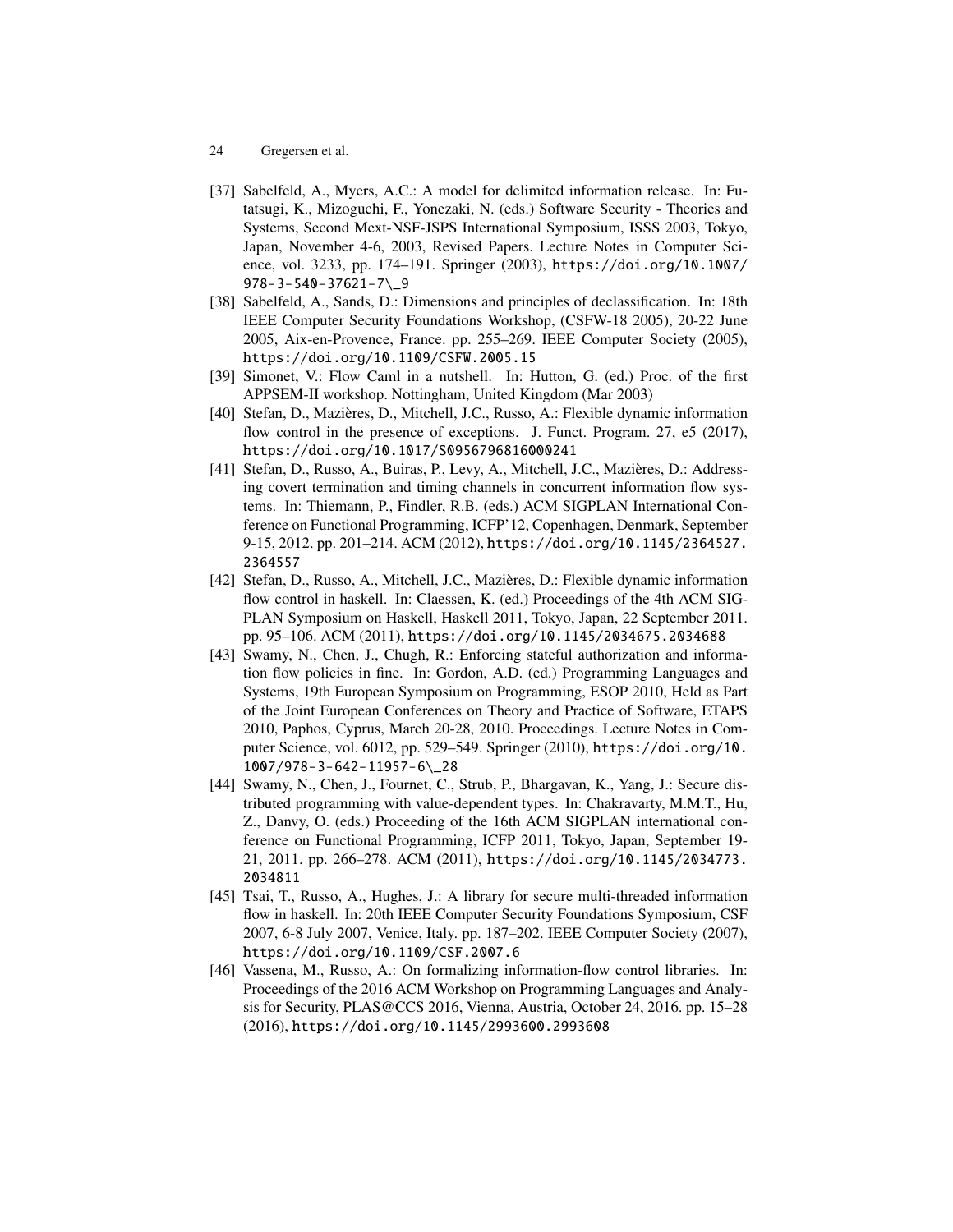- [47] Vassena, M., Russo, A., Buiras, P., Waye, L.: Mac a verified static informationflow control library. Journal of Logical and Algebraic Methods in Programming 95, 148 – 180 (2018), http://www.sciencedirect.com/science/article/ pii/S235222081730069X
- [48] Vassena, M., Russo, A., Garg, D., Rajani, V., Stefan, D.: From fine- to coarsegrained dynamic information flow control and back. PACMPL 3(POPL), 76:1– 76:31 (2019), https://doi.org/10.1145/2694344.2694372
- [49] Zdancewic, S., Myers, A.C.: Robust declassification. In: 14th IEEE Computer Security Foundations Workshop (CSFW-14 2001), 11-13 June 2001, Cape Breton, Nova Scotia, Canada. pp. 15–23. IEEE Computer Society (2001), https://doi. org/10.1109/CSFW.2001.930133
- [50] Zhang, D., Wang, Y., Suh, G.E., Myers, A.C.: A hardware design language for timing-sensitive information-flow security. In: Ozturk, O., Ebcioglu, K., Dwarkadas, S. (eds.) Proceedings of the Twentieth International Conference on Architectural Support for Programming Languages and Operating Systems, AS-PLOS '15, Istanbul, Turkey, March 14-18, 2015. pp. 503–516. ACM (2015), https://doi.org/10.1145/2694344.2694372
- [51] Zheng, L., Myers, A.C.: Dynamic security labels and noninterference (extended abstract). In: Dimitrakos, T., Martinelli, F. (eds.) Formal Aspects in Security and Trust: Second IFIP TC1 WG1.7 Workshop on Formal Aspects in Security and Trust (FAST), an event of the 18th IFIP World Computer Congress, August 22- 27, 2004, Toulouse, France. IFIP, vol. 173, pp. 27–40. Springer (2004), https: //doi.org/10.1007/0-387-24098-5\\_3
- [52] Zheng, L., Myers, A.C.: Dynamic security labels and static information flow control. Int. J. Inf. Sec. 6(2-3), 67–84 (2007), https://doi.org/10.1007/ s10207-007-0019-9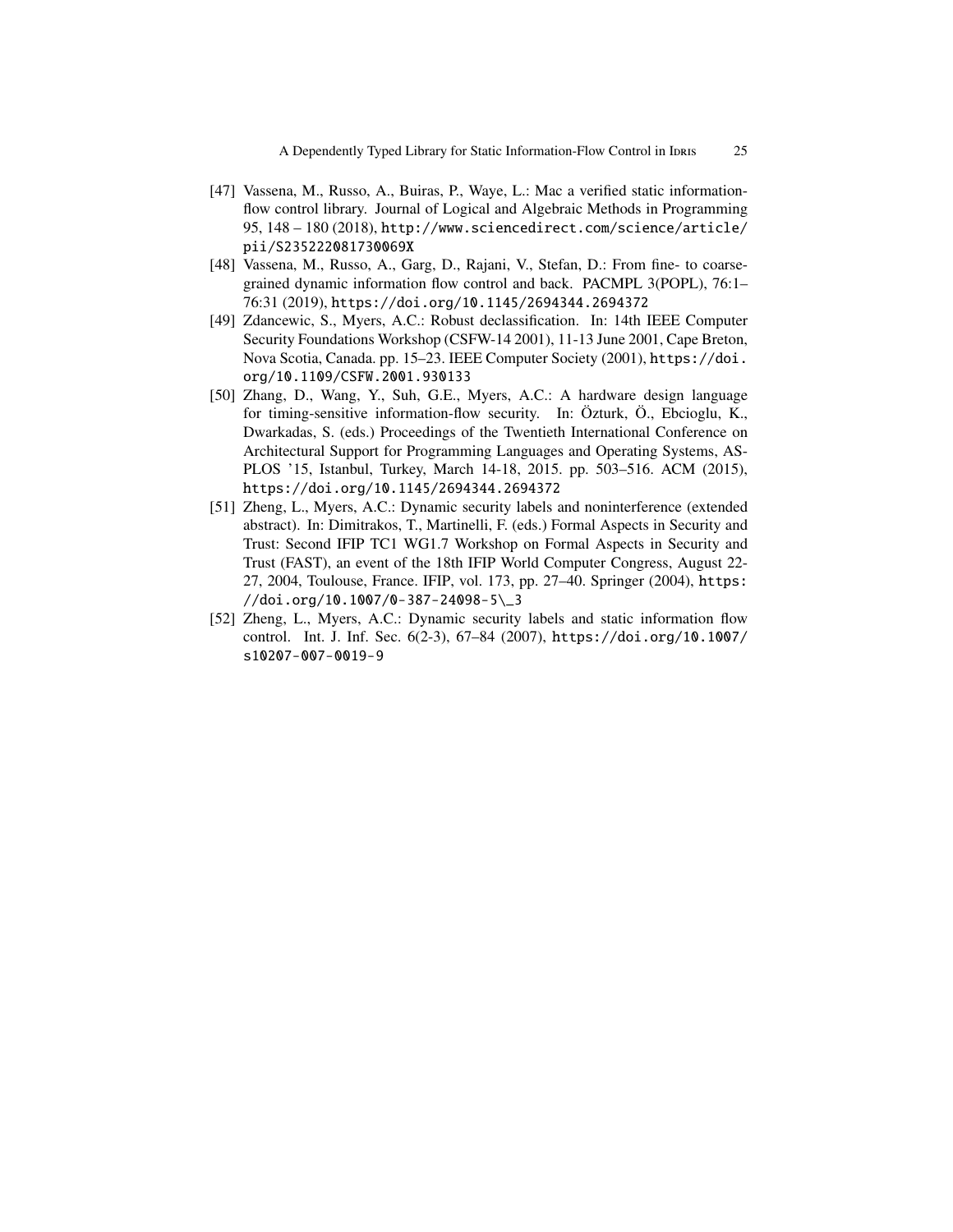# A The Calculus

This section formalizes DepSec as TT*sec*, a dependently typed call-by-value λ-calculus extended with conditional expressions, references, unit, integer, and boolean values, as well as higher order dependent types and security primitives.

## A.1 Syntax

Figure 7 shows the formal syntax of the pure calculus underlying TT*sec* where meta variables  $t$ ,  $c$ ,  $b$ , and  $\tau$  denote terms, constants, binders, and types, respectively. The syntax closely resembles the syntax of TT, the underlying calculus of Ibris, but with the addition of a conditional construct and base types Int, Bool, and (). We extend

| Terms, $t$              | $\mathrel{\mathop:}= c$                  | (constant)         |
|-------------------------|------------------------------------------|--------------------|
|                         | $\mathbf{x}$                             | (variable)         |
|                         | b.t                                      | (binding)          |
|                         | $\vert t \, t$                           | (application)      |
|                         | $\vert$ if t then t else t (conditional) |                    |
|                         | Iτ                                       | (type constructor) |
| Constants, $c \equiv i$ |                                          | (integer literal)  |
|                         | $\mid bool$                              | (boolean literal)  |
|                         | $\left($                                 | (unit literal)     |
| Binders, <i>b</i>       | $\mathrel{\mathop:}=\lambda x : t$       | (abstraction)      |
|                         | $\forall x : t$                          | (function space)   |
| Types, $\tau$           | $\equiv$ Type                            | (type of types)    |
|                         | Int                                      | (integer type)     |
|                         | Bool                                     | (boolean type)     |
|                         | ()                                       | (unit type)        |

Fig. 7. Syntax of the core calculus underlying TT*sec*.

this standard calculus with the security primitives of DepSec. Figure 8 presents the extensions to Figure 7 that forms the formal syntax of TT*sec*. We introduce the security monad  $DIO_v$  *t* as well as type  $DIO_{\tau}$  *t t* and monadic operators pure *t*, *t*  $\gg$  *t*, and plug *t*. We introduce a labeled value Labeled<sub>v</sub> *t*, a type Labeled<sub>*t</sub>*  $\ell$  *t*, and labeling</sub> and unlabeling functions label *t* and unlabel *t*. As an example of a labeled resource we introduce references as values  $\text{Re}f_v^n$  as well as means for allocating, reading, and writing to references.

## A.2 Operational semantics

Definition 2 (Small-step pure semantics). *Let* Term *be the set of terms in* TT*sec and let*  $t_1, t_2 \in \text{Term}$ *. The relation* 

$$
t_1 \leadsto t_2 \subseteq \mathsf{Term} \times \mathsf{Term}
$$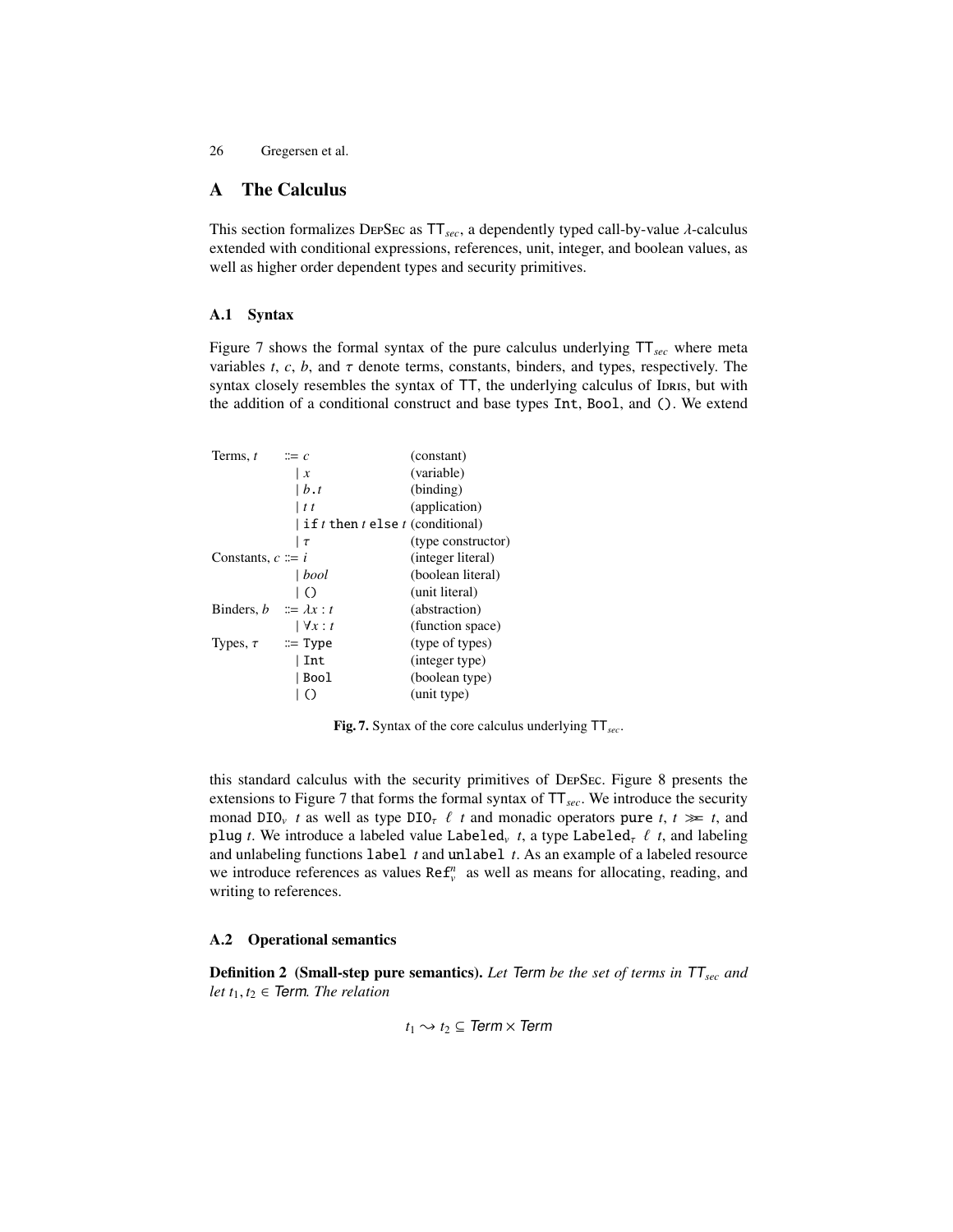```
Terms, t, \ell \coloneqq \ldots<br>| pure t(return operator)
                  | DIO<sub>v</sub> t
                                      t (computation)
                   | Labeledv
t (labeled value)
                  | Re\mathbf{f}^{\ell}_{v} n
                                      (reference)<br>(bind)
                  | t \gg t (bind)<br>| label t (labeling)
                  | label t| unlabel t (unlabeling)
                  | plug t (DIO plugging)
                  | new<sup>\ell</sup> t
                                      t (new reference)
                  | read t (read reference)
                  | write t t (write reference)
                                                                                          Types, \tau \coloneqq \ldots| DIO<sub>\tau</sub> \ell t
                                                                                                          | Labeled<sub>t</sub> \ell t</sub>
                                                                                                          | \operatorname{Ref}_{\tau} \ell t
```
Fig. 8. Syntax of TT*sec*.

*denotes the small-step operational semantics of the*  $TT_{sec}$  *calculus. The relation*  $t_1 \rightarrow t_2$ *denotes that t*<sup>1</sup> *reduces to t*<sup>2</sup> *in one reduction step according to the inference rules in Figure 9.*

We explicitly distinguish pure-term evaluation from top-level monadic-term evaluation. The extended semantics is represented as the relation  $c_1 \rightarrow c_2$  introduced in Definition 4 which extends the pure semantics  $\sim$  via LIFT.

Definition 3 (Store). *Let* Label *be a set of security labels. The function*

Σ : Label <sup>→</sup> *List* Term

*denotes a* store *compartmentalized into isolated labeled segments, one for each label. We write*  $\Sigma(\ell)[n]$  *to retrieve the nth cell in the*  $\ell$ *-memory and*  $\Sigma(\ell)[n] \coloneqq$  *t for the store obtained by performing the update*  $\Sigma(\ell)[n \mapsto t]$ *.* 

**Definition 4** (Monadic-term semantics). Let  $\langle \Sigma, t \rangle$  be a configuration *consisting of a store* Σ *and a term t* <sup>∈</sup> Term*. Let* Conf *be the set of all such configurations. The relation*

 $c_1 \longrightarrow c_2 \subseteq \text{Conf} \times \text{Conf}$ 

*denotes the monadic-term evaluation according to the inference rules of Figure 9.*  $\langle \Sigma, t \rangle \longrightarrow^* \langle \Sigma', t' \rangle$  denotes the reflexive transitive closure of  $\longrightarrow$ *, and we write*  $\langle \Sigma, t \rangle \Downarrow$  $\langle \Sigma', v \rangle$  *if and only if v is a value and*  $\langle \Sigma, t \rangle \longrightarrow^* \langle \Sigma', v \rangle$ .

Note that we consider all non-reducible terms to be values and that constructors Labeled*v*,  $DD_1$ , and  $Ref_v$  *are not available to the user but only introduced in the semantics to* model the run-time value produced by e.g. label and pure.

## Core calculus

$$
\begin{array}{ccc}\n\text{APP}_1 & & \text{APP}_2 \\
\frac{t_1 \rightsquigarrow t_1'}{t_1 \, t_2 \, \rightsquigarrow t_1' \, t_2} & & \frac{t \rightsquigarrow t'}{v \, t \, \rightsquigarrow v \, t'} & & \frac{\text{BETA}}{( \lambda x. t) \, v \, \rightsquigarrow t[v/x]} \\
\end{array}
$$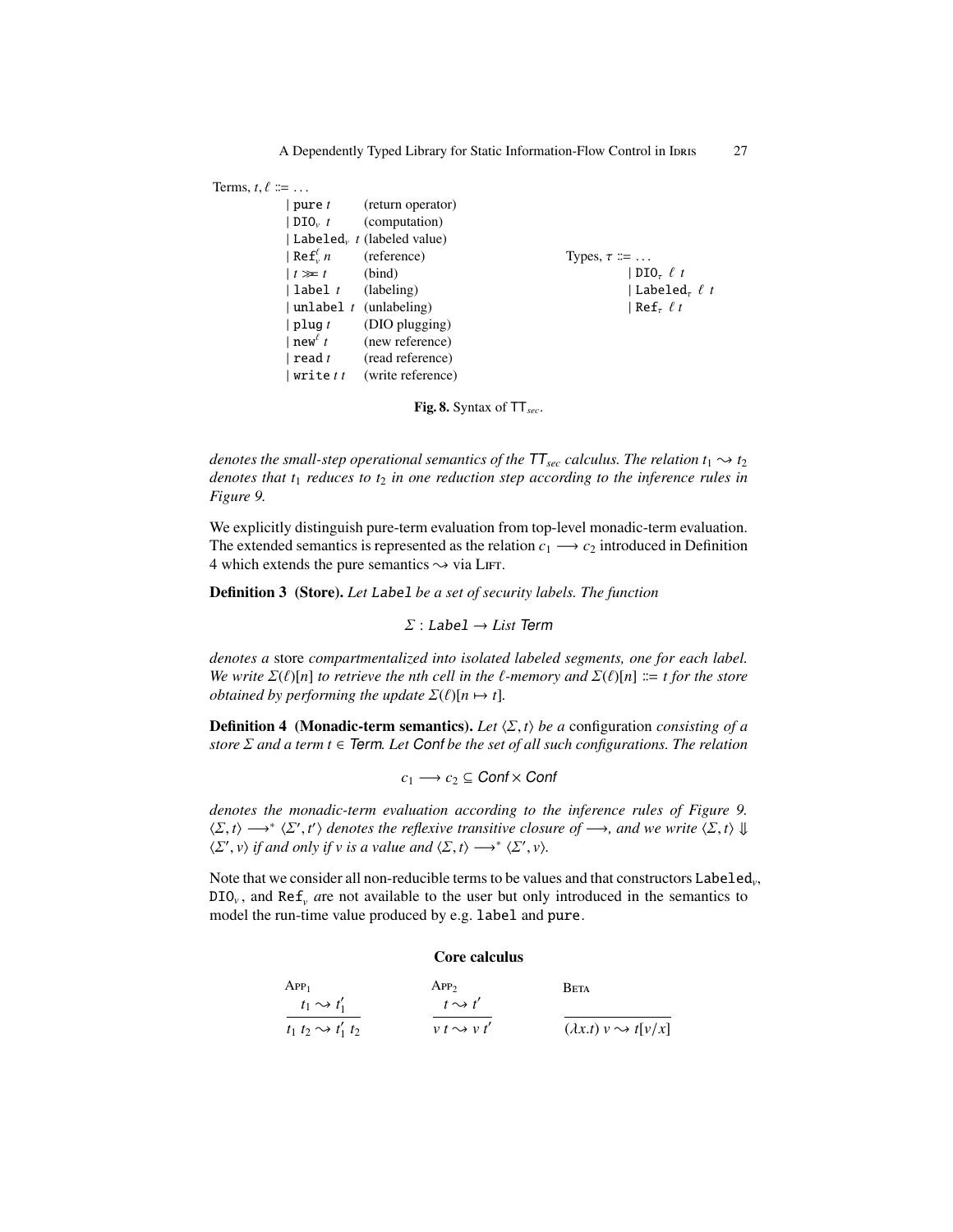$\mathbf{I}\mathbf{F}_1$  $t_1 \rightsquigarrow t'_1$ if  $t_1$  then  $t_2$  else  $t_3 \rightsquigarrow$  if  $t'_1$  then  $t_2$  else  $t_3 \rightsquigarrow t_2$  if True then  $t_2$  else  $t_3 \rightsquigarrow t_2$  $\rm Ir_2$ 

 $I_{F_3}$ 

# if False then  $t_2$  else  $t_3 \rightarrow t_3$

# DepSec (pure)

| $BIND_1$                                    |                                                                           | PURE <sub>1</sub>                                                  | $t \rightarrow t'$                                                                                      | PURE <sub>2</sub>        |                                                                                                                                                                                                                                                                                                                                                                                   |  |
|---------------------------------------------|---------------------------------------------------------------------------|--------------------------------------------------------------------|---------------------------------------------------------------------------------------------------------|--------------------------|-----------------------------------------------------------------------------------------------------------------------------------------------------------------------------------------------------------------------------------------------------------------------------------------------------------------------------------------------------------------------------------|--|
|                                             | DIO <sub>v</sub> $t_1 \gg t_2 \rightsquigarrow t_2 t_1$                   |                                                                    |                                                                                                         |                          | pure $t \rightsquigarrow$ pure $t'$ pure $v \rightsquigarrow DIO_v$ v                                                                                                                                                                                                                                                                                                             |  |
| $L$ ABEL <sub>1</sub><br>$t \rightarrow t'$ | $L$ ABEL <sub>2</sub>                                                     |                                                                    |                                                                                                         | $UNLABEL_1$              | $t \rightarrow t'$                                                                                                                                                                                                                                                                                                                                                                |  |
|                                             | label $t \leadsto$ label $t'$ label $v \leadsto$ (Labeled <sub>v</sub> v) |                                                                    |                                                                                                         |                          | unlabel $t \rightsquigarrow$ unlabel $t'$                                                                                                                                                                                                                                                                                                                                         |  |
|                                             | UNLABEL <sub>2</sub>                                                      |                                                                    |                                                                                                         | New <sub>1</sub>         | $t \rightsquigarrow t'$                                                                                                                                                                                                                                                                                                                                                           |  |
|                                             | unlabel (Labeled <sub>v</sub> $v$ ) $\rightsquigarrow$ pure v             |                                                                    |                                                                                                         |                          | $\frac{1}{\text{new}^{\ell} t \rightarrow \text{new}^{\ell} t'}$                                                                                                                                                                                                                                                                                                                  |  |
| $W$ rite <sub>1</sub>                       |                                                                           | $W$ rite <sub>2</sub>                                              |                                                                                                         |                          | READ <sub>1</sub><br>while $t_1 \rightsquigarrow t'_1$<br>write $t_1 t_2 \rightsquigarrow$ write $t'_1 t_2$<br>write $v t_2 \rightsquigarrow$ write $v t'_2$<br>write $v t'_2$<br>$\frac{t \rightsquigarrow t'_1}{\text{read } t \rightsquigarrow \text{read } t'}$                                                                                                               |  |
|                                             |                                                                           |                                                                    |                                                                                                         |                          |                                                                                                                                                                                                                                                                                                                                                                                   |  |
|                                             | DIO <sub>1</sub><br>$t \sim t'$                                           |                                                                    | DIO <sub>2</sub>                                                                                        |                          |                                                                                                                                                                                                                                                                                                                                                                                   |  |
|                                             | $DD_7$ $t \tau \rightarrow DIO_7$ $t' \tau$                               |                                                                    | $\frac{\tau \rightsquigarrow \tau'}{DIO_{\tau} \ \nu \ \tau \rightsquigarrow DIO_{\tau} \ \nu \ \tau'}$ |                          |                                                                                                                                                                                                                                                                                                                                                                                   |  |
| $L$ ABELED <sub>1</sub>                     | $t \rightarrow t'$                                                        |                                                                    | $L$ ABELED <sub>2</sub>                                                                                 | $\tau \rightarrow \tau'$ |                                                                                                                                                                                                                                                                                                                                                                                   |  |
|                                             |                                                                           |                                                                    |                                                                                                         |                          | Labeled <sub>r</sub> $t \tau \rightarrow$ Labeled <sub>r</sub> $t' \tau$ Labeled <sub>r</sub> $v \tau \rightarrow$ Labeled <sub>r</sub> $v \tau'$                                                                                                                                                                                                                                 |  |
| REF <sub>1</sub>                            |                                                                           |                                                                    |                                                                                                         |                          | REF <sub>1</sub> $t \rightsquigarrow t'$<br>Ref <sub>7</sub> $t \tau \rightsquigarrow \text{Ref}_t t \tau \rightsquigarrow \text{Ref}_t t' \tau$<br>Ref <sub>7</sub> $t \tau \rightsquigarrow \text{Ref}_t v \tau \rightsquigarrow \text{Ref}_t v \tau'$<br>Ref <sub>7</sub> $v \tau \rightsquigarrow \text{Ref}_t v \tau'$<br>Vx : $\tau.t \rightsquigarrow \forall x : \tau'.t$ |  |
|                                             |                                                                           |                                                                    |                                                                                                         |                          |                                                                                                                                                                                                                                                                                                                                                                                   |  |
|                                             | FORALL <sub>2</sub>                                                       | $t \sim t'$<br>$\overline{y_x : \tau.t \rightarrow y_x : \tau.t'}$ |                                                                                                         |                          |                                                                                                                                                                                                                                                                                                                                                                                   |  |

DEPSEC (monadic)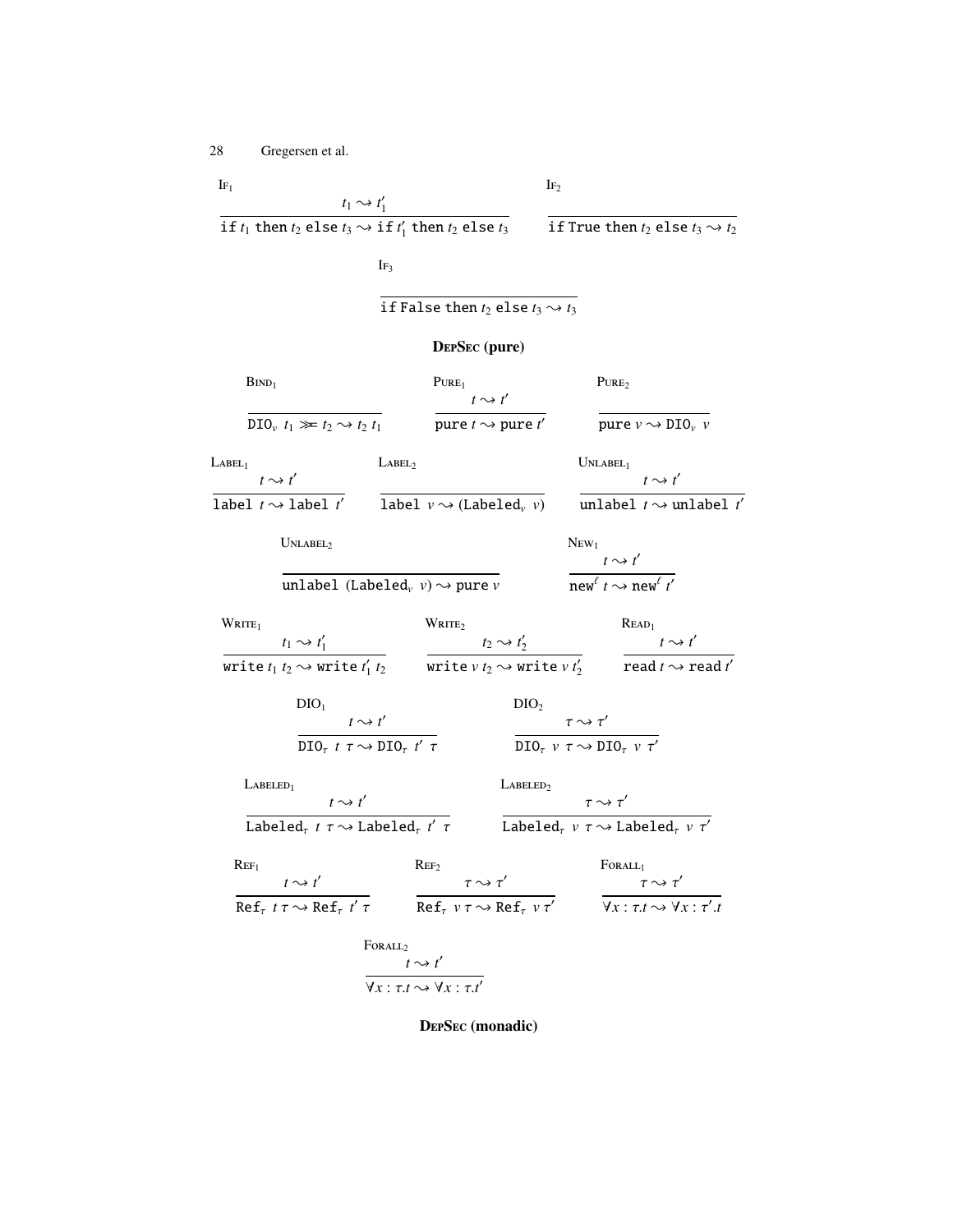| Lift                                                                                                                     | BIND <sub>2</sub>                                                                           |  |  |  |
|--------------------------------------------------------------------------------------------------------------------------|---------------------------------------------------------------------------------------------|--|--|--|
| $t \rightarrow t'$                                                                                                       | $\langle \Sigma, t_1 \rangle \longrightarrow \langle \Sigma', t'_1 \rangle$                 |  |  |  |
| $\langle \Sigma, t \rangle \longrightarrow \langle \Sigma, t' \rangle$                                                   | $\langle \Sigma, t_1 \gg t_2 \rangle \longrightarrow \langle \Sigma', t'_1 \gg t_2 \rangle$ |  |  |  |
| Plug                                                                                                                     | $\langle \Sigma, t \rangle \Downarrow \langle \Sigma', \text{DIO}, t' \rangle$              |  |  |  |
| $\langle \Sigma, \text{plug } t \rangle \longrightarrow \langle \Sigma', \text{pure } (\text{Labeled}_{v} \ t') \rangle$ |                                                                                             |  |  |  |

 $New<sub>2</sub>$ 

 $|\Sigma(\ell)| = n$  $\langle \Sigma, \text{new}^{\ell} \text{ (Labeled}_v \text{ } v) \rangle \longrightarrow \langle \Sigma(\ell)[n] ::= v, \text{pure } (\text{Ref}^{\ell}_v \text{ } n) \rangle$ 

WRITE3

 $\langle \Sigma, \text{write } (\text{Ref}^{\ell}_v n) \text{ (Labeled}_v v) \rangle \longrightarrow \langle \Sigma(\ell)[n] ::= v, \text{pure } () \rangle$ 

READ<sub>2</sub>

 $\langle \Sigma, \texttt{read} \, (\texttt{Ref}^{\ell}_v \, n) \rangle \longrightarrow \langle \Sigma, \texttt{pure} \, (\texttt{Labeled}_v \, \Sigma(\ell)[n]) \rangle$ 

Fig. 9. Operational semantics of TT*sec*.

## A.3 Typing rules

Similar to TT, type checking and the dynamic semantics are defined mutually since evaluation relies on terms to be well-typed, and type checking relies on evaluation as equivalence of terms or types is determined by comparing their normal forms. Compiletime evaluation of TT*sec* is defined by the pure reductions rules in Figure 9 relative to a context *Γ. Conversion* ( $\simeq$ ) is the smallest equivalence relation closed under reduction, that is, if  $\Gamma \vdash x \simeq y$  then *x* and *y* reduce to the same normal form.

The type inference rules for TT*sec* is presented in Figure 10. These rules use the *cumulativity*  $(\le)$  relation defined in Figure 11. In TT, the type of types, Type, is parameterized by a universe level (constructing an infinite hierarchy of universes) to prevent Girard's paradox. As universe levels are transparent to the user, this is not relevant for our noninterference proof and we ignore this matter in the following. As for TT, we also conjecture that TT*sec* respects usual properties such as type preservation and uniqueness of typing at compile-time.

#### Core calculus

| <b>T-TYPE</b>               | $T-Const1$                     | $T$ -Const <sub>2</sub>            | T-CONST3                        |
|-----------------------------|--------------------------------|------------------------------------|---------------------------------|
| $\Gamma \vdash$ Type : Type | $\Gamma \vdash i : \text{Int}$ | $\Gamma \vdash bool : \text{Bool}$ | $\Gamma \vdash \Theta : \Theta$ |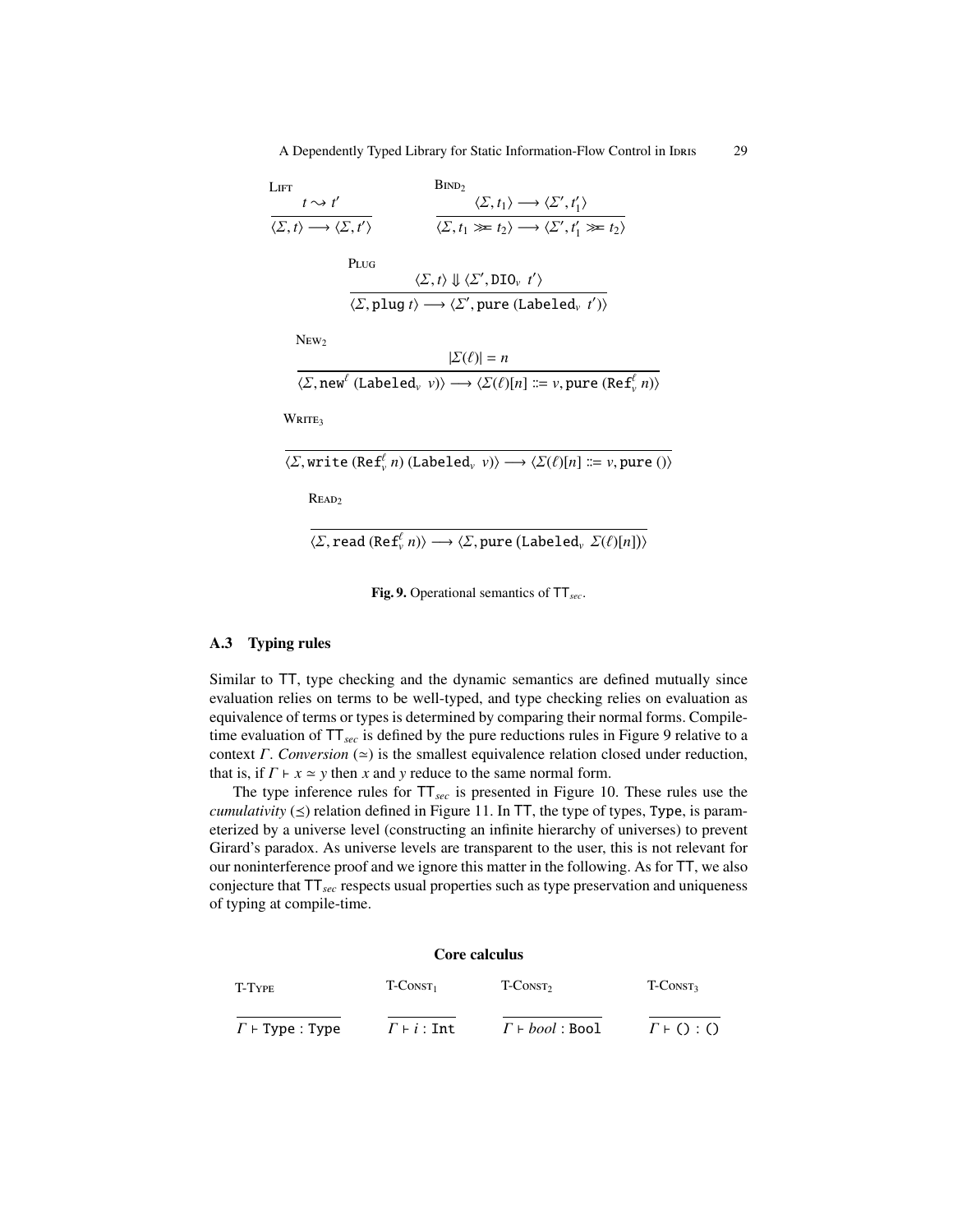| $T$ -Const <sub>4</sub>    | $T$ -CONST $5$             | T-V <sub>AR</sub><br>$(s: S) \in \Gamma$ |
|----------------------------|----------------------------|------------------------------------------|
| $\Gamma \vdash$ Int : Type | $\Gamma \vdash$ Bool: Type | $\Gamma \vdash s : S$                    |

$$
\frac{T-APP}{\Gamma+f: \forall x: S.T \qquad \Gamma+s: S}
$$
\n
$$
\frac{T+LAM}{\Gamma+f: S:T[s/x]}
$$
\n
$$
\frac{F; x: S+e: T \qquad \Gamma+ \forall x: S.T: Type}{\Gamma+ \lambda x: S.e: \forall x: S.T}
$$

T-FORALL  

$$
\frac{\Gamma; x : S \vdash T : Type \qquad \Gamma \vdash S : Type}{\Gamma \vdash \forall x : S.T : Type}
$$

| T-IFTHENELSE                      |                                                                                              |  |
|-----------------------------------|----------------------------------------------------------------------------------------------|--|
| $\Gamma \vdash t_1 : \text{Bool}$ | $\Gamma$ ; $t_1 \equiv$ True $\vdash t_2 : S$ $\Gamma$ ; $t_1 \equiv$ False $\vdash t_3 : S$ |  |
|                                   | $\Gamma$ + if $t_1$ then $t_2$ else $t_3$ : S                                                |  |

| T-CONV | $\Gamma \vdash x:A \qquad \Gamma \vdash A':\text{Type} \qquad \Gamma \vdash A \leq A'$ |  |
|--------|----------------------------------------------------------------------------------------|--|
|        | $\Gamma \vdash x : A'$                                                                 |  |

DepSec

| T-DIO<br>$\Gamma \vdash \ell$ : Label    | $\Gamma \vdash t : \text{Type}$ |
|------------------------------------------|---------------------------------|
| $\Gamma \vdash DIO_{\tau} \ell t$ : Type |                                 |

| T-LARELED<br>$\Gamma \vdash \ell$ : Label | $\Gamma \vdash t$ : Type |
|-------------------------------------------|--------------------------|
| $\Gamma \vdash$ Labeled, $\ell$ t: Type   |                          |

| T-Ref<br>$\Gamma \vdash \ell$ : Label           | $I \vdash t : Type$ |
|-------------------------------------------------|---------------------|
| $\Gamma \vdash \text{Ref}_{\tau} \ell t$ : Type |                     |

| T-LABEL<br>$\Gamma \vdash \ell :$ Label    | $\Gamma \vdash s : S$ |  |  |
|--------------------------------------------|-----------------------|--|--|
| $\Gamma \vdash$ label s: Labeled, $\ell$ S |                       |  |  |

| T-UNLABEL<br>$\ell_I \sqsubseteq \ell_H$ $\Gamma \vdash s$ : Labeled, $\ell_I$ S | <b>T-BIND</b><br>$\Gamma \vdash s : DIO_{\tau} \ell S \qquad \Gamma \vdash t : S \rightarrow DIO_{\tau} \ell T$ |  |
|----------------------------------------------------------------------------------|-----------------------------------------------------------------------------------------------------------------|--|
| $\Gamma$ + unlabel s: DIO <sub>7</sub> $\ell$ <sub>H</sub> S                     | $\Gamma \vdash s \gg t : DIO_{\tau} \ell T$                                                                     |  |
| <b>T-PURE</b><br>$\Gamma \vdash s : S$ $\Gamma \vdash \ell : \text{Label}$       | T-PLUG<br>$\ell_L \sqsubseteq \ell_H$ $\Gamma \vdash s : DIO_\tau \ell_H S$                                     |  |
| $\Gamma$ + pure s : DIO <sub><math>\tau</math></sub> $\ell$ S                    | $\Gamma$ + plug s : DIO <sub>7</sub> $\ell_L$ (Labeled <sub>7</sub> $\ell_H$ S)                                 |  |
| <b>T-NEWREF</b>                                                                  | $\ell_L \sqsubseteq \ell_M \sqsubseteq \ell_H$ $\Gamma \vdash s :$ Labeled, $\ell_M S$                          |  |
| $\mathfrak{o}$                                                                   |                                                                                                                 |  |

 $\Gamma \vdash \text{new}^{\ell_H} \ s : \text{DIO}_\tau \ \ell_L \ (\text{Ref}_\tau \ \ell_H \ S)$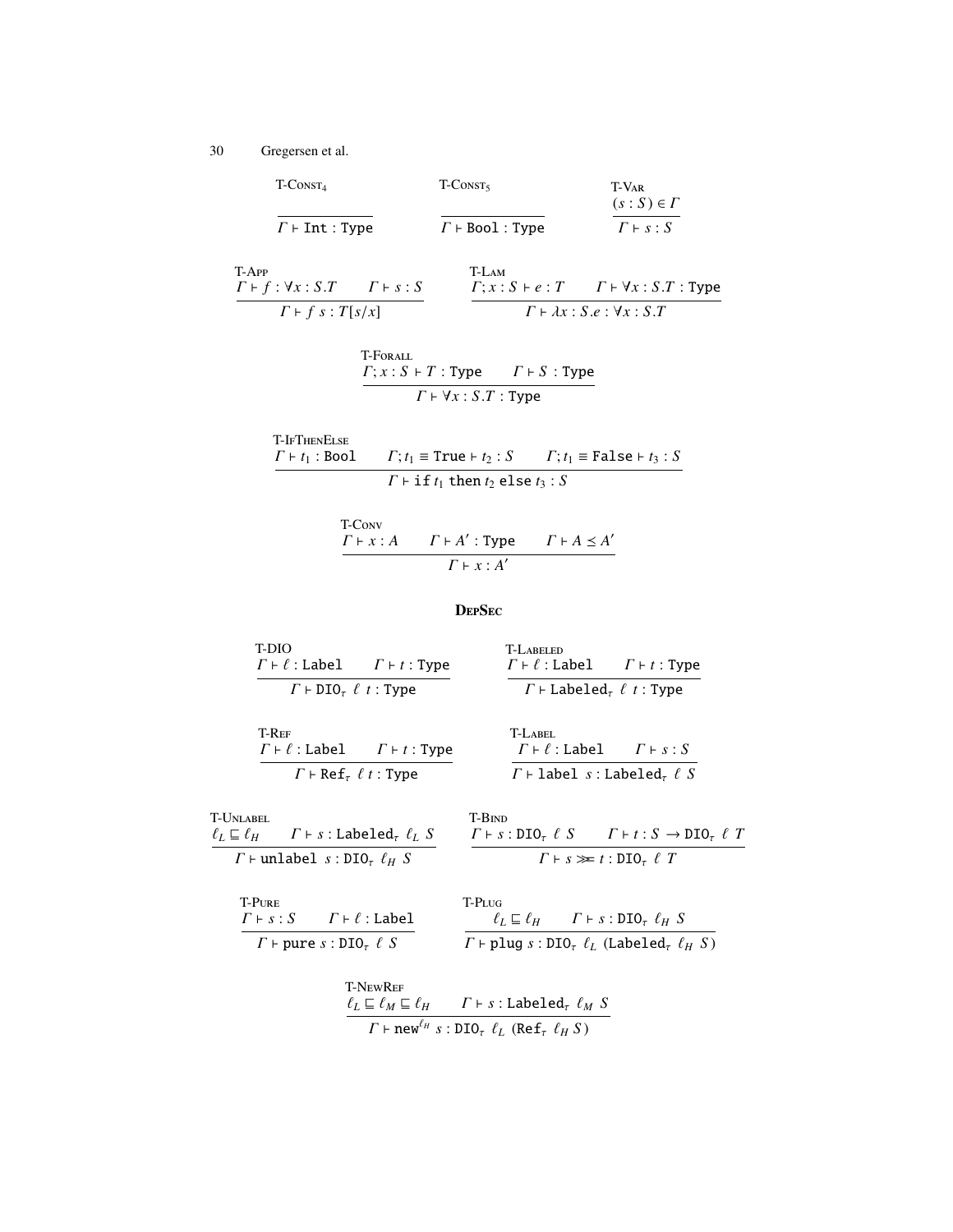| <b>T-WRITEREF</b>                                                               |                                                                            |                                                                                                                                                  |  |  |
|---------------------------------------------------------------------------------|----------------------------------------------------------------------------|--------------------------------------------------------------------------------------------------------------------------------------------------|--|--|
|                                                                                 |                                                                            | $\ell_L \sqsubseteq \ell_M \sqsubseteq \ell_H$ $\Gamma \vdash s : \text{Ref}_{\tau} \ell_H S$ $\Gamma \vdash t : \text{Labeled}_{\tau} \ell_M S$ |  |  |
| $\Gamma$ + write s t : DIO <sub><math>\tau</math></sub> $\ell_L$ ()             |                                                                            |                                                                                                                                                  |  |  |
|                                                                                 | <b>T-READREF</b>                                                           |                                                                                                                                                  |  |  |
|                                                                                 | $\ell_L \sqsubseteq \ell_H$ $\Gamma \vdash s : \text{Ref}_{\tau} \ell_H S$ |                                                                                                                                                  |  |  |
| $\Gamma$ + read s : DIO <sub>7</sub> $\ell_L$ (Labeled <sub>7</sub> $\ell_H$ S) |                                                                            |                                                                                                                                                  |  |  |
|                                                                                 |                                                                            |                                                                                                                                                  |  |  |

Fig. 10. Typing rules for TT*sec*.

| C-Conv<br>$\Gamma \vdash S \simeq T$ | C-FORALL | $\Gamma$ + $S_1 \simeq S_2$ $\Gamma$ ; $x : S_1$ + $T_1 \preceq T_2$ |
|--------------------------------------|----------|----------------------------------------------------------------------|
| $\Gamma \vdash S \preceq T$          |          | $\Gamma \vdash \forall x : S_1.T_1 \leq \forall x : S_2.T_2$         |

Fig. 11. Cumulativity.

## A.4 Example: Concatenating strings

This example illustrates the adequacy of the TT*sec* calculus. The concrete example immitates the readTwoFiles function presented in Section 4. It takes two labeled strings as input and returns the concatenated result of the content of these, labeled with the join of the original labels. We assume having a well-typed string concatenation function  $+$ and a well-defined join function for which the following rules hold:

> $\ell$ : Label  $\ell'$ : Label  $\ell \sqsubseteq \text{join } \ell \ \ell'$ join : <sup>∀</sup>*x*, *<sup>y</sup>* : Label.Label

The implementation of a concatenation function for labeled strings TT*sec* is presented in Figure 12.

```
concat : \forall \ell, \ell': Label.\forall x:Labeled<sub>t</sub> \ell String.</sub>
                                     \forally:Labeled<sub>t</sub> \ell' String.DIO<sub>t</sub> (join \ell \ell') String</sub>
concat = \lambda \ell,\ell':Label.\lambdax:Labeled<sub>r</sub> \ell String.\lambday:Labeled<sub>r</sub> \ell' String.
               unlabel x \gg (\lambda ux:DIO_{\tau} (join \ell \ell') String.
               unlabel y \gg (\lambda uy:DIO_{\tau} (join \ell \ell') String.
               pure (ux + uy))
```
Fig. 12. Concatenation of secure strings in TT*sec*.

concat is typed through multiple applications of T-Lam, which reduces the problem of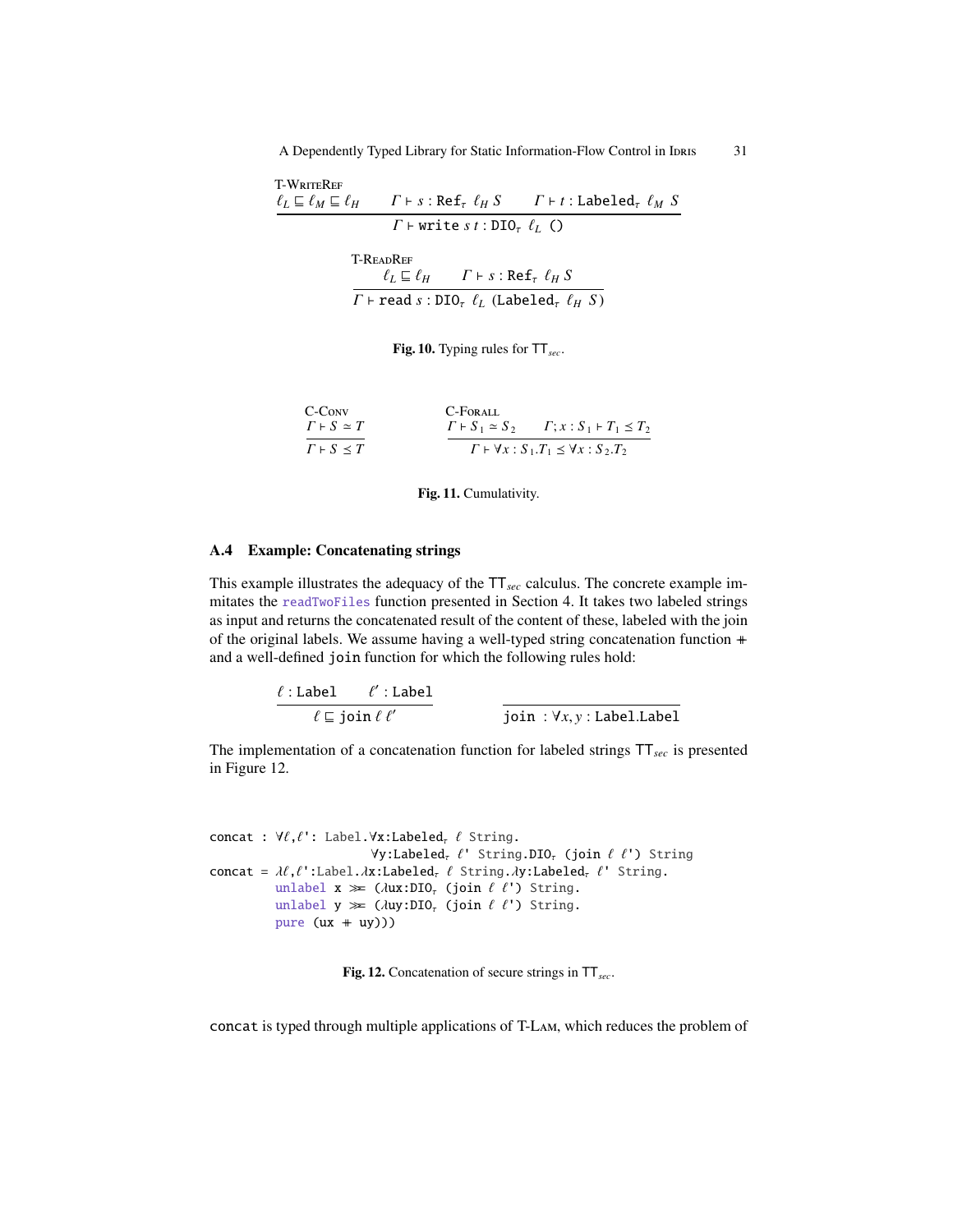typing concat to showing

 $\Gamma$ ; (*x* : Labeled<sub>*t</sub>*  $\ell$  String); (*y* : Labeled<sub>*t*</sub>  $\ell'$  String)</sub>  $\vdash$  unlabel *x* . . . pure  $(ux + uy)$  : DIO<sub>T</sub> (join  $\ell \ell'$ ) String

and

```
\Gamma \vdash \forall x : \texttt{Labeled}_{\tau} \ \ell \ \texttt{String}.\forall y : \text{Labeled}_{\tau} \ \ell' \ \text{String } . \ \text{DIO}_{\tau} \ \text{(join } \ell \ \ell') \ \text{String : Type}.
```
The typing of the actual expression with the return type,  $DIO_{\tau}$  (join  $\ell \ell'$ ) String, continues by T-Bpp. This judgment requires that continues by T-BIND. This judgment requires that

 $\Gamma; (\ell, \ell' : \texttt{Label}); (x : \texttt{Labeled}_{\tau} \ \ell \ \texttt{String}) \vdash \texttt{unlabel} \ x : \texttt{DIO}_{\tau} \ (\texttt{join} \ \ell \ \ell') \ \texttt{String}$ 

and that the rest of the expression in fact has a function type which takes such an input. As this goes by rules already presented we continue with the typing of unlabel *x*. This follows by T-UNLABEL which can be used by the assumption on join and by T-VAR.

Showing that the proposed type is a type follows by T-Forall, T-Var, T-App, and the assumption on join.

## A.5 Erasure

**Definition 5** (Erasure function on terms). Let  $\ell_A$  be the attacker's security level. The *function*

$$
\varepsilon_{\ell_A}:\textit{Term}\to\textit{Term}
$$

*denotes the* erasure function on terms *where values and primitive types like* True*,* Int*, etc. is una*ff*ected but otherwise defined by:*

$$
\varepsilon_{\ell_A}(\bullet) \triangleq \bullet
$$
\n
$$
\varepsilon_{\ell_A}(\lambda x.t) \triangleq \lambda x.\varepsilon_{\ell_A}(t)
$$
\n
$$
\varepsilon_{\ell_A}(t_1 t_2 : \tau) \triangleq \begin{cases}\n\bullet & \text{if } \tau = DIO_{\tau} \ \ell \ \tau' \land \ell \nsubseteq \ell_A \\
\varepsilon_{\ell_A}(t_1 t_2 : \tau) \triangleq \begin{cases}\n\bullet & \text{if } \tau = DIO_{\tau} \ \ell \ \tau' \land \ell \nsubseteq \ell_A\n\end{cases} \\
\varepsilon_{\ell_A}(if t_1 \text{ then } t_2 \text{ else } t_3 : \tau) \triangleq \begin{cases}\n\bullet & \text{if } \tau = DIO_{\tau} \ \ell \ \tau' \land \ell \nsubseteq \ell_A\n\end{cases} \\
\varepsilon_{\ell_A}(pure \ t : DIO_{\tau} \ \ell \ \tau) \triangleq \begin{cases}\n\bullet & \text{if } \ell \nsubseteq \ell_A \\
pure \ \varepsilon_{\ell_A}(t) \ \text{otherwise}\n\end{cases} \\
\varepsilon_{\ell_A}(DIO_{\nu} \ t : DIO_{\tau} \ \ell \ \tau) \triangleq \begin{cases}\n\bullet & \text{if } \ell \nsubseteq \ell_A \\
DIO_{\nu} \ \varepsilon_{\ell_A}(t) \ \text{otherwise}\n\end{cases} \\
\varepsilon_{\ell_A}(t_1 \gg t_2 : DIO_{\tau} \ \ell \ \tau) \triangleq \begin{cases}\n\bullet & \text{if } \ell \nsubseteq \ell_A \\
\varepsilon_{\ell_A}(t_1) \gg \varepsilon_{\ell_A}(t_2) \ \text{otherwise}\n\end{cases}
$$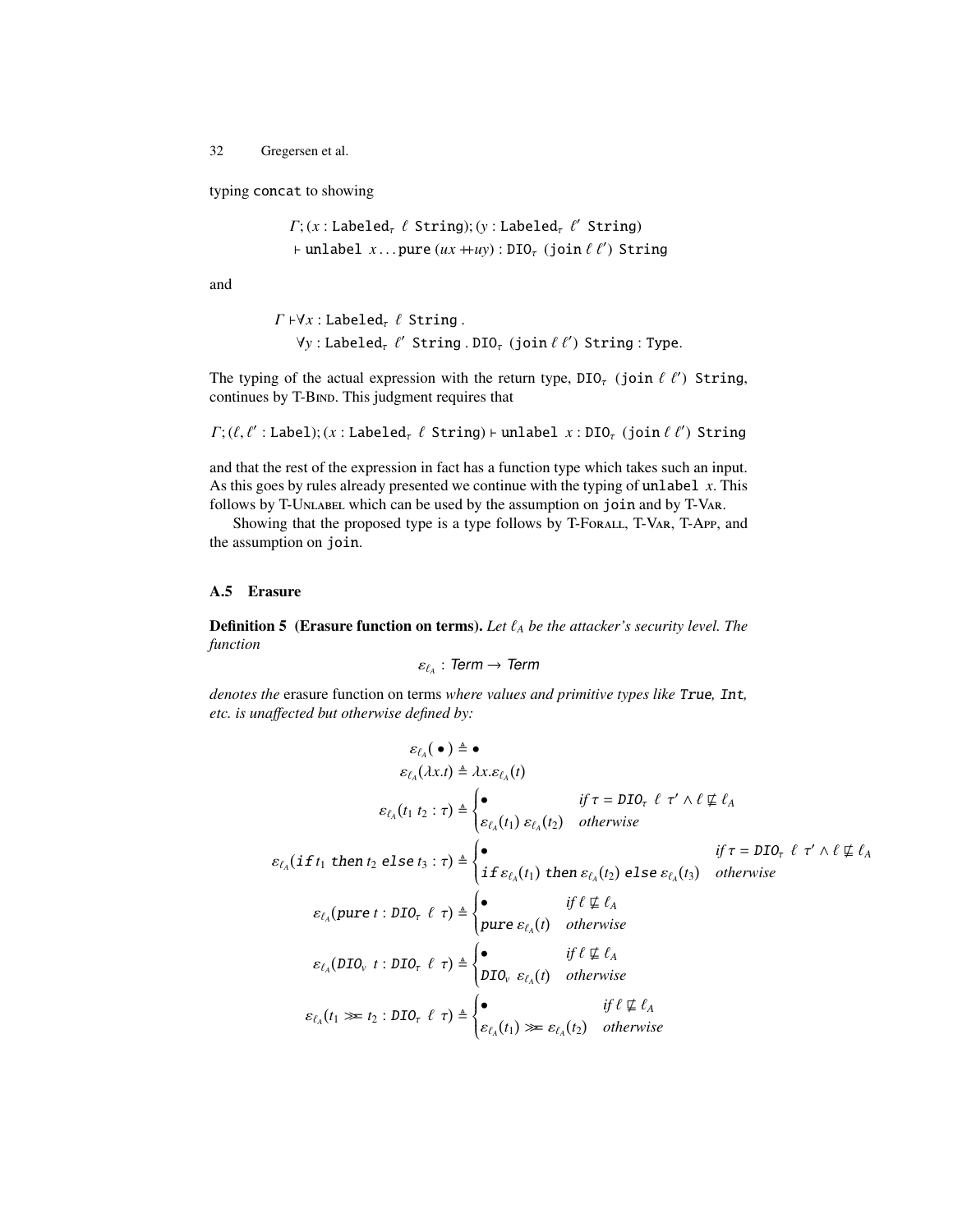$$
\varepsilon_{\ell_A}(\text{Labeled}, t : \text{Labeled}, \ell \tau) \triangleq \begin{cases}\n\text{Labeled}, \bullet & \text{if } \ell \nsubseteq \ell_A \\
\text{Labeled}, \varepsilon_{\ell_A}(t) & \text{otherwise}\n\end{cases}
$$
\n
$$
\varepsilon_{\ell_A}(\text{Table 1 t : } \text{Labeled}, \ell \tau) \triangleq \begin{cases}\n\text{Label} \bullet & \text{if } \ell \nsubseteq \ell_A \\
\text{Label} \varepsilon_{\ell_A}(t) & \text{otherwise}\n\end{cases}
$$
\n
$$
\varepsilon_{\ell_A}(\text{unLabel t : } \text{DIO}, \ell \tau) \triangleq \begin{cases}\n\text{Re } \mathbf{f}, & \text{if } \ell \nsubseteq \ell_A \\
\text{unLabel } \varepsilon_{\ell_A}(t) & \text{otherwise}\n\end{cases}
$$
\n
$$
\varepsilon_{\ell_A}(\text{Re } \mathbf{f}, t) \triangleq \begin{cases}\n\text{Re } \mathbf{f}, & \text{if } \ell \nsubseteq \ell_A \\
\text{Re } \mathbf{f}, & \text{otherwise}\n\end{cases}
$$
\n
$$
\varepsilon_{\ell_A}(\text{new}^{\prime} t : \text{DIO}, \ell \text{ (Ref}, \ell' \tau)) \triangleq \begin{cases}\n\text{Re } \mathbf{f}, & \text{if } \ell \nsubseteq \ell_A \\
\text{new}^{\prime} \varepsilon_{\ell_A}(t) & \text{otherwise}\n\end{cases}
$$
\n
$$
\varepsilon_{\ell_A}(\text{write } t_1 t_2 : \text{DIO}, \ell \tau) \triangleq \begin{cases}\n\text{Re } \mathbf{f}, & \text{if } \ell \nsubseteq \ell_A \\
\text{write } \varepsilon_{\ell_A}(t_1) \varepsilon_{\ell_A}(t_2) & \text{otherwise}\n\end{cases}
$$
\n
$$
\varepsilon_{\ell_A}(\text{read } t : \text{DIO}, \ell \text{ (Labeled}, \ell' \tau)) \triangleq \begin{cases}\n\text{read } \mathbf{f}, & \text{if } \ell \nsubseteq \ell_A \\
\text{read } \varepsilon_{\ell_A}(t) & \text{otherwise}\n\end{cases}
$$
\n
$$
\varepsilon_{\ell_A}(\text{plug } t : \text{DIO}, \ell \text{ (Labeled}, \ell' \tau))
$$

In most cases the definition of the erasure function is straightforward as we simply collapse sensitive information and computations to • if they are above the security level of the attacker and otherwise apply the function homomorphically. In one particular case this idea fails, namely the erasure of the term plug *t*.

Consider plug *t* :  $DIO_{\tau} \ell$  (Labeled<sub> $\tau$ </sub>  $\ell'$   $\tau$ ) for some  $\ell$ ,  $\ell'$ , and  $\tau$ . If the adversary is allowed to see  $\ell$  i.e.  $\ell \not\sqsubset \ell$ , the computation should not be visible to the adversary not allowed to see  $\ell$ , i.e.  $\ell \not\sqsubseteq \ell_A$ , the computation should not be visible to the adversary and therefore it should be completely collapsed into •. Unfortunately, this approach of rewriting entire computations fails if  $\ell \sqsubseteq \ell_A$  and  $\ell' \not\models \ell_A$  as it would not be possible to show that  $\ell \in (\ell)$  plug  $\blacktriangle$   $\rightarrow$   $\ell \in (\ell')$  plug Label ed  $\blacktriangle$  as  $\ell \Sigma \blacktriangle$   $\blacktriangle$   $\ell \in (\ell')$  since show that  $\langle \varepsilon_{\ell_A}(\Sigma), \mathbf{p}_\ell \rangle \longrightarrow \langle \varepsilon_{\ell_A}(\Sigma'), \mathbf{p} \rangle$  Labeled<sub>*v*</sub>  $\bullet \rangle$  as  $\langle \Sigma, \bullet \rangle \Downarrow \langle \Sigma', \bullet \rangle$  since  $\bullet \leadsto \bullet$  and it does therefore not have a normal form. Hence, we need a context-sensitive erasure function as the idea about simply erasing computations above the level of an attacker is too simple. To handle this case soundly we make use of *two-steps erasure* that works by introducing an extra semantic step for plug. introduced by the erasure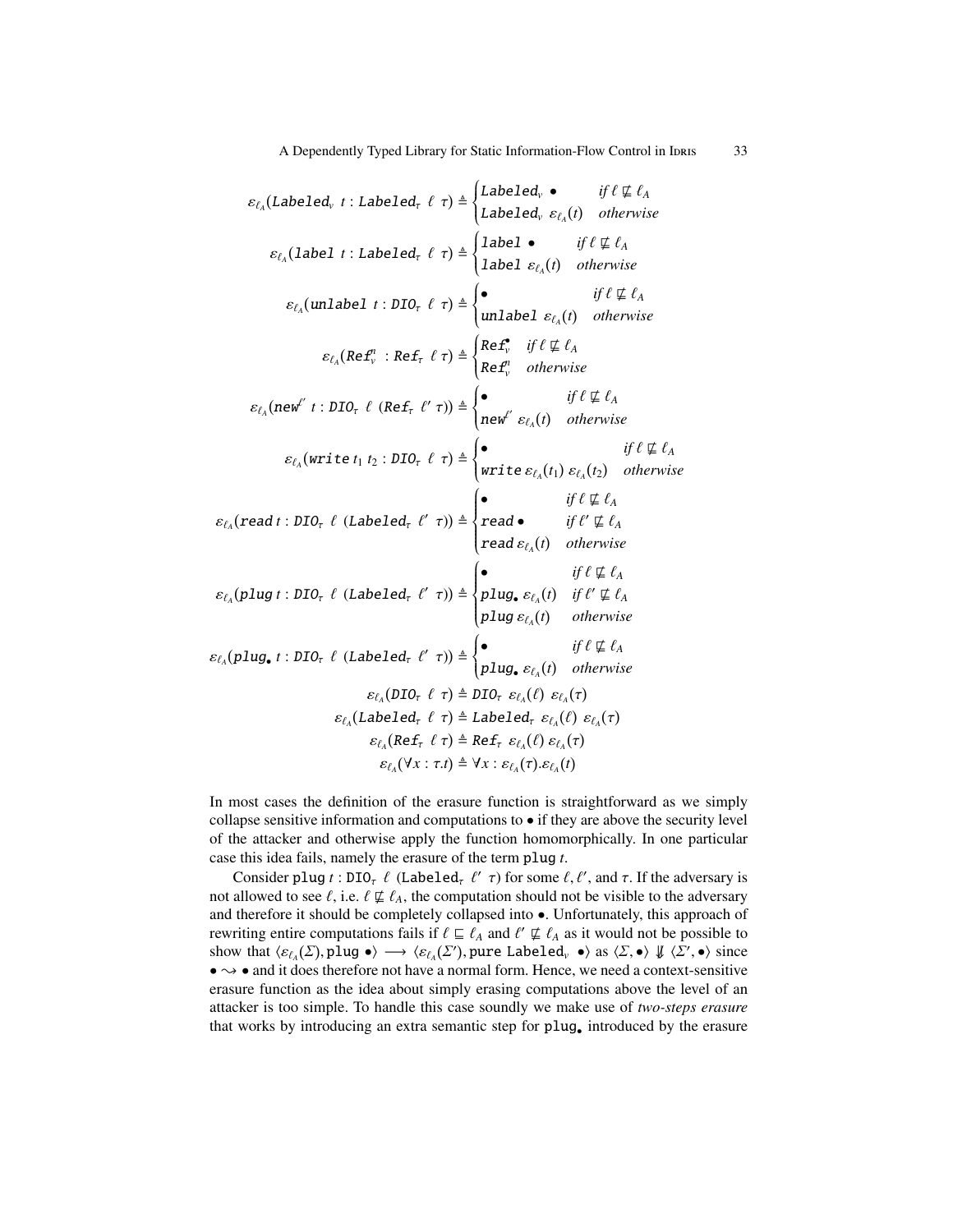function. The extension is presented in Figure 13. Note that this, from an attackers point of view, still looks exactly like one would expect when erasing data and this is therefore purely a technicality of the proof.

| <b>HOLE</b>                            | Plug.                                           |  |
|----------------------------------------|-------------------------------------------------|--|
| $\bullet$ $\rightsquigarrow$ $\bullet$ | plug $t \rightarrow$ pure (Labeled, $\bullet$ ) |  |

Fig. 13. Operational semantics of TT*sec*•: extensions to TT*sec*.

Extra typing rules for both  $\bullet$  and plug, are also introduced as presented in Figure 14.

| T-HOLE                             | T-PLUG.                     |                                                         |
|------------------------------------|-----------------------------|---------------------------------------------------------|
| $\Gamma \vdash \tau : \text{Type}$ | $\ell_L \sqsubseteq \ell_H$ | $\Gamma \vdash s : DIO_{\tau} \ell_H S$                 |
| $\Gamma \vdash \bullet : \tau$     |                             | $\Gamma$ + plug, s: DIO, $\ell_L$ (Labeled, $\ell_H$ S) |

Fig. 14. Typing rules for TT*sec*•: extensions to TT*sec*.

The definition of  $\varepsilon_{\ell_A}$  on stores is straightforward as we have a compartmentalized<br>nory. If the a store is erased up to a security level  $\ell_A$ , then all levels above this should memory. If the a store is erased up to a security level  $\ell_A$  then all levels above this should simply be collapsed entirely.

**Definition 6** (**Erasure function on configurations**). Let  $\ell_A$  be the attacker's security *level. The function*

$$
\varepsilon_{\ell_A}: \mathit{Conf} \to \mathit{Conf}_{\bullet}
$$

*denotes the erasure function for configurations defined by*

$$
\varepsilon_{\ell_A}(\langle \Sigma, t : DIO_{\tau} \ \ell \ \tau \rangle) \triangleq \begin{cases} \langle \varepsilon_{\ell_A}(\Sigma), \bullet \rangle & \text{if } \ell \nsubseteq \ell_A \\ \langle \varepsilon_{\ell_A}(\Sigma), \varepsilon_{\ell_A}(t) \rangle & \text{otherwise} \end{cases}
$$

*where the store*  $\Sigma$  *is erased pointwise at each security level and in every cell, i.e.*  $\varepsilon_{\ell_A}(\Sigma) = \lambda \ell \cdot \varepsilon_{\ell_A}(\Sigma(\ell)),$  where

$$
\varepsilon_{\ell_A}(\Sigma(\ell)) \triangleq \begin{cases} \bullet & \text{if } \ell \nsubseteq \ell_A \\ map \varepsilon_{\ell_A} \Sigma(\ell) & otherwise \end{cases}
$$

Note that writing to an erased cell yields no update, i.e.  $(\Sigma(\ell)[\bullet] := t) \triangleq \Sigma(\ell)$ , and reading from an erased compartment yields  $\bullet$ , i.e.  $\bullet$ [*n*]  $\triangleq \bullet$ .

**Definition 7** ( $\ell_A$ -equivalence). Let  $c_1, c_2 \in$  Conf.  $c_1$  and  $c_2$  are said to be indistinguishable *from security level*  $\ell_A$ *, written c*<sub>1</sub>  $\approx_{\ell_A} c_2$ *, if and only if*  $\varepsilon_{\ell_A}(c_1)$  *and*  $\varepsilon_{\ell_A}(c_2)$  *are*<br>*structurally equivalent written*  $\varepsilon_{\ell_A}(c_1) = \varepsilon_{\ell_A}(c_2)$  $\text{structurally equivalent, written } \varepsilon_{\ell_A}(c_1) \equiv \varepsilon_{\ell_A}(c_2).$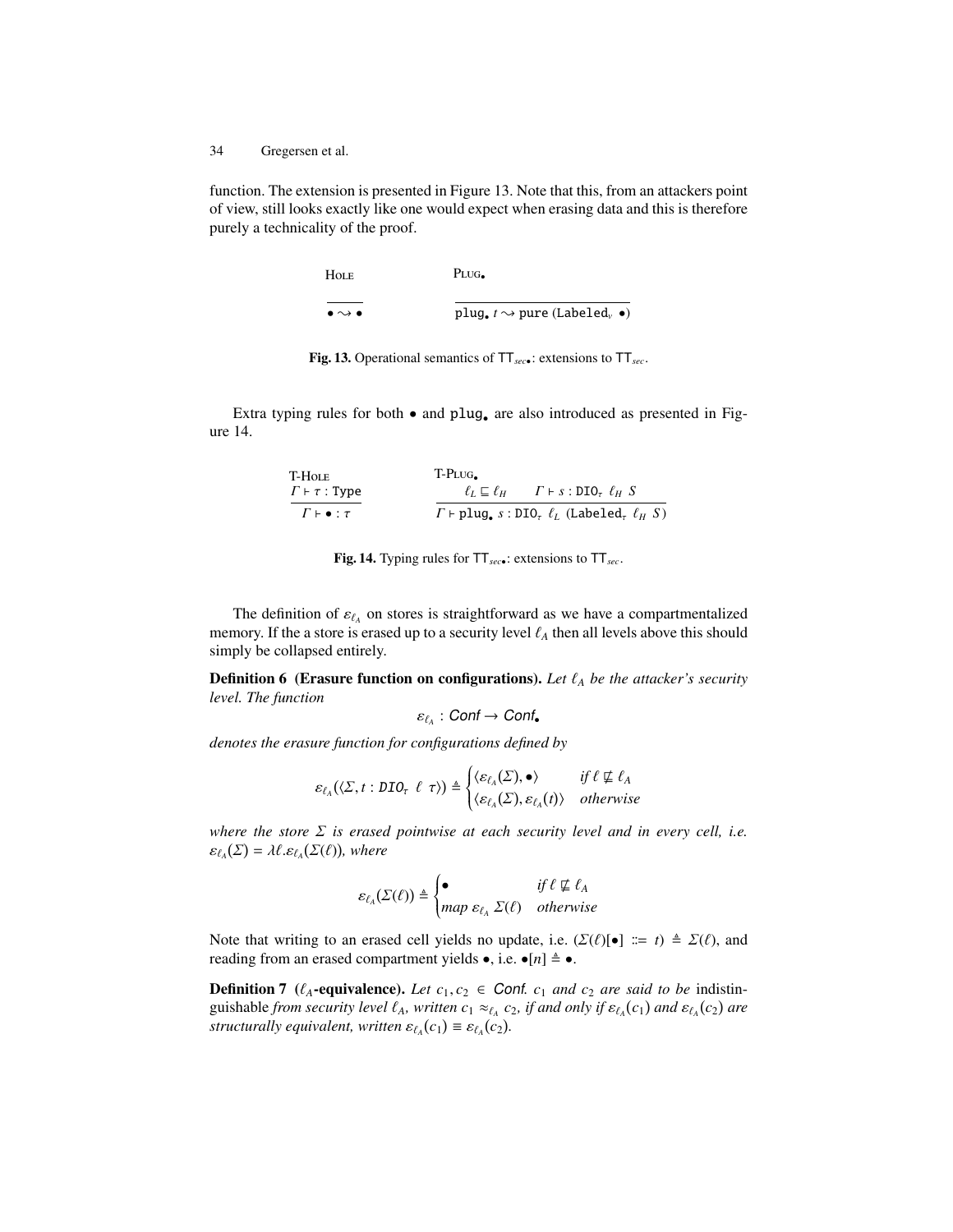## B Results

**Lemma 1** (Erasure of substitution). *Let t*,  $v \in \text{Term. Then } \varepsilon_{\ell_A}(t[v/x]) \equiv \varepsilon_{\ell_A}(t)[\varepsilon_{\ell_A}(v)/x].$ 

*Proof.* The statement follows by case splitting on *t* and *v* and the definition of  $\varepsilon_{\ell_A}$ .

**Lemma 2** (Distributivity on pure term reduction). Let  $t_1, t_2 \in \text{Term}$ . If  $t_1 \rightarrow t_2$  then  $\varepsilon_{\ell_A}(t_1) \rightsquigarrow \varepsilon_{\ell_A}(t_2).$ 

*Proof.* The proof goes by structural induction in the derivation of  $t_1 \rightarrow t_2$ .

- App<sub>1</sub>: Assume  $t_1$   $t_2 \rightarrow t'_1$   $t_2$ . If  $t_1$   $t_2$  has type  $DIO_\tau$   $\ell$   $\tau'$  and  $\ell \not\sqsubseteq \ell_A$ , the statement follows from the definition of see and Hour Otherwise  $t_1 \rightarrow t_2$ statement follows from the definition of  $\varepsilon_{\ell_A}$  and Hole. Otherwise,  $t_1 \sim t'$  holds by App. and by the induction by otherwise,  $\varepsilon_{\ell_t}(t) \propto \varepsilon_{\ell_t}(t')$ . By  $t'_1$  holds by App<sub>1</sub> and by the induction hypothesis  $\varepsilon_{\ell_A}(t_1) \sim \varepsilon_{\ell_A}(t'_1)$ . By App<sub>1</sub> and definition of  $\varepsilon_{\ell_A}$  it holds that  $\varepsilon_{\ell_A}(t_1 t_2) \rightarrow \varepsilon_{\ell_A}(t'_1 t_2)$ .<br>The argument is identical to the App. case
- $APP<sub>2</sub>: The argument is identical to the APP<sub>1</sub> case.$
- Beta: Assume  $(\lambda x.t)$   $v \rightarrow t[v/x]$ . By Beta,  $\lambda x.\varepsilon_{\ell_A}(t) \varepsilon_{\ell_A}(v) \rightarrow \varepsilon_{\ell_A}(t)[\varepsilon_{\ell_A}(v)/x]$ .<br>By definition of  $\varepsilon_{\ell_A}$  and I emma 1 then  $\varepsilon_{\ell_A}((\lambda x,t)v) \ge \varepsilon_{\ell_A}(f[v/x])$ Existence (*Ax..t*)  $\vee$   $\vee$   $\iota_1(\vee)$   $\vee$   $\iota_2(\vee)$   $\iota_3(\vee)$   $\iota_4(\vee)$   $\iota_5(\vee)$   $\iota_6(\vee)$   $\iota_7(\vee)$ <br>By definition of  $\varepsilon_{\ell_A}$  and Lemma 1 then  $\varepsilon_{\ell_A}((\lambda x.t)\vee) \rightarrow \varepsilon_{\ell_A}(t[\vee/x])$ .  $Ir_1$ : The argument is identical to the App<sub>1</sub> case.
- If  $t_1$  and  $t_2$  have type  $D\text{IO}_\tau \ell \tau'$  and  $\ell \not\sqsubseteq \ell_A$ , the statement follows from<br>the definition of  $s_{\ell}$  and Hour Otherwise, the statement follows directly the definition of  $\varepsilon_{\ell_A}$  and Hole. Otherwise, the statement follows directly<br>by the definition  $\varepsilon_{\ell_A}$  and  $I_E$ . by the definition  $\varepsilon_{\ell_A}^n$  and I<sub>F*i*</sub>.<br>Assume pure to  $\infty$  to  $\infty$ 
	- BIND<sub>1</sub>: Assume pure  $t_1 \gg t_2 \sim t_2$  *t*<sub>1</sub>. As we assume well-typed terms, **pure**  $t_1 \gg t_2$  has type DIO<sub>τ</sub>  $\ell \tau$  for some  $\ell$  and  $\tau$ . If  $\ell \nsubseteq \ell_A$  the statement follows from the definition of  $\varepsilon_{\ell_A}$  and Hole. Otherwise, the statement follows from Bpp-Pupe and the definition of  $\varepsilon_{\ell_A}$ statement follows from B<sub>IND</sub>-Pure and the definition of  $\varepsilon_{\ell_A}$ .
	- PURE<sub>1</sub>: Assume pure  $t \rightarrow$  pure  $t'$ . As we assume well-typed terms, pure *t* and pure *t'* have type  $D\text{IO}_\tau \ell \tau$  for some  $\ell$  and  $\tau$ . If  $\ell \subseteq \ell_A$  then the statement follows from the induction bypothesis, the definition of see statement follows from the induction hypothesis, the definition of  $\varepsilon_{\ell_A}$ and Pure<sub>1</sub>. If  $\ell \not\sqsubseteq \ell_A$  then the statement follows from the definition  $\varepsilon_{\ell_A}$ and Hole.
	- PURE<sub>2</sub>: Assume pure  $v \rightarrow DIO_v$  *v*. As we assume well-typed terms, pure *v* and DIO<sub>*v*</sub> *v* have type DIO<sub>*τ</sub>*  $\ell$  *τ* for some  $\ell$  and  $\tau$ . If  $\ell \subseteq \ell_A$  then the</sub> statement follows from the definition of  $\varepsilon_{\ell_A}$  and Pure<sub>2</sub>. If  $\ell \nsubseteq \ell_A$  then<br>the statement follows from the definition  $\varepsilon_{\ell_A}$  and Hour the statement follows from the definition  $\varepsilon_{\ell_A}$  and Hole.<br>Assume label  $t \ge \lambda$  label  $t'$  As we assume well-type
	- LABEL<sub>1</sub>: Assume label  $t \rightarrow$  label  $t'$ . As we assume well-typed terms, label  $t$ and label *t'* have type Labeled<sub>τ</sub>  $\ell \tau$  for some  $\ell$  and  $\tau$ . If  $\ell \sqsubseteq \ell_A$  then<br>the statement follows from the induction hypothesis, the definition of the statement follows from the induction hypothesis, the definition of  $\varepsilon_{\ell_A}$ , and *ENBEE*<sub>1</sub>. If  $\varepsilon_{\neq}$ <br> $\varepsilon_{\ell_A}$  Hole and LABEL<sub>1</sub>.<br>Assume label  $t \sim$  $\varepsilon_{\ell_A}$ , and Label<sub>1</sub>. If  $\ell \not\sqsubseteq \ell_A$  then the statement follows from the definition
	- LABEL<sub>2</sub>: Assume label  $t \sim$  Labeled<sub>*v*</sub> *t*. As we assume well-typed terms, label *t* and Labeled<sub>*v*</sub> *t* have type Labeled<sub>*t*</sub>  $\ell$   $\tau$  for some  $\ell, \ell',$  and  $\tau$  If  $\ell \tau$   $\ell$ , the statement follows from the definition of  $s_{\ell}$ . Hour and  $\tau$ . If  $\ell \nsubseteq \ell_A$  the statement follows from the definition of  $\varepsilon_{\ell_A}$ . Hole and LABEL<sub>1</sub>. Otherwise the statement follows by LABEL<sub>2</sub>, the definition of  $\varepsilon_{\ell_A}$ and the induction hypothesis.
- UNLABEL<sub>1</sub>: Assume unlabel  $t \rightarrow$  unlabel  $t'$ . As we assume well-typed terms, unlabel *t* and unlabel *t'* have type  $DIO_{\tau} \ell \tau$  for some  $\ell$  and  $\tau$ . If  $\ell \not\sqsubseteq$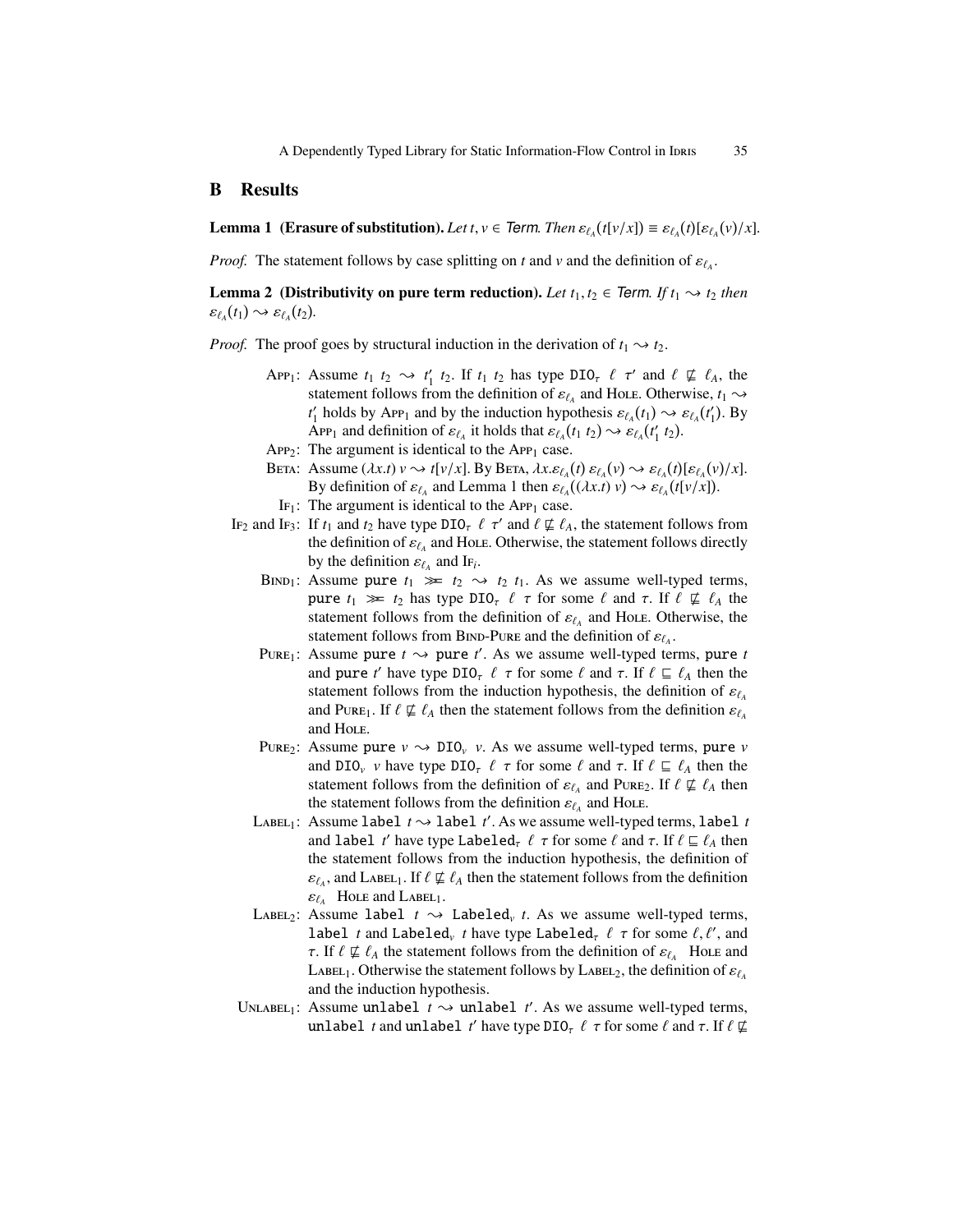$\ell_A$  the statement follows from the definition of  $\varepsilon_{\ell_A}$  and Hole. Otherwise, the statement follows from the induction bypothesis UNIAPEL, and the the statement follows from the induction hypothesis,  $Un\text{LABEL}_1$ , and the definition of  $\varepsilon_{\ell_A}$ .<br>Assume unlabe

- UNLABEL<sub>2</sub>: Assume unlabel (Labeled<sub>*v*</sub>  $t$ )  $\rightsquigarrow$  pure *t*. As we assume well-typed terms, unlabel (Labeled<sub>v</sub> *t*) and pure *t* have type  $DIO<sub>\tau</sub> \ell \tau$  where Labeled<sub>*v*</sub> *t* have type Labeled<sub>*t</sub>*  $\ell'$  *τ* such that  $\ell' \subseteq \ell$ . If  $\ell \nsubseteq \ell_A$  then by statement follows from the definition of  $\varepsilon_A$  and Hour If  $\ell \subset \ell_A$  then by</sub> statement follows from the definition of  $\varepsilon_{\ell_A}$  and Hole. If  $\ell \subseteq \ell_A$  then by transitivity of the partial ordering  $\ell' \subseteq \ell_A$  holds and the statement then transitivity of the partial ordering  $\ell' \subseteq \ell_A$  holds and the statement then follows by UNI ARELA and the definition of  $S_{\ell}$ follows by UNLABEL<sub>2</sub> and the definition of  $\varepsilon_{\ell_A}$ .<br>Assume new<sup>e</sup>  $t \sim$  new<sup>e</sup>  $t'$  As we assume
	- New<sub>1</sub>: Assume new<sup> $\ell$ </sup>  $t \rightarrow \text{new}^{\ell}$   $t'$ . As we assume well-typed terms, new<sup> $\ell$ </sup>  $t$ and new<sup>e</sup> *t*' have type DIO<sub>τ</sub>  $\ell \tau$  for some  $\ell$  and  $\tau$ . If  $\ell \not\sqsubseteq \ell_A$  then the statements follows from the definition of see and Hour If  $\ell \in \ell_A$  the statements follows from the definition of  $\varepsilon_{\ell_A}$  and Hole. If  $\ell \subseteq \ell_A$  the statement follows from the induction hypothesis, the definition of  $\varepsilon_A$ statement follows from the induction hypothesis, the definition of  $\varepsilon_{\ell_A}$ , and N<sub>EW</sub>. and  $New_1$ .
	- WRITE<sub>1</sub>: Assume write  $t_1$   $t_2 \rightarrow$  write  $t'_1$   $t_2$ . As we assume well-typed terms, write  $t_1$   $t_2$  and write  $t'_1$   $t_2$  have type  $DD_7$   $\ell$  () and  $t_2$  has type  $L_2$  has type  $L_3$  and  $t'_2$  and  $\ell'_1$   $\tau$  if  $\ell$   $\tau'$   $\ell_2$  the statement follows from the definition Labeled<sub>τ</sub>  $\ell'$   $\tau$ . If  $\ell \nsubseteq \ell_A$  the statement follows from the definition of  $\epsilon_{\ell}$  and Hour If  $\ell \subset \ell_A$ , then the statement follows by the induction of  $\varepsilon_{\ell_A}$  and Hole. If  $\ell \subseteq \ell_A$  then the statement follows by the induction<br>hypothesis Werry, and the definition of  $\varepsilon_{\ell_A}$ hypothesis, WRITE<sub>1</sub>, and the definition of  $\varepsilon_{\ell_A}$ .<br>The argument is identical to the WRITE<sub>1</sub> case.
	- WRITE<sub>2</sub>: The argument is identical to the WRITE<sub>1</sub> case.
	- READ<sub>1</sub>: Assume read  $t \rightarrow$  read  $t'$ . As we assume well-typed terms read  $t$  and **read** *t'* have type  $DIO_{\tau}$   $\ell'$  (Labeled<sub> $\tau$ </sub>  $\ell$   $\tau$ ). If  $\ell' \nsubseteq \ell_A$  the statement follows from the definition of  $\epsilon_A$  and Hour Otherwise if  $\ell' \nsubseteq \ell_A$  then follows from the definition of  $\varepsilon_{\ell_A}$  and Hole. Otherwise, if  $\ell' \sqsubseteq \ell_A$  then<br>consider whether  $\ell \sqsubseteq \ell_A$  holds. If  $\ell \not\sqsubset \ell_A$  the statement follows by consider whether  $\ell \subseteq \ell_A$  holds. If  $\ell \nsubseteq \ell_A$  the statement follows by READ<sub>1</sub> and HOLE. If  $\ell \sqsubseteq \ell_A$  then the statement follows by the induction hypothesis,  $\text{READ}_1$ , and the definition of  $\varepsilon_{\ell_A}$ .

DIO*<sup>i</sup>* , Labeled*<sup>i</sup>* ,

- REF<sub>i</sub>, FORALL<sub>i</sub>: In all cases, the statement follows directly from the induction hypothesis, the definition of  $\varepsilon_{\ell_A}$ , and the inference rules.<br>Assume plug  $t \to \text{pure}$  (Labeled  $\bullet$ ) As
	- PLUG<sub>•</sub>: Assume plug<sub>•</sub>  $t \rightarrow$  pure (Labeled<sub>*v*</sub> •). As we assume well-typed terms, plug<sub>s</sub> *t* has type  $DIO_T$  *f* (Labeled<sub>*t</sub> f' τ*). Consider whether  $f' \nsubseteq f$ . In both cases the statement follows by the definition see and</sub> .<br>Plug<sub>•</sub>.  $\mathcal{E}_A \subseteq \ell_A$ . In both cases, the statement follows by the definition  $\varepsilon_{\ell_A}$  and
		- Hole: The statement follows directly from the definition of  $\varepsilon_{\ell_A}$  and Hole.

**Lemma 3** (Erasure of a computation). Let  $t \in$  Term. If t has type DIO<sub>τ</sub>  $\ell \tau$  and  $\ell \not\sqsubseteq \ell_A$ *then*  $\varepsilon_{\ell_A}(t) \equiv \bullet$ .

*Proof.* The statement follows directly by case splitting on *t* and the definition of  $\varepsilon_{\ell_A}$ .

**Lemma 4** (Single step erased store equivalence). Let  $c_1 = \langle \Sigma_1, t_1 \rangle$  and  $c_2 = \langle \Sigma_2, t_2 \rangle$ . *If*  $t_1$  *and*  $t_2$  *have type*  $DIO_{\tau}$   $\ell$   $\tau$ ,  $\ell \not\sqsubseteq \ell_A$ , *and*  $c_1 \longrightarrow c_2$  *then*  $\varepsilon_{\ell_A}(\Sigma_1) \equiv \varepsilon_{\ell_A}(\Sigma_2)$ *.* 

*Proof.* The proof goes by case splitting in the derivation of  $c_1 \rightarrow c_2$ .

PLug: Assume  $\langle \Sigma, \text{plug } t \rangle \longrightarrow \langle \Sigma', \text{pure } (\text{Labeled}_v t') \rangle$ . As we assume well-<br>typed terms t has type DTO  $f' \tau'$  for some f' and  $\tau'$  where  $f \subset f'$ . By typed terms, *t* has type  $DD_7 \ell' \tau'$  for some  $\ell'$  and  $\tau'$  where  $\ell \subseteq \ell'$ . By transitivity of  $\sqsubset$  it follows that  $\ell' \tau' \ell$ , and then the statement follows transitivity of  $\subseteq$  it follows that  $\ell' \nsubseteq \ell_A$  and then the statement follows<br>by I emma 5 as *t* is structurally smaller than plug *t* by Lemma 5 as *t* is structurally smaller than plug *t*.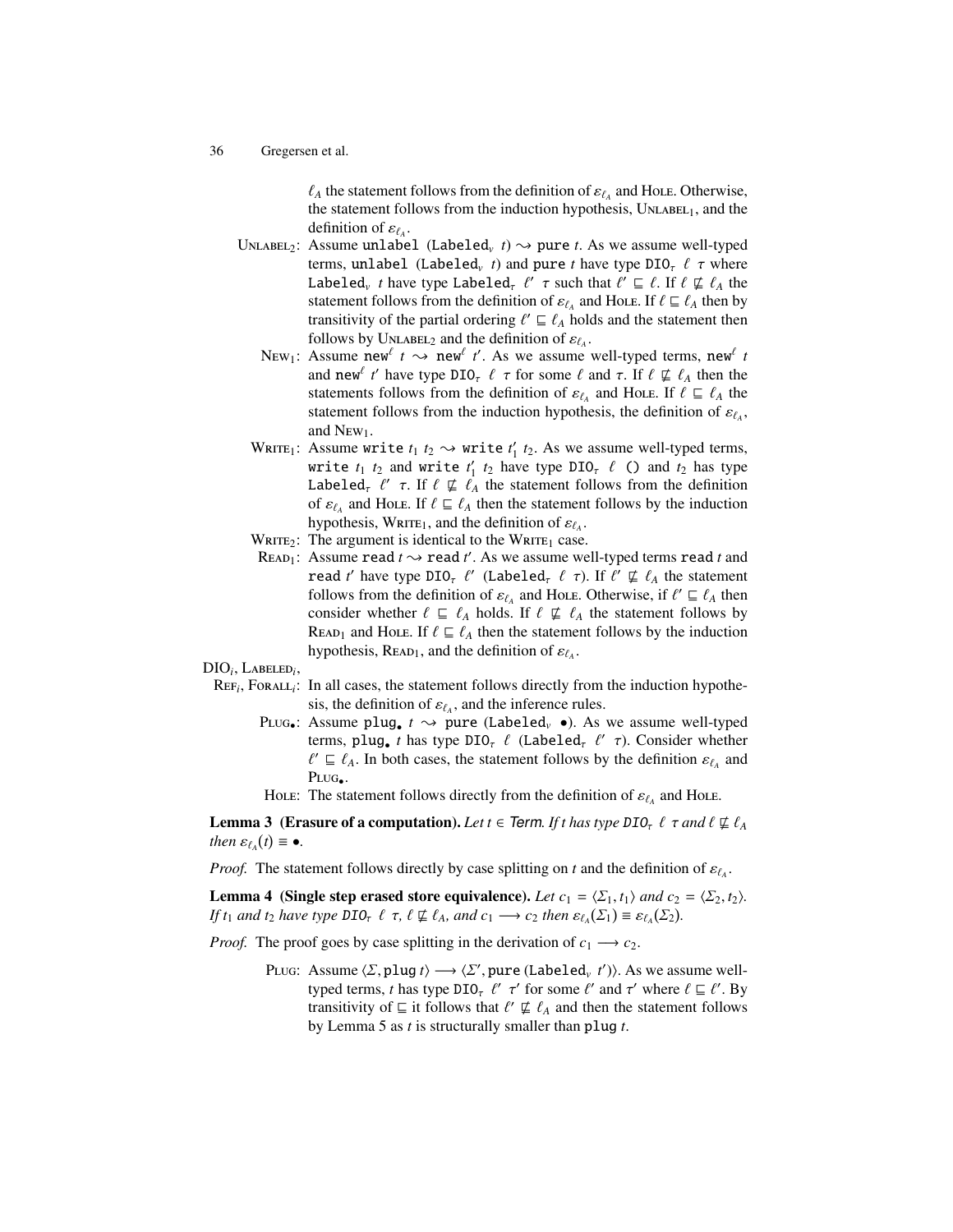- New<sub>2</sub>: Assume  $\langle \Sigma, new^{l'} \text{ (Labeled, } t) \rangle \longrightarrow \langle \Sigma(l')[n] ::= t, pure (Ref^{l'}_v n) \rangle.$ <br>As we assume well-typed terms  $\text{new}^{l'}_v$  (Label ed t) and pure  $(\text{Ref}^{l'}_v n)$ As we assume well-typed terms,  $\text{new}^{e'}$  (Labeled<sub>*v*</sub> *t*) and pure ( $\text{Ref}^{e'}_v$  *n*) have type  $DD_7$   $\ell$  ( $Ref_7$   $\ell'$   $\tau$ ) where  $\ell \subseteq \ell'$ . By transitivity of  $\subseteq$  it follows that  $\ell'$   $\nvdash \ell$ . Note that the only memory compartment changed follows that  $\ell' \nsubseteq \ell_A$ . Note that the only memory compartment changed<br>is the one of  $\ell'$  and as writing to an erased cell makes no undate the is the one of  $\ell'$  and as writing to an erased cell makes no update the statement follows statement follows.
- $W$ RITE<sub>3</sub>: The argument is identical to the New case.

The remaining cases does not change the store and the statement follows immediately.

**Lemma 5** (Multi-step erased store equivalence). Let  $c_1 = \langle \Sigma_1, t_1 \rangle$  and  $c_2 = \langle \Sigma_2, t_2 \rangle$ . *If*  $t_1$  *and*  $t_2$  *have type*  $\overline{DIO}_{\tau}$   $\ell \tau$ ,  $\ell \not\sqsubseteq \ell_A$ , *and*  $c_1 \longrightarrow^* c_2$  *then*  $\varepsilon_{\ell_A}(\Sigma_1) \equiv \varepsilon_{\ell_A}(\Sigma_2)$ *.* 

*Proof.* The statement follows from repeated applications of Lemma 4.

**Lemma 6.** *Let*  $\Sigma$  *be a store, n*  $\in \mathbb{N} \cup \{\bullet\}$ *, and t*  $\in$  **Term***. Then*  $\varepsilon_{\ell_A}(\Sigma(\ell)[n] \coloneqq t) \equiv$ <br> $\varepsilon_{\ell_A}(\Sigma(\ell)[n] \coloneqq \varepsilon_{\ell_A}(t)$  $\varepsilon_{\ell_A}(\Sigma)(\ell)[n] \coloneqq \varepsilon_{\ell_A}(t).$ 

*Proof.* Note that the erasure of a store erases each compartment in both the old and the updated store. Only the  $\Sigma(\ell)$  compartment is changed, hence the remaining compartments are preserved by definition. It remains to show that the updated compartments are equivalent. Let the updated store  $\Sigma(\ell)[n] := t$  be denoted by  $\Sigma'$ . If  $\ell \subseteq \ell_A$  then<br> $S_{\ell}(\Sigma'(\ell)) = \text{man } S_{\ell}(\Sigma'(\ell))$  of the definition of  $S_{\ell}$  and hence the statement follows from properties of *map*. If  $\ell \not\sqsubseteq \ell_A$  then  $\varepsilon_{\ell_A}(\Sigma)$ <br>undating an erased cell vields no undate  $(\Sigma'(\ell)) = map \varepsilon_{\ell_A} \Sigma'(\ell)$  cf. the definition of  $\varepsilon_{\ell_A}$  and hence the statement follows on properties of map If  $\ell \not\sqsubset \ell$ , then  $\varepsilon_{\ell} (\Sigma'(\ell)) = \bullet$  and the statement follows as  $\mathcal{O}(\ell)$  = • and the statement follows as updating an erased cell yields no update.

**Lemma 7.** *Let*  $\Sigma$  *be a store and*  $n \in \mathbb{N}$ *. If*  $\ell \subseteq \ell_A$  *then*  $\varepsilon_{\ell_A}(\Sigma(\ell)[n]) \equiv \varepsilon_{\ell_A}(\Sigma)(\ell)[n]$ *.* 

*Proof.* The statements follows from the definition of  $\varepsilon_{\ell_A}$  and properties of *map*.

**Proposition 2** (Distributivity of  $\varepsilon_{\ell_A}$  over  $\longrightarrow$ ). Let  $c_1, c_2 \in$  Conf. If  $c_1 \longrightarrow c_2$  then  $\varepsilon_{\ell}(c_1) \longrightarrow \varepsilon_{\ell}(c_2)$  $\varepsilon_{\ell_A}(c_1) \longrightarrow \varepsilon_{\ell_A}(c_2).$ 

*Proof.* Let  $c_1 = \langle \Sigma, t \rangle$  and  $c_2 = \langle \Sigma', t' \rangle$ . The proof goes by structural induction in the derivation of  $c_1 \longrightarrow c_2$ derivation of  $c_1 \rightarrow c_2$ .

> LIFT: Note  $\Sigma = \Sigma'$ . Necessarily,  $t \to t'$  must hold. By Lemma 2 it holds  $\varepsilon_k(t) \ge \varepsilon_k(t')$  and by L Ex and the definition of  $\varepsilon_k$  on configurations  $E_{\ell_A}(t) \rightarrow E_{\ell_A}(t)$  and b  $(t) \rightsquigarrow \varepsilon_{\ell_A}(t')$  and by Lift and the definition of  $\varepsilon_{\ell_A}$  on configurations statement follows

Note that in the remaining cases *t* and *t'* necessarily have type  $D_{\tau} \ell \tau$  as we assume well-typed terms. If  $\ell \tau \ell$ , the statement in all cases follows by the definition of set well-typed terms. If  $\ell \not\sqsubseteq \ell_A$  the statement in all cases follows by the definition of  $\varepsilon_{\ell_A}$ , Lemma 3, Lemma 4, LIFT, and Hole. Now, assume  $\ell \sqsubseteq \ell_A$ .

> BIND<sub>2</sub>: Assume  $\langle \Sigma, t_1 \rangle \to t_2 \rangle \longrightarrow \langle \Sigma', t'_1 \rangle \to t_2 \rangle$ . The statement follows by<br>BIND<sub>2</sub> the induction hypothesis and the definition of security BIND<sub>2</sub>, the induction hypothesis and the definition of  $\varepsilon_{\ell_A}$ .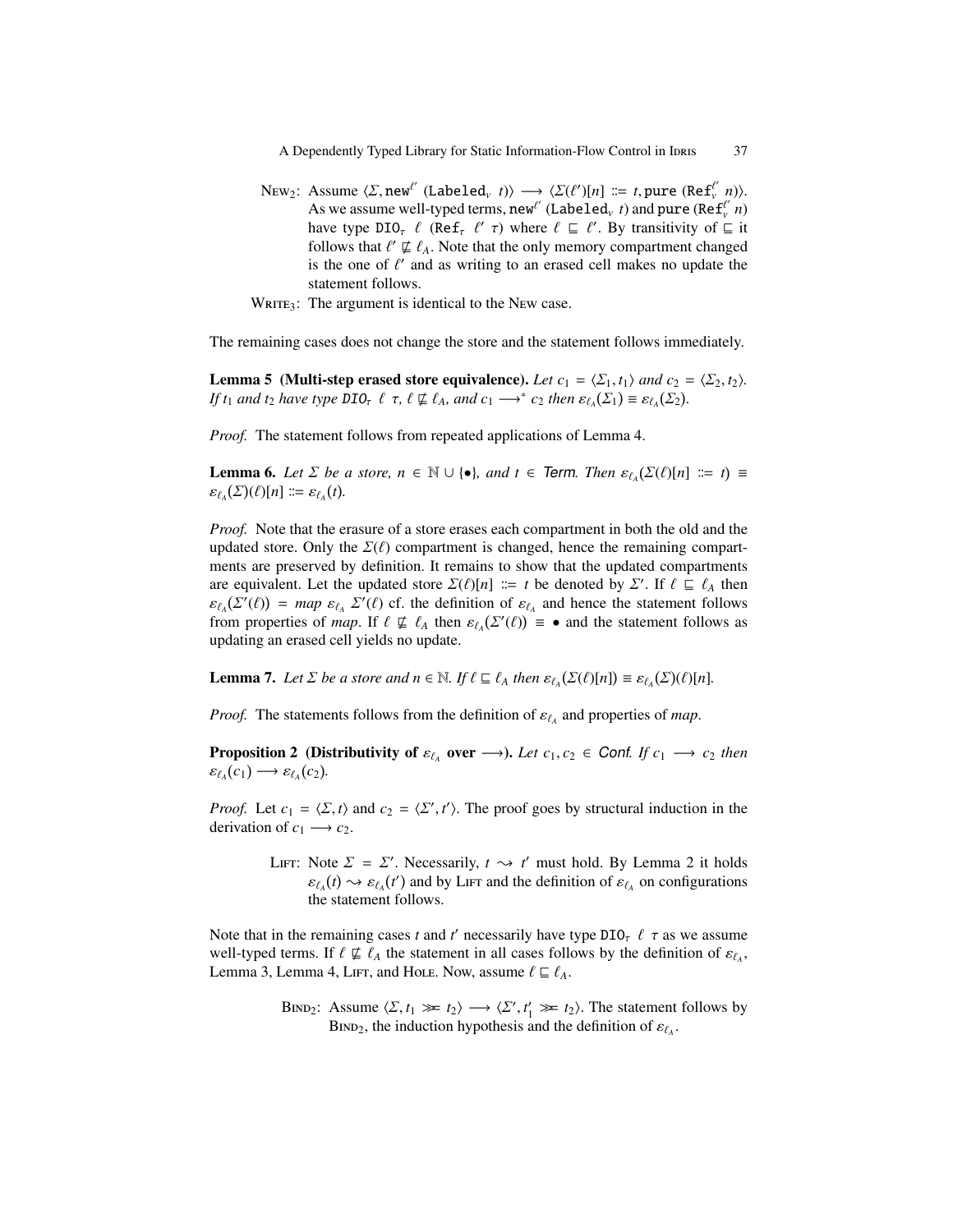- PLug: Assume  $\langle \Sigma, \text{plug } t \rangle \longrightarrow \langle \Sigma', \text{pure } ( \text{Labeled}_v \ t' ) \rangle$ . As we assume well-typed terms t has type DTO  $f' \tau'$  for some  $f'$  and  $\tau'$ . From well-typed terms, *t* has type  $\text{DIO}_T \ell' \tau'$  for some  $\ell'$  and  $\tau'$ . From<br>Putte it holds that  $\langle \Sigma \tau \rangle \parallel \langle \Sigma' \text{ DIO} \tau' \rangle$ . If  $\ell' \subseteq \ell$ , of Lemma 9 PLUG it holds that  $\langle \Sigma, t \rangle \Downarrow \langle \Sigma', \text{DIO}_v t' \rangle$ . If  $\ell' \sqsubseteq \ell_A$ , cf. Lemma 9<br>and that t is structurally smaller than plug t it follows  $s_e$  (( $\Sigma$  t)) || and that *t* is structurally smaller than plug *t*, it follows  $\varepsilon_{\ell_A}(\langle \Sigma, t \rangle) \Downarrow$ <br> $\varepsilon_{\ell_A}(\langle \Sigma, t \rangle)$  and from the definition of  $\varepsilon_{\ell_A}$  and Putte the statement holds. If  $\ell' \not\sqsubseteq \ell_A$ , it follows from Lemma 5 that  $\varepsilon_{\ell_A}(\Sigma) =$ <br>sec  $(\Sigma')$  and using Lemma Lemma 6 that  $\varepsilon_{\ell_A}(\Sigma)$  $(\langle \Sigma', \text{DIO}_v, t' \rangle)$ , and from the definition of  $\varepsilon_{\ell_A}$  and Plug the state-<br>nt holds. If  $f' \not\sqsubset f$ , it follows from Lemma 5 that  $\varepsilon_{\ell}(\Sigma) =$  $(\Sigma')$ , and using Lift, the definition of  $\varepsilon_{\ell_A}$  and PLug• the statement  $\mathcal{L}_{\ell_A}(\mathcal{L})$ ,<br>follows.
- New<sub>2</sub>: Assume  $\langle \Sigma, new^{\ell''} (Labeled_v t) \rangle \longrightarrow \langle \Sigma(\ell'')[n] ::= t, pure (Ref^{\ell''}_{v} n) \rangle.$ <br>As we assume well-typed terms terms new<sup>er</sup> (Labeled t) and As we assume well-typed terms, terms  $\text{new}^{\ell''}$  (Labeled<sub>*v*</sub> *t*) and **pure Ref**<sup>e"</sup> *n* have type  $\text{DD}_\tau \ell$  (Ref<sub> $\tau$ </sub>  $\ell''$   $\tau$ ), and the term Labeled<sub>*v*</sub> *t* has type Labeled  $\ell'$   $\tau$  where  $\ell \in \ell' \cap \ell''$  If  $\ell'' \subset \ell$ , then by transitional that  $\ell'$ has type Labeled<sub>τ</sub>  $\ell'$   $\tau$  where  $\ell \subseteq \ell' \subseteq \ell''$ . If  $\ell'' \subseteq \ell_A$  then by tran-<br>sitivity  $\ell' \sqsubset \ell_A$ . From the definition of securify follows sec $(\Sigma(\ell''))$ . sitivity  $\ell' \subseteq \ell_A$ . From the definition of  $\varepsilon_{\ell_A}$  it follows  $\varepsilon_{\ell_A}(\Sigma(\ell''))$  = <br>man  $\varepsilon_{\ell_A} \Sigma(\ell'')$  and hence  $|\varepsilon_{\ell_A}( \Sigma(\ell''))| - |\Sigma(\ell'')| = n$ . From I emma *map*  $\varepsilon_{\ell_A} \Sigma(\ell'')$  and hence  $|\varepsilon_{\ell_A}(\Sigma(\ell''))| = |\Sigma(\ell'')| = n$ . From Lemma<br>6 the definition of  $\varepsilon_{\ell_A}$  and News the statement follows If  $\ell''$   $\not\tau \ell_A$ . 6, the definition of  $\varepsilon_{\ell_A}$ , and New<sub>2</sub> the statement follows. If  $\ell'' \nsubseteq \ell_A$ <br>then then from the definition of  $\varepsilon_{\ell_A}$  it follows  $\varepsilon_{\ell_A}(\Sigma(\ell'')) = \varepsilon$  and the then then from the definition of  $\varepsilon_{\ell_A}$  it follows  $\varepsilon_{\ell_A}(\Sigma(\ell'')) \equiv \bullet$  and the size of an erased label segment is also erased hence  $|\varepsilon_{\ell_A}(\Sigma(\ell''))|$ size of an erased label segment is also erased, hence  $|\varepsilon_{\ell_A}(\Sigma(\ell''))|$  =  $|\bullet| = \bullet$  Consider whether  $\ell' \subseteq \ell$ . In both cases the statement  $|\bullet| = \bullet$ . Consider whether  $\ell' \subseteq \ell_A$ . In both cases the statement follows from I emma 6, the definition of  $\varepsilon_{\ell}$  and News follows from Lemma 6, the definition of  $\varepsilon_{\ell_A}$ , and New<sub>2</sub>.

WRITE3: Assume

 $\langle \Sigma, \text{write } (\text{Ref}^{\ell'}_v n) \text{ (Labeled}_v t) \rangle \longrightarrow \langle \Sigma(\ell')[n] ::= t, \text{pure } () \rangle.$ 

As we assume well-typed terms,  $\text{Ref}_v^{l'}$  *n* has type  $\text{Ref}_\tau$   $l'$   $\tau$  and  $\tau$  where Labeled<sub>v</sub> *t* has type Labeled<sub>τ</sub>  $\ell''$   $\tau$  for some  $\ell'$ ,  $\ell''$ , and  $\tau$  where  $\ell'' \subset \ell'$ . If  $\ell' \subset \ell$ , then by transitivity  $\ell'' \subset \ell$ , and hence  $\ell'' \sqsubseteq \ell'$ . If  $\ell' \sqsubseteq \ell_A$  then by transitivity  $\ell'' \sqsubseteq \ell_A$  and hence

> $\textsf{write} \ (\textsf{Ref}^{\ell'}_v \ n) \ (\textsf{Labeled}_v \ \ \varepsilon_{\ell_A}(t))$  $\equiv$  write  $\varepsilon_{\ell_A}$ (Ref $_{\nu}^{\ell'}$  *n*)  $\varepsilon_{\ell_A}$ (Labeled<sub>*v*</sub> *t*)

by definition of  $\varepsilon_{\ell_A}$ . The statement now follows from Lemma 6,<br>Weither and the definition of  $\varepsilon_{\ell_A}$ . If  $f' \not\subset f$ , then consider whether WRITE<sub>3</sub>, and the definition of  $\varepsilon_{\ell_A}$ . If  $\ell' \nsubseteq \ell_A$  then consider whether  $\ell'' \subset \ell_A$ . In either case, the statement follows from I emma 6. WRITES and the definition of  $\varepsilon_{\ell_A}$ .<br>Assume  $\sqrt{\Sigma}$  read (Ref<sup>t</sup>)  $\ell'' \sqsubseteq \ell_A$ . In either case, the statement follows from Lemma 6, WRITE<sub>3</sub>,

READ<sub>2</sub>: Assume  $\langle \Sigma, \text{read } (\text{Ref}^{\ell}, n) \rangle \longrightarrow \langle \Sigma, \text{pure } (\text{Labeled}_v \Sigma(\ell)[n]) \rangle$ .<br>As we assume well-typed terms  $\text{Ref}^{\ell}$  *n* has type Ref.  $\ell \tau$  and As we assume well-typed terms,  $\text{Ref}^{\ell}_{\nu}$  *n* has type  $\text{Ref}_{\tau}$   $\ell \tau$  and  $\text{pure}$   $\Gamma$  and  $\text{plane}$   $\ell \tau$  for pure (Labeled<sub>*v*</sub>  $\Sigma(\ell)[n]$ ) has type DIO<sub>τ</sub>  $\ell'$  (Labeled<sub>*t</sub>*  $\ell$   $\tau$ ) for some  $\ell$   $\ell'$  and  $\tau$  where  $\ell' \sqsubset \ell$  If  $\ell \sqsubset \ell$ , then by transitivity  $\ell' \sqsubset \ell$ .</sub> some  $\ell$ ,  $\ell'$  and  $\tau$  where  $\ell' \sqsubseteq \ell$ . If  $\ell \sqsubseteq \ell_A$  then by transitivity  $\ell' \sqsubseteq \ell_A$ <br>and the statement follows from I emma 7. READs, and the definition and the statement follows from Lemma 7,  $\text{Reap}_2$ , and the definition of  $\varepsilon_{\ell_A}$ . If  $\ell \nsubseteq \ell_A$  the statement follows by the fact that reading from<br>an erased compartment vields **e** the definition of  $\varepsilon_{\ell_A}$  and **READS** an erased compartment yields  $\bullet$ , the definition of  $\varepsilon_{\ell_A}$ , and READ<sub>2</sub>.

**Lemma 8 (Distributivity of**  $\varepsilon_{\ell_A}$  over  $\longrightarrow^*$ ). Let  $c_1, c_2 \in$  Conf. If  $c_1 \longrightarrow^* c_2$  then  $\varepsilon_{\ell}(c_1) \longrightarrow^* \varepsilon_{\ell}(c_2)$  $\varepsilon_{\ell_A}(c_1) \longrightarrow^*$  $\varepsilon_{\ell_A}(c_2)$ .

*Proof.* The statement follows from repeated applications of Proposition 2.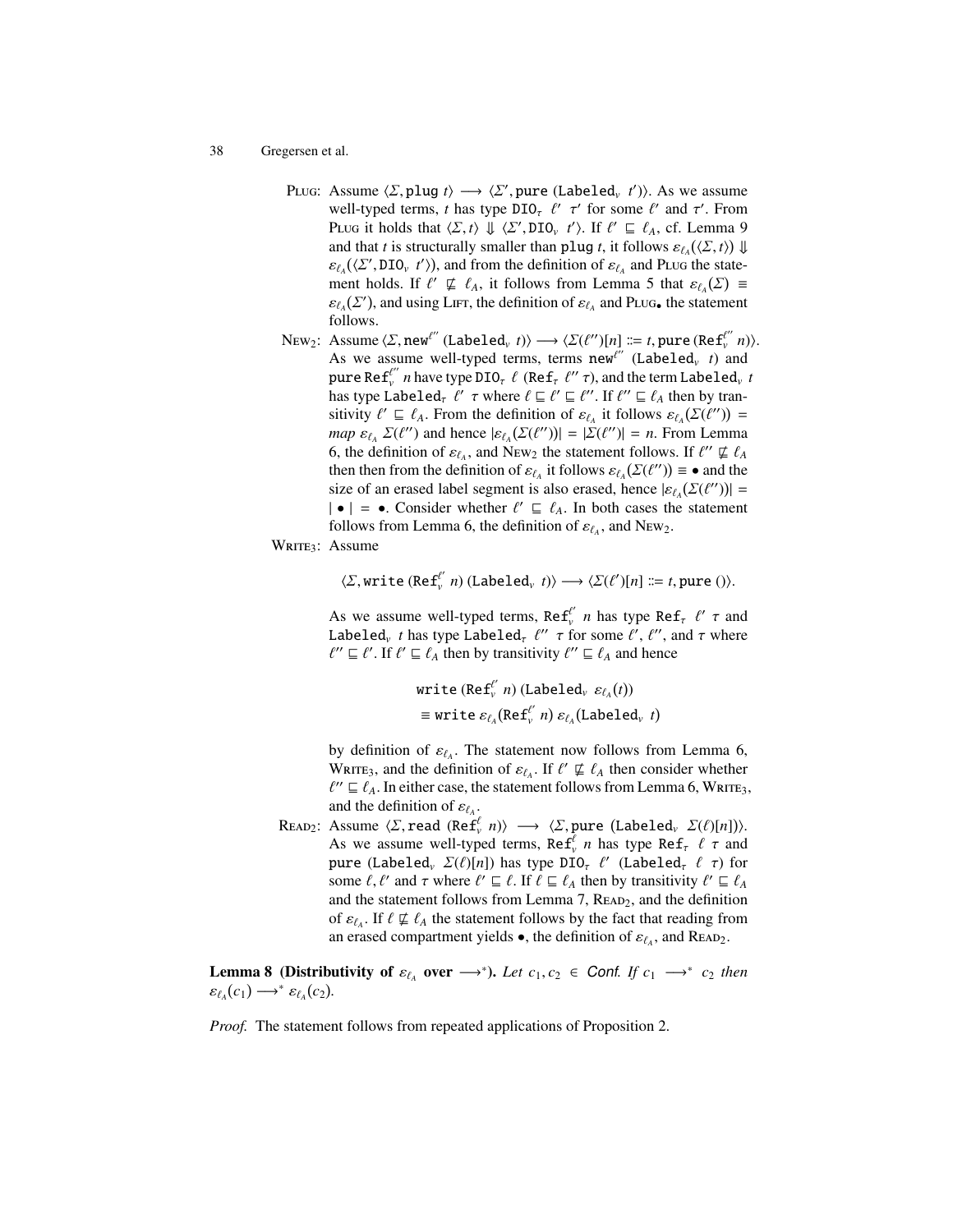**Lemma 9** (Distributivity of  $\varepsilon_{\ell_A}$  over  $\downarrow\downarrow$ ). Let  $c_1, c_2 \in$  Conf. If  $c_1 \downarrow c_2$  then  $\varepsilon_{\ell_A}(c_1) \downarrow \varepsilon_{\ell_B}(c_2)$  $\varepsilon_{\ell_A}(c_2)$ .

*Proof.* The statement follows directly from Lemma 8.

**Lemma 10** (Determinacy of pure reductions). Let  $t_1, t_2, t_3 \in \text{Term}$ . If  $t_1 \rightsquigarrow t_2$  and  $t_1 \rightarrow t_3$  *then*  $t_2 \equiv t_3$ *.* 

*Proof.* The proof goes by structural induction in the derivation of  $t_1 \rightarrow t_2$  and  $t_1 \rightarrow t_3$ .

**Proposition 3** (Single step determinacy). Let  $c_1, c_2, c_3 \in \text{Conf. If } c_1 \longrightarrow c_2 \text{ and } c_1 \longrightarrow c_2$ *c*<sub>3</sub> *then*  $c_2 \equiv c_3$ *.* 

*Proof.* The proof goes by structural induction in the derivation of  $c_1 \rightarrow c_2$  and  $c_1 \rightarrow c_2$ *c*<sub>3</sub>. Note that both  $c_1 \rightarrow c_2$  and  $c_1 \rightarrow c_3$  have to have been derived from the same inference rule, syntactically decidable from *c*1.

LIFT: The statement follows by Lemma 10.

PLug: Assume  $\langle \Sigma_1, \text{plug } t_1 \rangle \longrightarrow \langle \Sigma_2, \text{pure } (\text{Labeled}_v t_2) \rangle$  and  $\langle \Sigma_1, \text{plug } t_1 \rangle \longrightarrow$  $\langle \Sigma_3$ , pure (Labeled<sub>*v*</sub> *t*<sub>3</sub>)). The statement follows from Lemma 11 as *t*<sub>1</sub> is structurally smaller than plug  $t_1$ .

In the remaining cases the statement follows by standard structural induction.

**Lemma 11** (Big step determinacy). Let  $c_1, c_2, c_3 \in$  Conf. If  $c_1 \Downarrow c_2$  and  $c_1 \Downarrow c_3$  then  $c_2 \equiv c_3$ .

*Proof.* The statement follows from repeated applications of Proposition 3.

**Proposition 4** (Single step  $\approx_{\ell_A}$  preservation). Let  $c_1, c'_1, c_2, c'_2 \in$  Conf. If  $c_1 \approx_{\ell_A} c_2$ ,  $c'_1 \implies c'_1$  and  $c_2 \implies c'_2$  then  $c'_2 \approx_{\ell_A} c'_1$  $c_1 \longrightarrow c'_1$ , and  $c_2 \longrightarrow c'_2$  then  $c'_1 \approx_{\ell_A} c'_2$ .

*Proof.* Proposition 2 states that  $\varepsilon_{\ell_A}(c_1) \longrightarrow \varepsilon_{\ell_A}(c'_1)$  and  $\varepsilon_{\ell_A}(c_2) \longrightarrow \varepsilon_{\ell_A}(c'_2)$ . From Definition 7 it is known that  $\varepsilon_{\ell_A}(c_2) = \varepsilon_{\ell_A}(c_2)$  and from Proposition 3 it follows that Definition 7 it is known that  $\varepsilon_{\ell_A}(c_1) \equiv \varepsilon_{\ell_A}(c_2)$  and from Proposition 3 it follows that  $\varepsilon_{\ell_A}(c_1') = \varepsilon_{\ell_A}(c_2')$ . Hence  $c_1' \approx c_1' c_2'$  $\varepsilon_{\ell_A}(c'_1) \equiv \varepsilon_{\ell_A}(c'_2)$ . Hence  $c'_1 \approx_{\ell_A} c'_2$ .

**Theorem 2** (Progress-insensitive noninterference). Let  $c_1$ ,  $c'_1$ ,  $c_2$ ,  $c'_2$   $\in$  Conf. If  $c_1 \approx_{\ell_A} c_A$ <br> $\infty$ ,  $c'$  and  $c_2 \parallel c'_1$  then  $c'_1 \approx_{\ell_A} c'_2$  $c_2, c_1 \Downarrow c'_1,$  and  $c_2 \Downarrow c'_2$  then  $c'_1 \approx_{\ell_A} c'_2$ .

*Proof.* The statement follows from repeated application of Proposition 4.

## C DepSec

```
DIO.idr
```

```
module DepSec.DIO
2
3 % access public export
4
5 ||| Security Monad
6 ||| @ l security label of wrapped value
```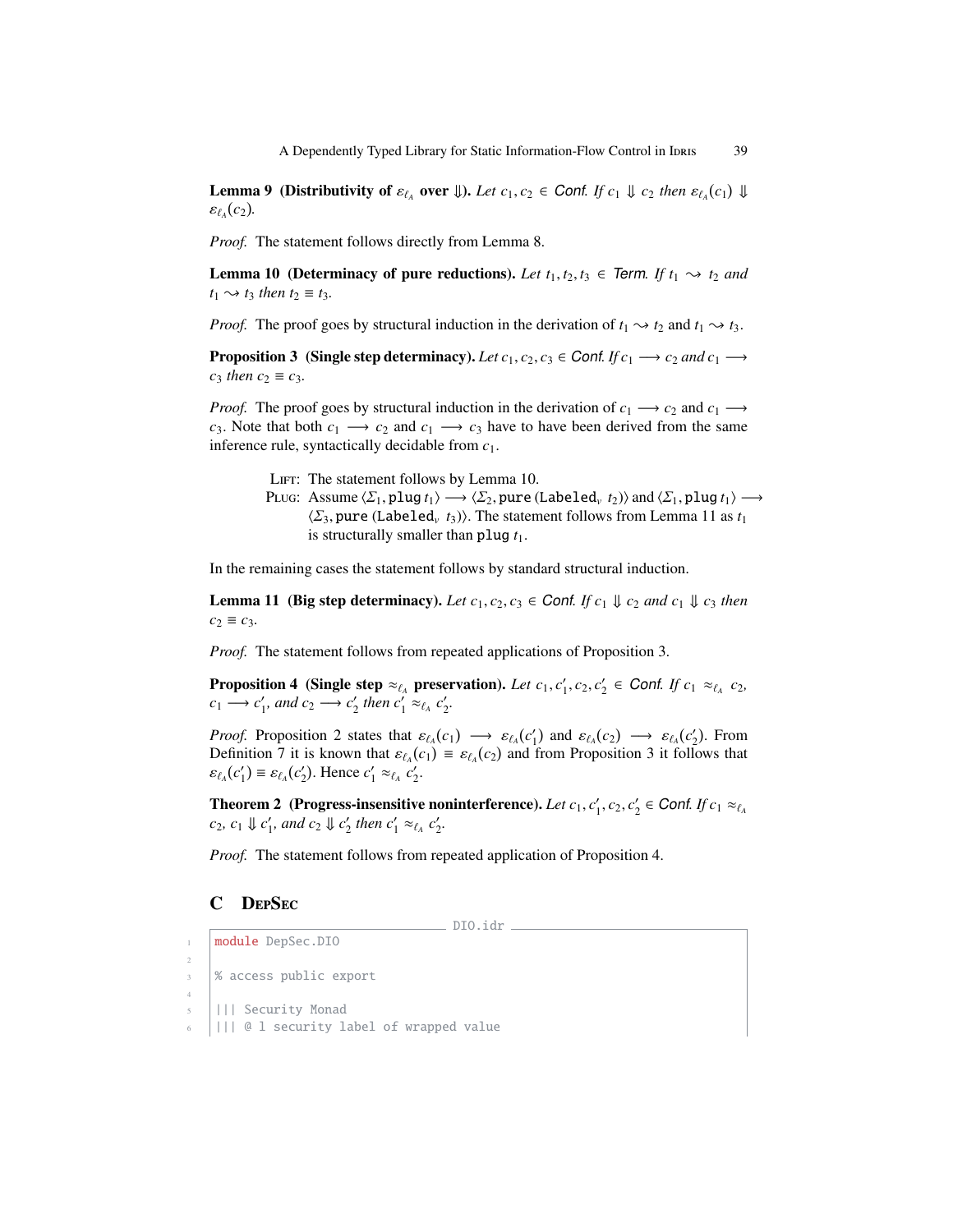```
7 ||| @ valueType type of wrapped value
8 data DIO : 1
9 \rightarrow \text{(valueType : Type)}10 -> Type where
11 ||| TCB
12 MkDIO : IO valueType -> DIO l valueType
13
14 |||| Executes secure computation
15 ||| TCB
16 ||| @ dio secure computation
17 run : (dio : DIO 1 a) -> IO a
_{18} run (MkDIO m) = m
19
20 ||| Lifts arbitrary IO monad into security monad
21 ||| TCB
_{22} ||| @ io computation
23 | lift : (io : IO a) \rightarrow DIO 1 a
_{24} | lift = MkDIO
25
26 Functor (DIO l) where
27 map f (MkDIO io) = MkDIO (map f io)
28
29 Applicative (DIO l) where
30 pure = MkDIO . pure
31 ( \langle \langle * \rangle ) (MkDIO f) (MkDIO a) = MkDIO (f \langle * \rangle a)
32
33 | Monad (DIO 1) where
34 (>>=) (MkDIO a) f = MkDIO (a >>= run . f)
```

```
Labeled.idr _
```

```
1 module DepSec.Labeled
2
3 import public DepSec.DIO
4 import public DepSec.Poset
5
6 % access public export
7
8 ||| Labeled value
9 ||| @ label label
10 ||| @ valueType type of labeled value
11 data Labeled : (label : labelType)
12 \rightarrow (valueType : Type)
13 -> Type where
14 ||| TCB
15 MkLabeled : valueType -> Labeled label valueType
16
17 ||| Label values
18 |||| @ value value to label
19 label : Poset labelType
_{20} => {1 : labelType}
```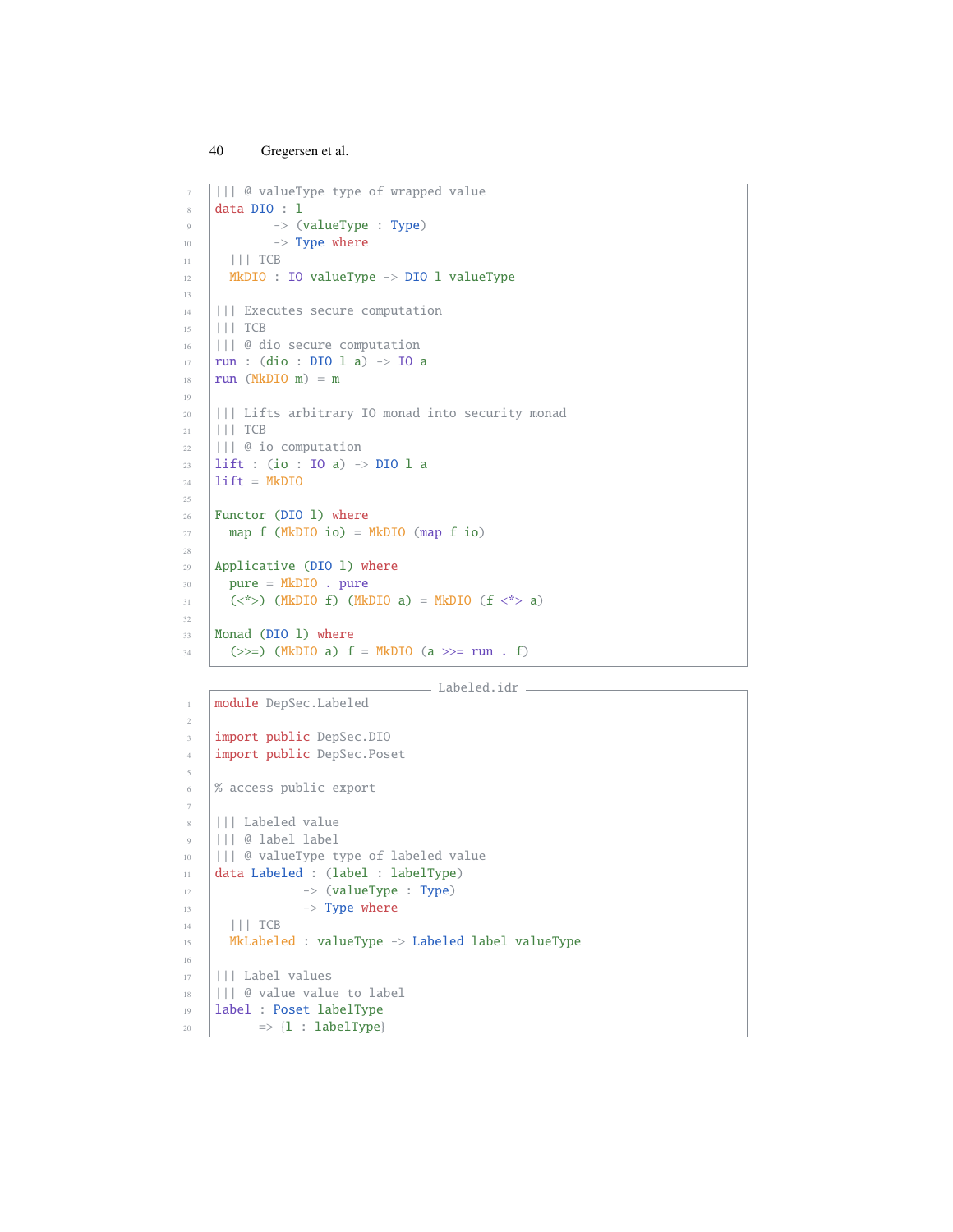```
_{21} \rightarrow (value : a)
22 -> Labeled 1 a
23 label = MkLabeled
24
25 ||| Unlabel values
_{26} ||| @ flow evidence that 1 may flow to 1'
27 ||| @ labeled labeled value to unlabel
28 unlabel : Poset labelType
29 \implies {1,1' : labelType}
30 \rightarrow {auto flow : l `leq` l'}
31 \rightarrow (labeled : Labeled l a)
32 -> DIO 1' a
33 unlabel (MkLabeled val) = pure val
34
35 ||| Upgrade the security level of a labeled value
36 ||| @ flow evidence that l may flow to l'
37 ||| @ labeled labeled value to relabel
38 relabel : Poset labelType
39 => {1, 1' : labelType}
40 \vert -> {auto flow : l `leq` l'}
41 \rightarrow (labeled : Labeled 1 a)
42 -> Labeled l'a
43 relabel (MkLabeled x) = MkLabeled x
44
45 unlabel' : Poset labelType
46 \vert \Rightarrow \{1, 1' : \text{labelType}\}\right\}47 \vert -> {auto flow : l `leq` l'}
48 \rightarrow (labeled : Labeled 1 a)
49 \vert -> DIO 1' (c : a ** label c = labeled)
50 | unlabel' (MkLabeled x) = pure (x * * Ref1)51
52 ||| Plug a secure computation into a less secure computation
53 ||| @ flow evidence that l may flow to l'
54 ||| @ dio secure computation to plug into insecure computation
55 plug : Poset labelType
56 \Rightarrow {1,1' : labelType}
57 \rightarrow (dio : DIO 1' a)
58 -> {auto flow : l `leq` l'}
59 -> DIO l (Labeled l' a)
60 plug dio = lift . run $ dio >>= pure . MkLabeled
```

```
Poset.idr
```

```
1 module DepSec.Poset
2
3 % access public export
4 % default total
5 % hide Prelude.Monad.join
6
7 ||| Verified partial ordering
8 interface Poset a where
```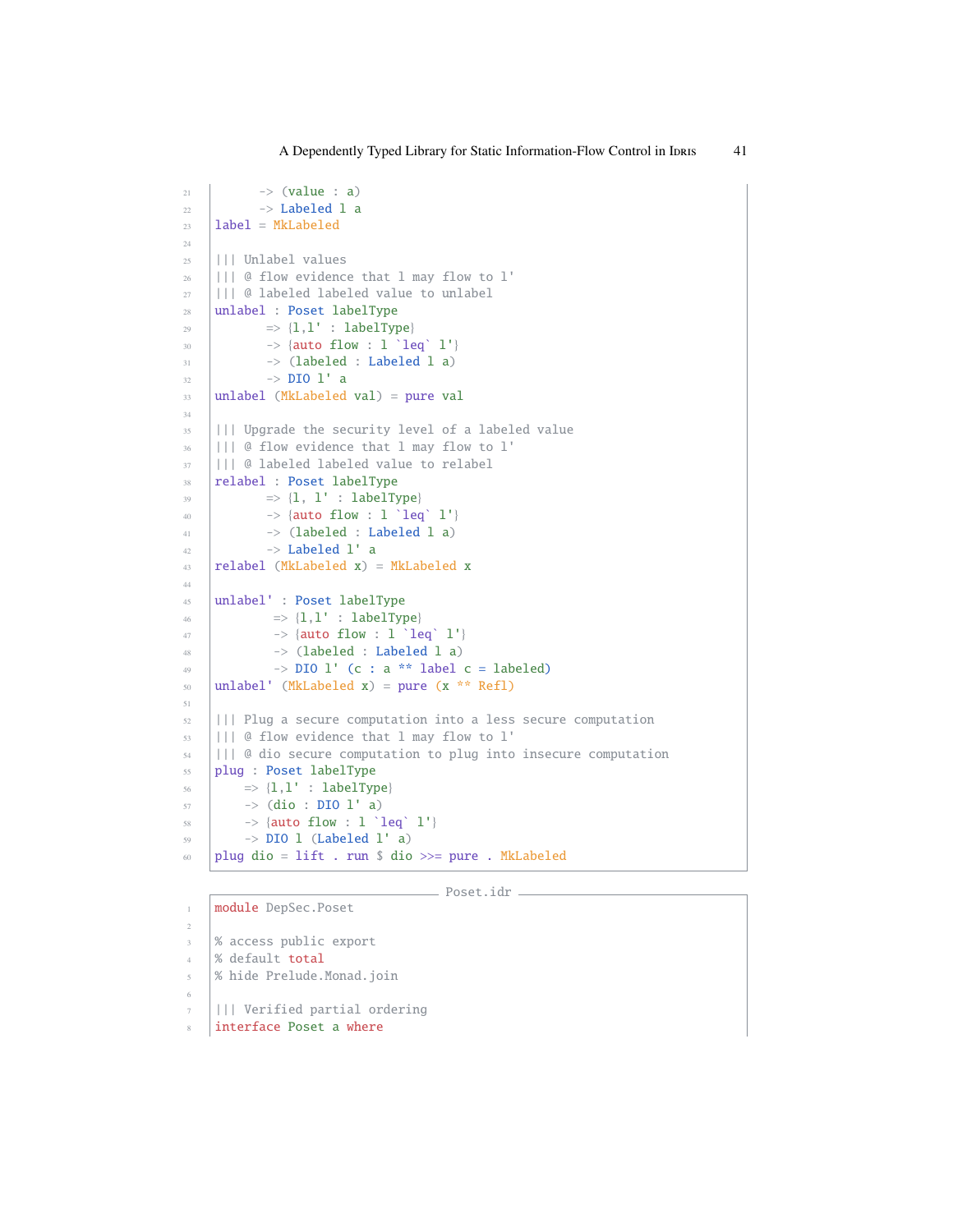```
9 leq : a \rightarrow a \rightarrow Type10 reflexive : (x : a) \rightarrow x \leq leg \geq x11 antisymmetric : (x, y : a) \rightarrow x 'leq' y \rightarrow y 'leq' x \rightarrow x = y12 transitive : (x, y, z : a) \rightarrow x 'leq' y \rightarrow y 'leq' z \rightarrow x 'leq' z
```

```
Lattice.idr
1 module DepSec.Lattice
2
3 import public DepSec.Poset
4
5 % access public export
6 % hide Prelude.Monad.join
7 \times default total
8
9 ||| Verified join semilattice
10 interface JoinSemilattice a where
11 join : a \rightarrow a \rightarrow a12 joinAssociative : (x, y, z : a)\Rightarrow x `join` (y `join` z) = (x `join` y) `join` z
14 joinCommutative : (x, y : a) \rightarrow x `join` y = y `join` x
15 joinIdempotent : (x : a) \rightarrow x `join` x = x16
17 ||| A well defined join induces a partial ordering.
18 | implementation JoinSemilattice a => Poset a where
19 \log x y = (x \text{ 'join' } y = y)20 reflexive = joinIdempotent
21 antisymmetric x y lexy leyx =
22 rewrite sym $ lexy in
23 rewrite joinCommutative x y in
24 rewrite sym $ leyx in Refl
25 transitive x y z lexy leyx =
26 rewrite sym $ leyx in
27 rewrite joinAssociative x y z in
28 rewrite sym $ lexy in Refl
29
30 ||| A join-semilattice with an identity element (the lattices' bottom)
31 ||| of the join operation.
32 interface JoinSemilattice a => BoundedJoinSemilattice a where
33 Bottom : a
34 bottomUnitaryElement : (e : a) \rightarrow e `join` Bottom = e
```
Ref.idr

```
\overline{2}3 import public DepSec.Labeled
4 import public DepSec.DIO
5 import Data.IORef
6
7 \times \times \text{access export}
```
**module** DepSec.Ref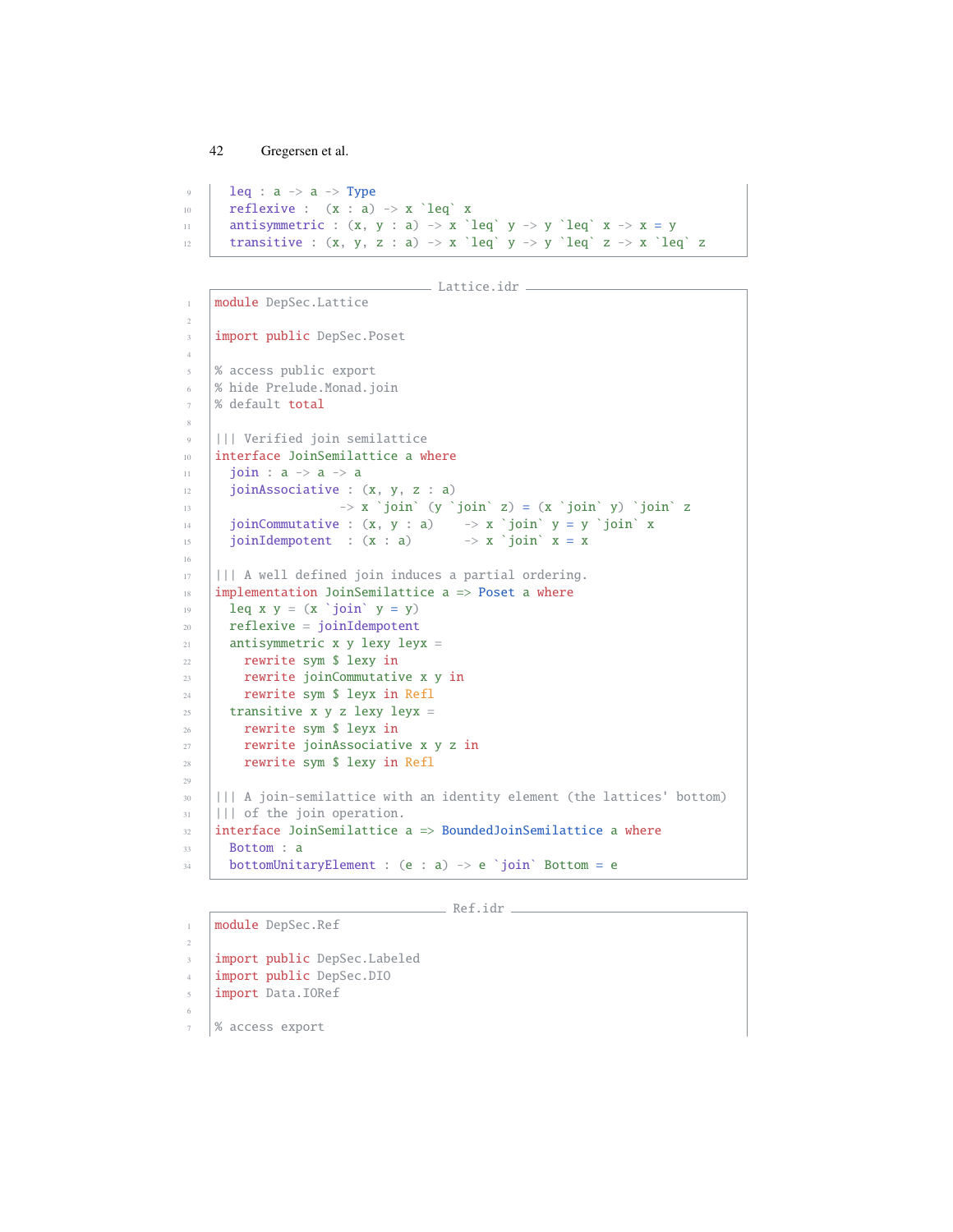```
8
9 |||| Data type for secure references.
10 data SecRef : (1 : labelType) -> (valueType : Type) -> Type where
11 ||TCB
12 MkSecRef : (ref : IORef a) \rightarrow SecRef 1 a
13
14 ||| Creating a reference to a labeled value.
15 ||| @ flow evidence that l may flow to l'
16 ||| @ flow' evidence that l' may flow to l''
17 ||| @ value The initial value for the reference.
18 newRef : Poset labelType
19 \Rightarrow {1, 1', 1'' : labelType}
20 \vert -> {auto flow : 1 `leq` 1'}
21 \vert \rightarrow {auto flow' : l' `leq` l''}
22 \rightarrow (value : Labeled l'a)
23 -> DIO 1 (SecRef 1'' a)
24 newRef (MkLabeled v)
25 \vert = lift $ newIORef v >>= pure . MkSecRef
26
27 ||| Reading a secure reference.
28 ||| @ flow evidence that l may flow to l'
29 ||| @ ref The reference which we wish to read.
30 readRef : Poset labelType
31 => {1, 1' : labelType}
32 \rightarrow {auto flow : l `leq` l'}
33 \rightarrow (ref : SecRef 1' a)
34 \rightarrow DIO 1 (Labeled 1' a)
35 readRef (MkSecRef ioRef)
36 = lift $ map MkLabeled $ readIORef ioRef
37
38 ||| Wrting a labeled value to a secure reference.
39 ||| @ flow evidence that l may flow to l'
40 ||| @ flow' evidence that l' may flow to l''
41 ||| @ ref The reference which we wish to write to.
42 |||| @ content The content which we wish too read.
43 writeRef : Poset labelType
_{44} => {1, 1', 1'' : labelType}
45 \vert -> {auto flow : l `leq` l'}
46 \vert -> {auto flow' : l' `leq` l''}
47 \vert -> (ref : SecRef 1'' a)
48 \rightarrow (content : Labeled l'a)
49 -> DIO 1 ()
50 writeRef (MkSecRef ioRef) (MkLabeled content)
51 = lift $ writeIORef ioRef content
```
#### $=$  File.idr  $=$

1 | module DepSec.File 

import public DepSec.DIO

import public DepSec.Labeled